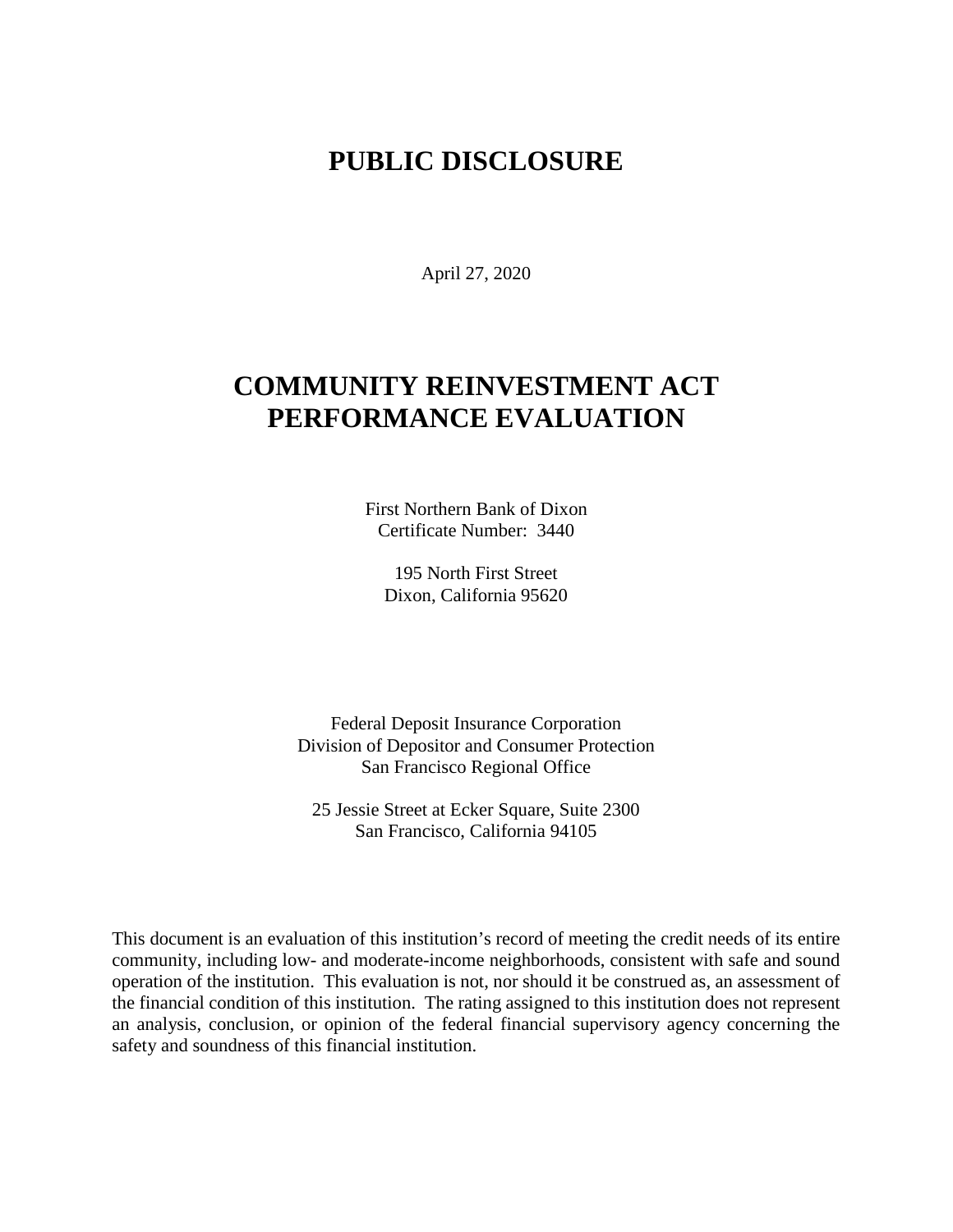# **TABLE OF CONTENTS**

| DISCRIMINATORY OR OTHER ILLEGAL CREDIT PRACTICES REVIEW 18 |  |
|------------------------------------------------------------|--|
|                                                            |  |
|                                                            |  |
|                                                            |  |
|                                                            |  |
|                                                            |  |
|                                                            |  |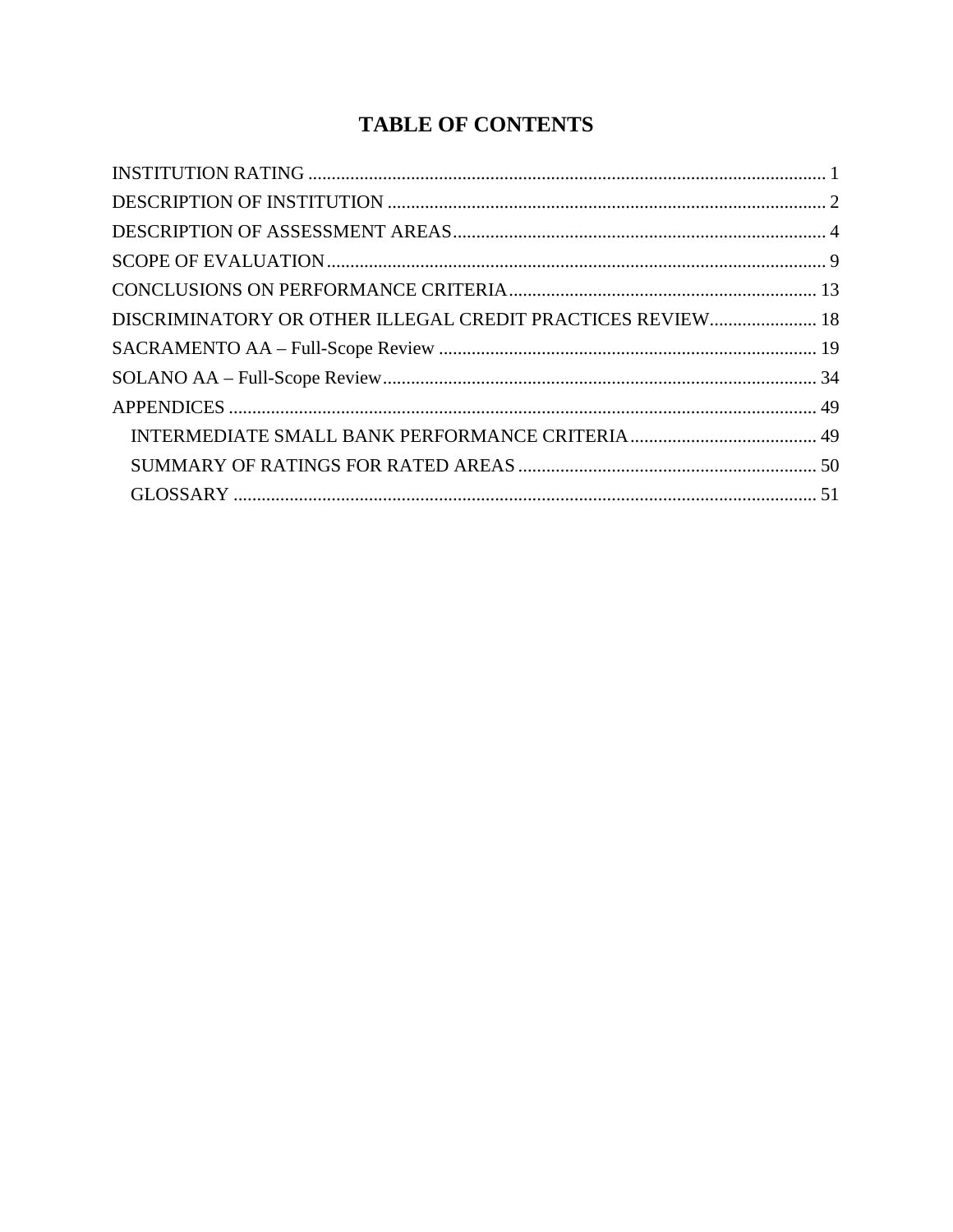# **INSTITUTION RATING**

### <span id="page-2-0"></span>**INSTITUTION'S CRA RATING:** This institution is rated **Satisfactory.**

An institution in this group has a satisfactory record of helping to meet the credit needs of its assessment area (AA), including low- and moderate-income (LMI) neighborhoods, in a manner consistent with its resources and capabilities.

#### **The Lending Test is rated Satisfactory.**

- The loan-to-deposit (LTD) ratio is reasonable given the institution's size, financial condition, and AA credit needs.
- The bank made a substantial majority of its small business, home mortgage, and small farm loans within the institution's AA.
- The geographic distribution of small business, home mortgage, and small farm loans reflects reasonable dispersion throughout the AA.
- The distribution of borrowers reflects, given the demographics of the AA, reasonable penetration among individuals of different income levels and businesses of different revenue sizes.
- The institution has not received any CRA-related complaints since the previous evaluation; therefore, this factor did not affect the Lending Test rating.

#### **The Community Development Test is rated Outstanding.**

• The institution's community development (CD) performance demonstrates excellent responsiveness to CD needs of its AA through CD loans, qualified investments, and CD services, as appropriate. Examiners considered the institution's capacity and the need and availability of such opportunities for CD in the AA.

#### **Discriminatory of Other Illegal Credit Practices**

Examiners did not identify any evidence of discriminatory or other illegal credit practices; therefore, this consideration did not affect the institution's overall CRA Rating.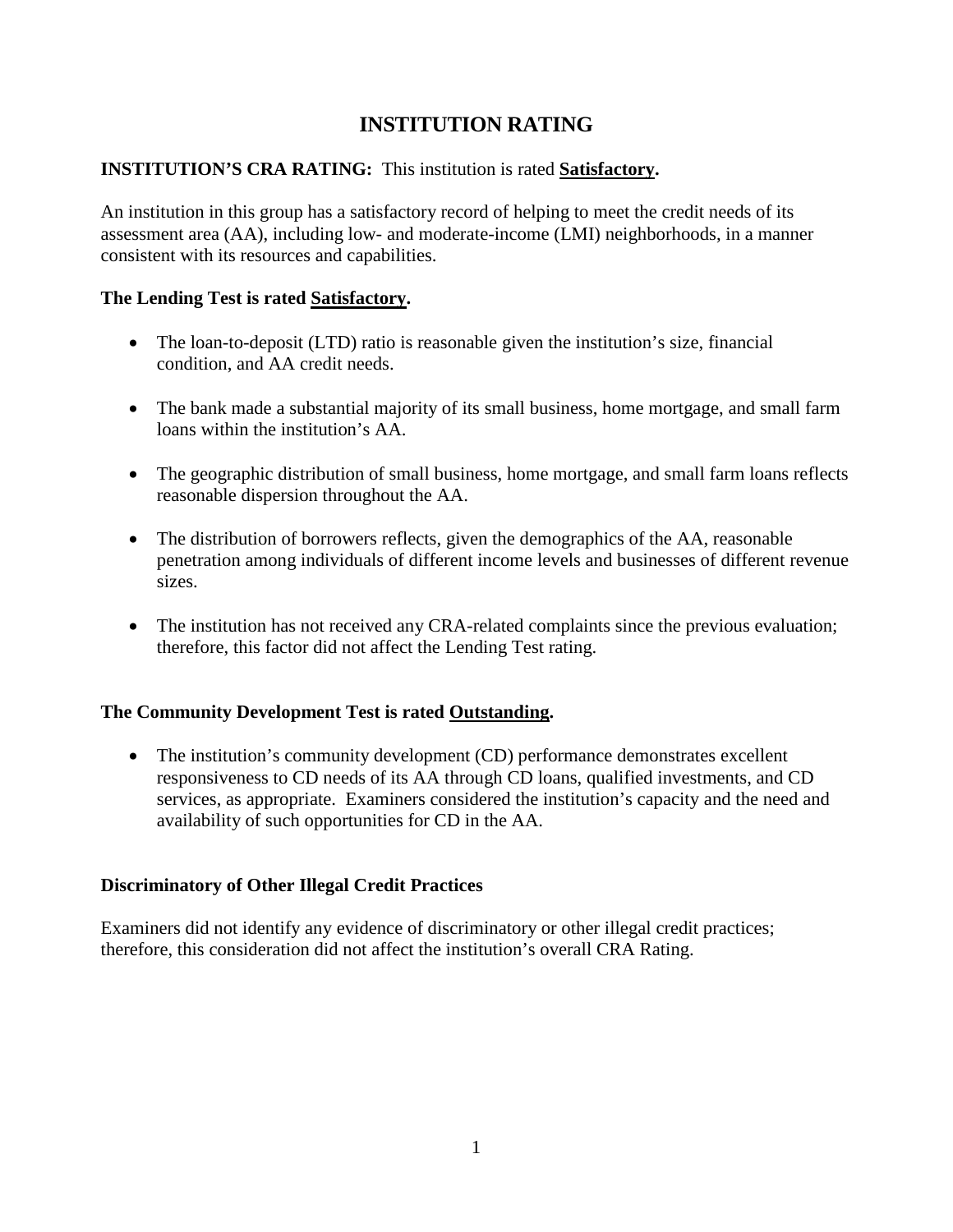# **DESCRIPTION OF INSTITUTION**

#### <span id="page-3-0"></span>**Background**

First Northern Bank of Dixon (FNBD) is headquartered in Dixon, California, and operates in the central part of the state, in Solano, Yolo, Sacramento, and Placer Counties. FNBD is owned by First Northern Community Bancorp, a one-bank holding company also headquartered in Dixon, California. The institution received an overall "Satisfactory" rating at its previous FDIC CRA Performance Evaluation dated April 3, 2017, based on Interagency Intermediate Small Institution Examination Procedures. The overall rating at the prior evaluation was supported by a "Satisfactory" rating in the Lending Test, and an "Outstanding" rating in the Community Development Test.

#### **Operations**

FNBD operates 11 full-service branch offices and 1 limited-service mobile office in its AA in the central part of California. Four of the branches, and the one limited-service office are located in Yolo County. Two of these full-service branches are located in Placer County, and two branches are in Sacramento County. The limited-service office is a satellite office of the Davis Branch which is open for four hours, one day a week, at the Davis University Retirement Community. The remaining three full-service branches are located in Solano County. In October 2019, the bank opened a new branch in an upper-income census tract in Sacramento County. The bank operates nine automated teller machines (ATM). Two ATMs are in Sacramento County. One ATM is in Placer County. Three ATMs are in Yolo County, and three ATMs are in Solano County. In addition to the branches and ATMs, the bank has two loan production offices (LPO) located outside of its AAs. One LPO is located in Contra Costa, California. The second LPO is new since the prior evaluation, and it's located in Sonoma County, California. The bank has not been part of any merger or acquisition activity since the previous evaluation.

FNBD offers loan products including commercial, agricultural, home mortgage, and consumer loans. Commercial lending is the bank's primary focus. In addition to various loan products, FNBD continues to offer online and mobile banking services along with a conventional menu of commercial and consumer deposit products that include checking accounts, savings accounts, money market accounts, and certificates of deposits.

#### **Ability and Capacity**

As of the March 30, 2020, Consolidated Reports of Condition and Income (Call Report), the bank's total assets were approximately \$1,341.2 million, including \$777.6 million in total loans and \$355.0 million in total securities. The total assets increased by approximately 15.0 percent since the last evaluation in April 2017. The bank's asset growth during the review period is primarily due to loan growth. Since the prior evaluation, total loans increased 16.7 percent. Of these loans, commercial real estate loans accounted for the largest increase with approximately \$93.2 million in new loans. Total securities increased by approximately 21.0 percent since the last evaluation. Total deposits increased 11.5 percent since the prior evaluation, and the average full-time employees increased by approximately 3.8 percent from 190 employees to 197 employees.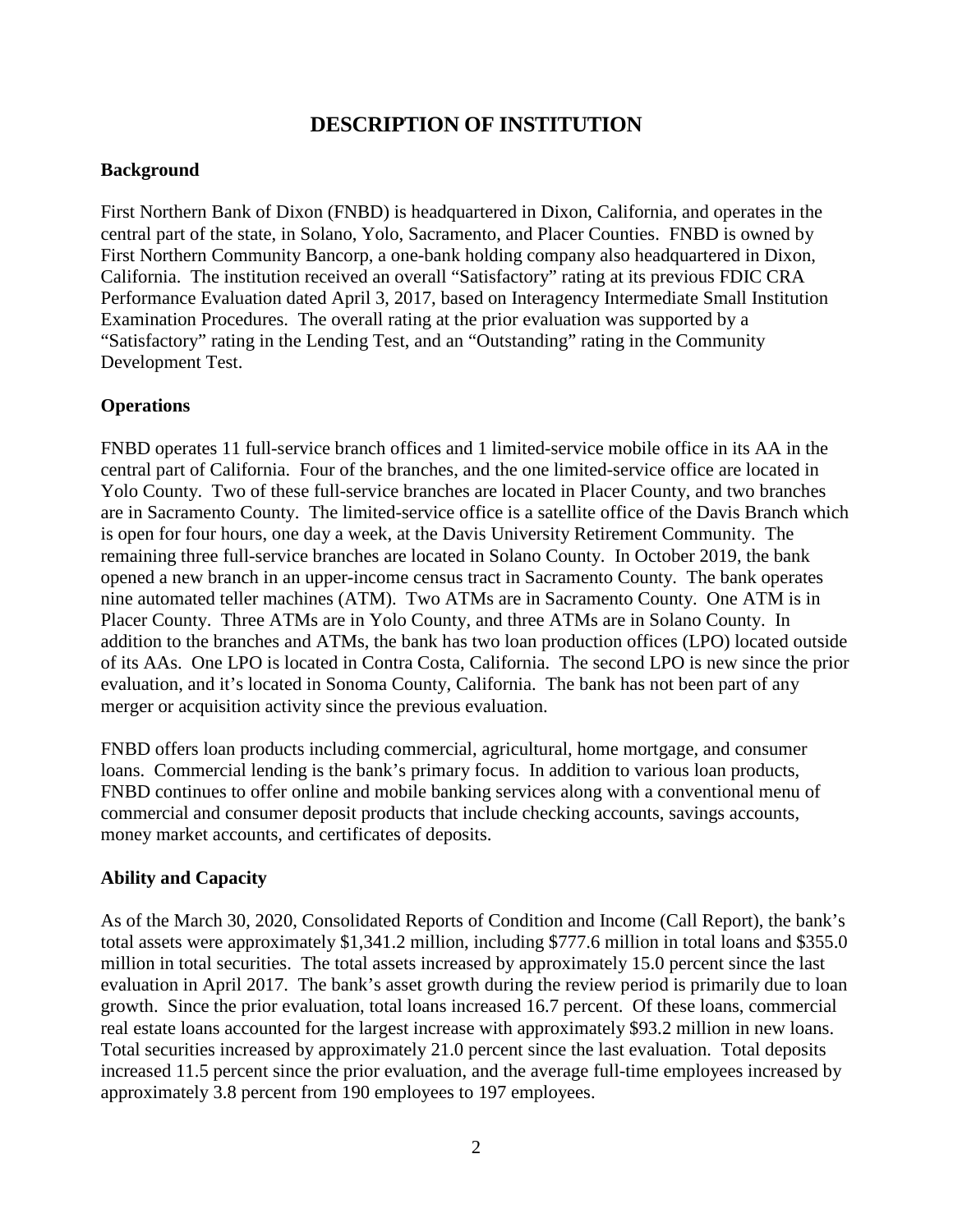Quarterly average total assets using quarterly Call Report data from June 30, 2017 to March 30, 2020, totaled approximately \$1,235.4 million. For the same period, average total securities totaled approximately \$308.6 million, average total loans totaled approximately \$738.1 million, and average deposits totaled approximately \$1,110.2 million.

| Loan Portfolio Distribution as of 3/30/2020                 |           |               |  |  |  |  |  |  |  |
|-------------------------------------------------------------|-----------|---------------|--|--|--|--|--|--|--|
| <b>Loan Category</b>                                        | \$ (000s) | $\frac{0}{0}$ |  |  |  |  |  |  |  |
| Construction, Land Development, and Other Land Loans        | 25,411    | 3.3           |  |  |  |  |  |  |  |
| Secured by Farmland                                         | 69,596    | 9.0           |  |  |  |  |  |  |  |
| Secured by 1-4 Family Residential Properties                | 97,327    | 12.5          |  |  |  |  |  |  |  |
| Secured by Multifamily (5 or more) Residential Properties   | 46,962    | 6.0           |  |  |  |  |  |  |  |
| Secured by Nonfarm Nonresidential Properties                | 398,346   | 51.2          |  |  |  |  |  |  |  |
| <b>Total Real Estate Loans</b>                              | 637,642   | 82.0          |  |  |  |  |  |  |  |
| Commercial and Industrial Loans                             | 106,319   | 13.7          |  |  |  |  |  |  |  |
| Agricultural Production and Other Loans to Farmers          | 24,560    | 3.2           |  |  |  |  |  |  |  |
| <b>Consumer Loans</b>                                       | 758       | 0.1           |  |  |  |  |  |  |  |
| Obligations of State and Political Subdivisions in the U.S. | $\Omega$  | 0.0           |  |  |  |  |  |  |  |
| Other Loans                                                 | 62        | 0.0           |  |  |  |  |  |  |  |
| Lease Financing Receivable (net of unearned income)         | 8,250     | 1.0           |  |  |  |  |  |  |  |
| Less: Unearned Income                                       | $\Omega$  | 0.0           |  |  |  |  |  |  |  |
| <b>Total Loans</b>                                          | 777,591   | 100.0         |  |  |  |  |  |  |  |
| Source: Reports of Condition and Income                     |           |               |  |  |  |  |  |  |  |

The bank's loan portfolio is illustrated in the following table:

Examiners did not identify any financial, legal, or other impediments that affect the bank's ability to meet AA credit needs.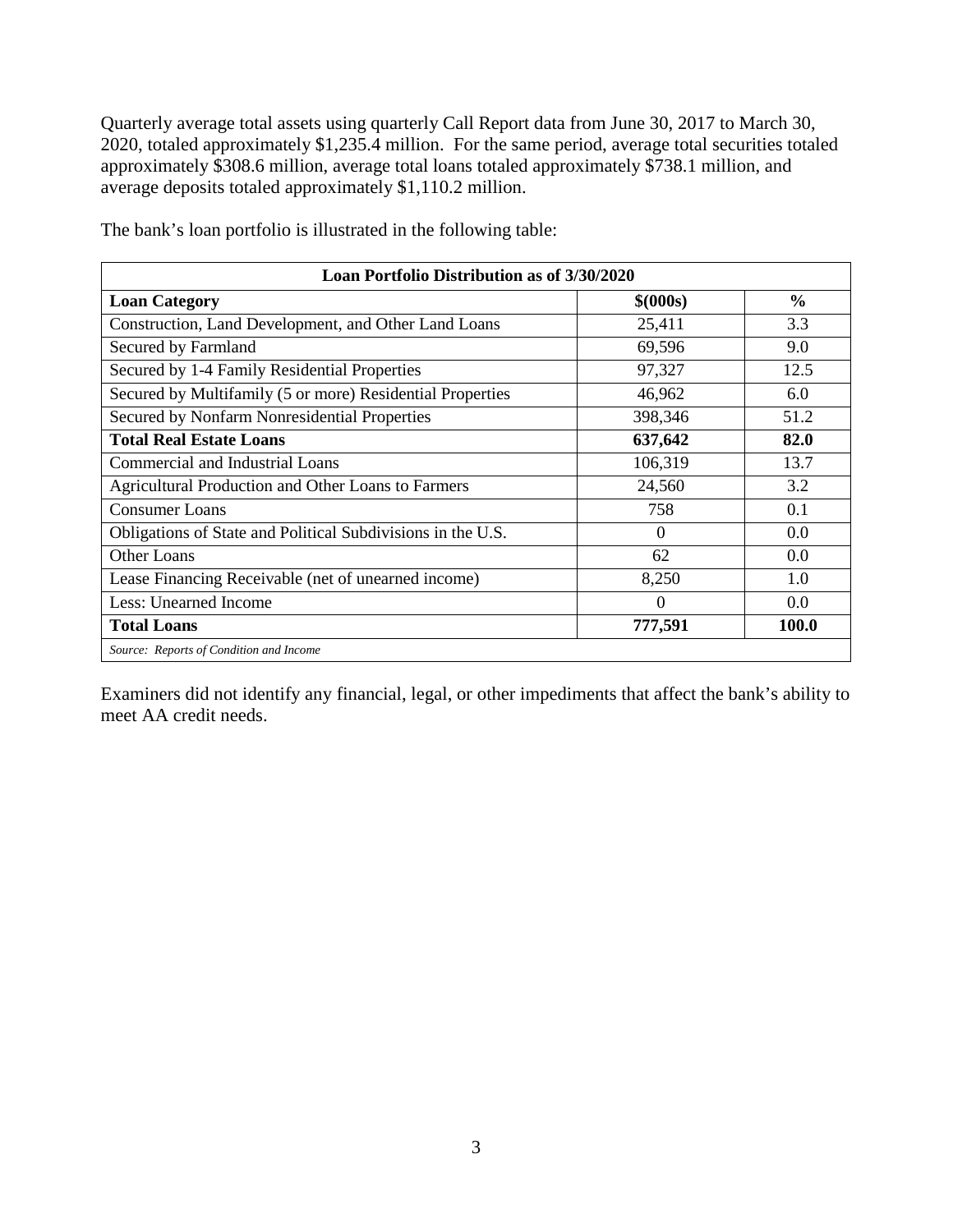# **DESCRIPTION OF ASSESSMENT AREAS**

<span id="page-5-0"></span>The CRA requires each financial institution to define one or more AAs within which its CRA performance will be evaluated. FNBD's AA includes the following areas in California:

- Sacramento AA: This region includes a portion of the Sacramento-Roseville-Folsom, California Metropolitan Statistical Area (MSA) #40900, including the entirety of Sacramento County, Yolo County, and Placer County. Since the prior evaluation, the U.S. Office of Management and Budget (OMB) changed the name of the former Sacramento-Roseville-Arden-Arcade, California MSA to the new name Sacramento-Roseville-Folsom, California MSA. The re-named MSA continues to include the same counties.
- Solano AA: This region includes a portion of the Vallejo, California, MSA #46700. This AA includes Solano County, excluding census tracts in the cities of Vallejo and Benicia, which are on the western edge of the county. Since the prior evaluation, the OMB changed the name of the former Vallejo-Fairfield, California MSA #46700, to the new name Vallejo, California MSA. The renamed MSA continues to include the same counties. As of 2017, the Solano AA now includes 3 low-income census tracts, up from no census tracts at the prior evaluation.

The bank's AAs consists of whole geographies, do not arbitrarily exclude any LMI geographies or individuals, and meet the technical requirements of the CRA Regulation.

| <b>Description of Assessment Areas</b> |                                    |          |               |  |  |  |  |  |  |
|----------------------------------------|------------------------------------|----------|---------------|--|--|--|--|--|--|
| <b>Assessment Area</b>                 | <b>Counties in Assessment Area</b> | # of CTs | # of Branches |  |  |  |  |  |  |
| Sacramento AA                          | Sacramento, Yolo, Placer           | 443      |               |  |  |  |  |  |  |
| Solano AA                              | Solano (partial)                   | 57       |               |  |  |  |  |  |  |
| Source: Bank Data                      |                                    |          |               |  |  |  |  |  |  |

The following table illustrates the counties, census tracts, and branches located in each AA:

#### **Economic and Demographic Data**

The bank's AAs include 500 census tracts. These tracts reflect the following income designations according to the U.S. Census's 2015 American Community Survey (ACS):

- 47 low-income census tracts,
- 157 moderate-income census tracts,
- 125 middle-income census tracts,
- 168 upper-income census tracts, and
- 3 census tracts with no income designation.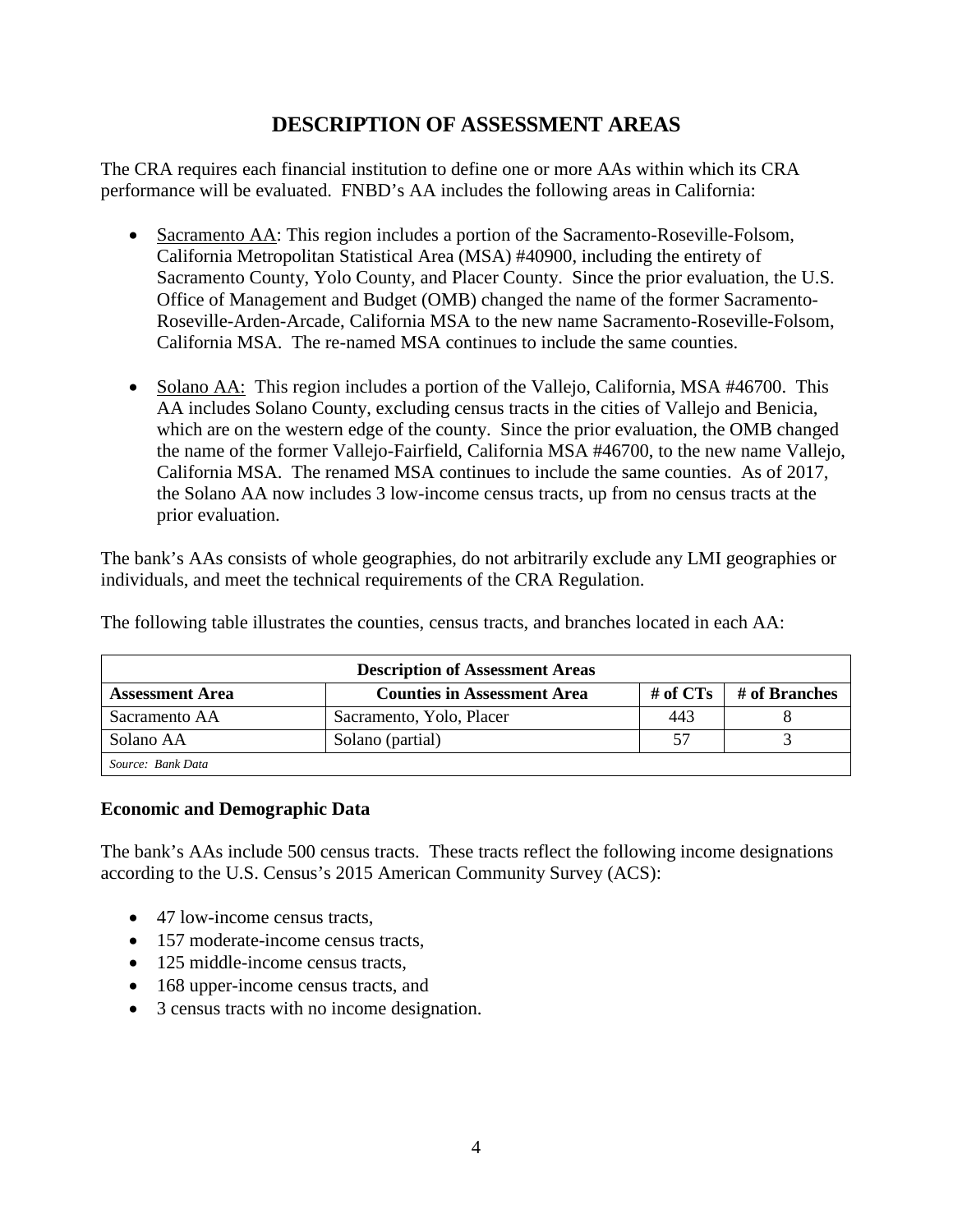| Demographic Information of the Assessment Area                                                                                                                                                       |           |                 |                                   |                              |                          |                    |  |  |  |  |  |
|------------------------------------------------------------------------------------------------------------------------------------------------------------------------------------------------------|-----------|-----------------|-----------------------------------|------------------------------|--------------------------|--------------------|--|--|--|--|--|
| <b>Assessment Area: FNBD AAs</b>                                                                                                                                                                     |           |                 |                                   |                              |                          |                    |  |  |  |  |  |
| <b>Demographic Characteristics</b>                                                                                                                                                                   | #         | Low<br>$%$ of # | <b>Moderate</b><br>$%$ of #       | <b>Middle</b><br>$%$ of #    | <b>Upper</b><br>$%$ of # | $NA^*$<br>$%$ of # |  |  |  |  |  |
| Geographies (Census Tracts)                                                                                                                                                                          | 500       | 9.4             | 25.0                              | 33.6                         | 31.4                     | 0.6                |  |  |  |  |  |
| Population by Geography                                                                                                                                                                              | 2,316,903 | 9.1             | 24.7                              | 33.8                         | 32.0                     | 0.4                |  |  |  |  |  |
| Housing Units by Geography                                                                                                                                                                           | 889,112   | 8.6             | 24.1                              | 35.1                         | 32.0                     | 0.2                |  |  |  |  |  |
| Owner-Occupied Units by Geography                                                                                                                                                                    | 477,465   | 4.5             | 19.3                              | 35.7                         | 40.5                     | 0.0                |  |  |  |  |  |
| Occupied Rental Units by Geography                                                                                                                                                                   | 343,595   | 13.9            | 31.1                              | 34.3                         | 20.3                     | 0.4                |  |  |  |  |  |
| Vacant Units by Geography                                                                                                                                                                            | 68,052    | 10.7            | 22.6                              | 35.2                         | 30.9                     | 0.7                |  |  |  |  |  |
| <b>Businesses by Geography</b>                                                                                                                                                                       | 168,805   | 9.2             | 21.9                              | 30.8                         | 36.2                     | 1.8                |  |  |  |  |  |
| Farms by Geography                                                                                                                                                                                   | 4,330     | 5.2             | 19.1                              | 33.5                         | 41.7                     | 0.5                |  |  |  |  |  |
| Family Distribution by Income Level                                                                                                                                                                  | 550,390   | 23.8            | 16.6                              | 18.5                         | 41.0                     | 0.0                |  |  |  |  |  |
| Household Distribution by Income Level                                                                                                                                                               | 821,060   | 25.3            | 15.6                              | 17.3                         | 41.7                     | $0.0\,$            |  |  |  |  |  |
| Median Family Income MSA - #40900<br>Sacramento-Roseville-Folsom, CA MSA                                                                                                                             |           | \$71,829        | Median Housing Value<br>\$285,793 |                              |                          |                    |  |  |  |  |  |
| Median Family Income MSA - #46700<br>Vallejo, CA MSA                                                                                                                                                 |           | \$77,061        | <b>Median Gross Rent</b>          |                              |                          | \$1,128            |  |  |  |  |  |
|                                                                                                                                                                                                      |           |                 |                                   | Families Below Poverty Level |                          | 11.6%              |  |  |  |  |  |
| Source: 2015 ACS Census and 2019 D&B Data. Due to rounding, totals may not equal 100.0 percent.<br>(*) The NA category consists of geographies that have not been assigned an income classification. |           |                 |                                   |                              |                          |                    |  |  |  |  |  |

The following table illustrates select demographic characteristics of the bank's AAs:

According to Moody's Analytics, the leading industries (by percentage of total employment) within the AAs are government, education, health services, and professional and business services.

According to the 2019 D&B data, there were 168,805 businesses operating in the bank's AAs. Gross annual revenues (GARs) for these businesses show that:

- 86.8 percent have \$1.0 million or less;
- 4.1 percent have more than \$1.0 million; and
- 9.1 percent have unknown revenues.

According to the 2019 D&B data, there were 4,330 farms operating in the bank's AAs. GARs for these farms show that:

- 94.4 percent have \$1.0 million or less;
- 3.5 percent have more than \$1.0 million; and
- 2.1 percent have unknown revenues.

Under the Lending Test's borrower profile criterion, the analysis of small business loans and small farm loans compares the bank's distribution of loans against the distribution of businesses by GAR level.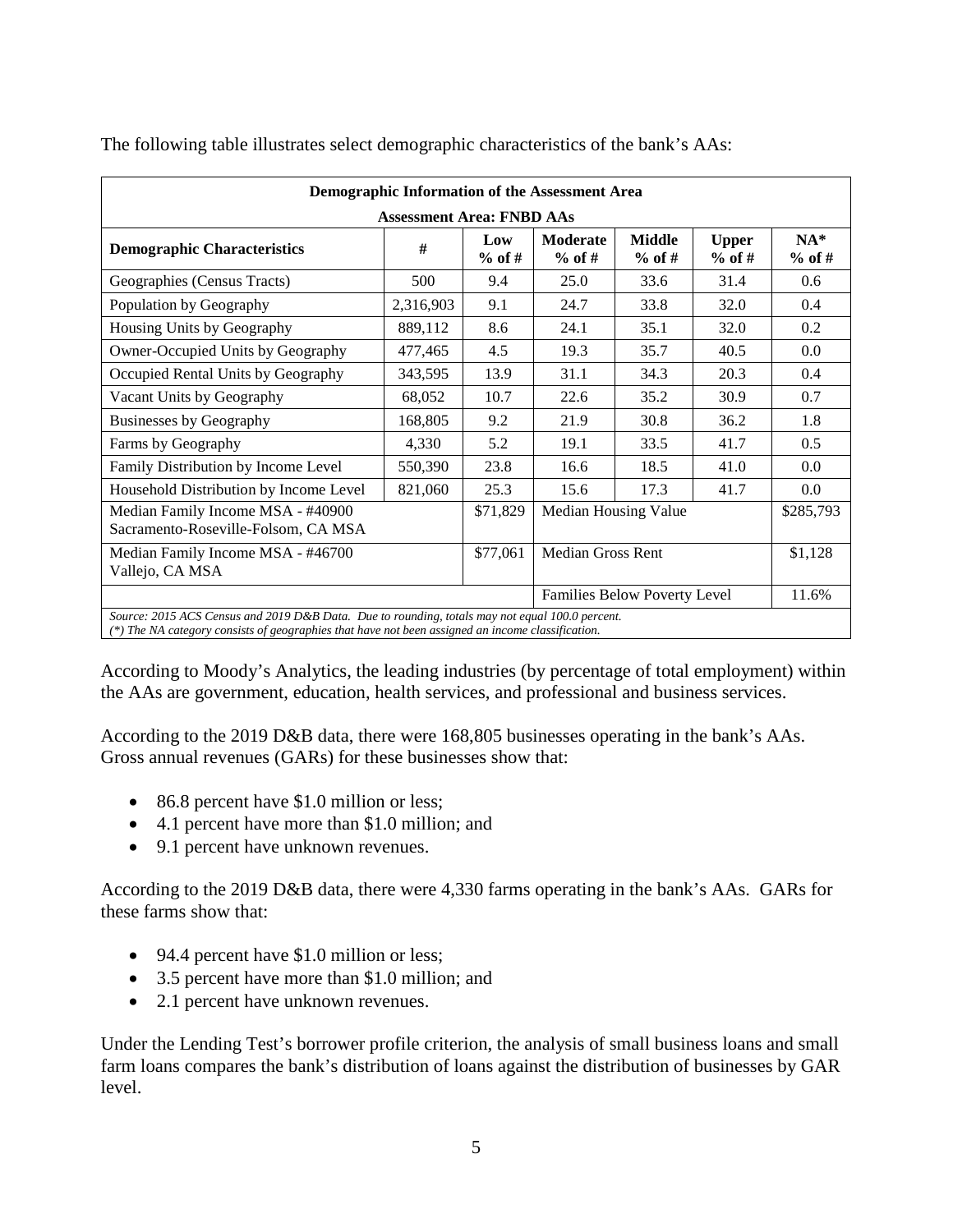The AA's median housing value of \$285,793 is higher than the national median housing value of \$204,900, as reported by the U.S. Census's 2014-2018 ACS.

The area's 2019 Housing and Urban Development (HUD) estimated median family income is higher than the national median of \$75,500, and ranges from \$84,400 in the Sacramento-Roseville-Folsom, California MSA to \$85,700 in the Vallejo, California MSA. The ACS data reports that 11.6 percent of total families in the AA have incomes below the poverty level. The following table highlights the Federal Financial Institutions Examination Council's (FFIEC) median family income ranges for each metropolitan area in the AAs:

| <b>Median Family Income Ranges</b>            |                |                                                                   |                                                                           |                          |  |  |  |  |  |  |  |
|-----------------------------------------------|----------------|-------------------------------------------------------------------|---------------------------------------------------------------------------|--------------------------|--|--|--|--|--|--|--|
| <b>Median Family Incomes</b>                  | Low<br>$<$ 50% | Moderate<br>50\% to $<80\%$                                       | Middle<br>$80\%$ to $< 120\%$                                             | <b>Upper</b><br>$>120\%$ |  |  |  |  |  |  |  |
|                                               |                |                                                                   | Sacramento--Roseville--Arden-Arcade, CA MSA Median Family Income (#40900) |                          |  |  |  |  |  |  |  |
| 2017 (\$75,200)                               | $<$ \$37,600   | \$37,600 to $<$ \$60,160                                          | \$60,160 to $\langle$ \$90,240                                            | $\geq$ \$90,240          |  |  |  |  |  |  |  |
| 2018 (\$80,400)                               | $<$ \$40,200   | \$40,200 to $<$ \$64,320                                          | \$64,320 to $<$ \$96,480                                                  | $\geq$ \$96,480          |  |  |  |  |  |  |  |
|                                               |                | Sacramento-Roseville-Folsom, CA MSA Median Family Income (#40900) |                                                                           |                          |  |  |  |  |  |  |  |
| 2019 (\$84,000)                               | $<$ \$42,000   | \$42,000 to $< $67,200$                                           | \$67,200 to $\leq$ \$100,800                                              | $\geq$ \$100,800         |  |  |  |  |  |  |  |
|                                               |                | Vallejo-Fairfield, CA MSA Median Family Income (#46700)           |                                                                           |                          |  |  |  |  |  |  |  |
| 2017 (\$80,400)                               | $<$ \$40.200   | \$40,200 to $<$ \$64,320                                          | \$64,320 to $\langle$ \$96,480                                            | $\geq$ \$96,480          |  |  |  |  |  |  |  |
| 2018 (\$83,700)                               | $<$ \$41,850   | \$41,850 to $<$ \$66,960                                          | \$66,960 to $\leq$ \$100,440                                              | $\geq$ \$100,440         |  |  |  |  |  |  |  |
| Vallejo, CA MSA Median Family Income (#46700) |                |                                                                   |                                                                           |                          |  |  |  |  |  |  |  |
| 2019 (\$85,700)                               | < \$42.850     | \$42,850 to $<$ \$68,560                                          | \$68,560 to $\leq$ \$102,840                                              | $\geq$ \$102,840         |  |  |  |  |  |  |  |
| Source: FFIEC                                 |                |                                                                   |                                                                           |                          |  |  |  |  |  |  |  |

This evaluation uses FFIEC-updated median family income levels for the years presented to analyze home mortgage loans under the borrower profile criterion.

The analysis also considers unemployment data within the AAs. The following table shows improving employment data throughout the review period:

| <b>Unemployment Rates</b>          |      |               |               |  |  |  |  |  |
|------------------------------------|------|---------------|---------------|--|--|--|--|--|
| Area                               | 2017 | 2018          | 2019          |  |  |  |  |  |
|                                    | $\%$ | $\frac{6}{6}$ | $\frac{6}{6}$ |  |  |  |  |  |
| Sacramento County                  | 4.7  | 3.9           | 3.7           |  |  |  |  |  |
| <b>Yolo County</b>                 | 5.1  | 4.3           | 4.1           |  |  |  |  |  |
| <b>Placer County</b>               | 3.9  | 3.2           | 3.1           |  |  |  |  |  |
| Solano                             | 4.8  | 4.0           | 3.8           |  |  |  |  |  |
| California                         | 4.8  | 4.3           | 4.0           |  |  |  |  |  |
| National Average                   | 4.4  | 3.9           | 3.7           |  |  |  |  |  |
| Source: Bureau of Labor Statistics |      |               |               |  |  |  |  |  |

The unemployment rate across the nation, California, and all of the counties within the bank's AAs has consistently improved. The unemployment rate in the primarily-rural Solano and Yolo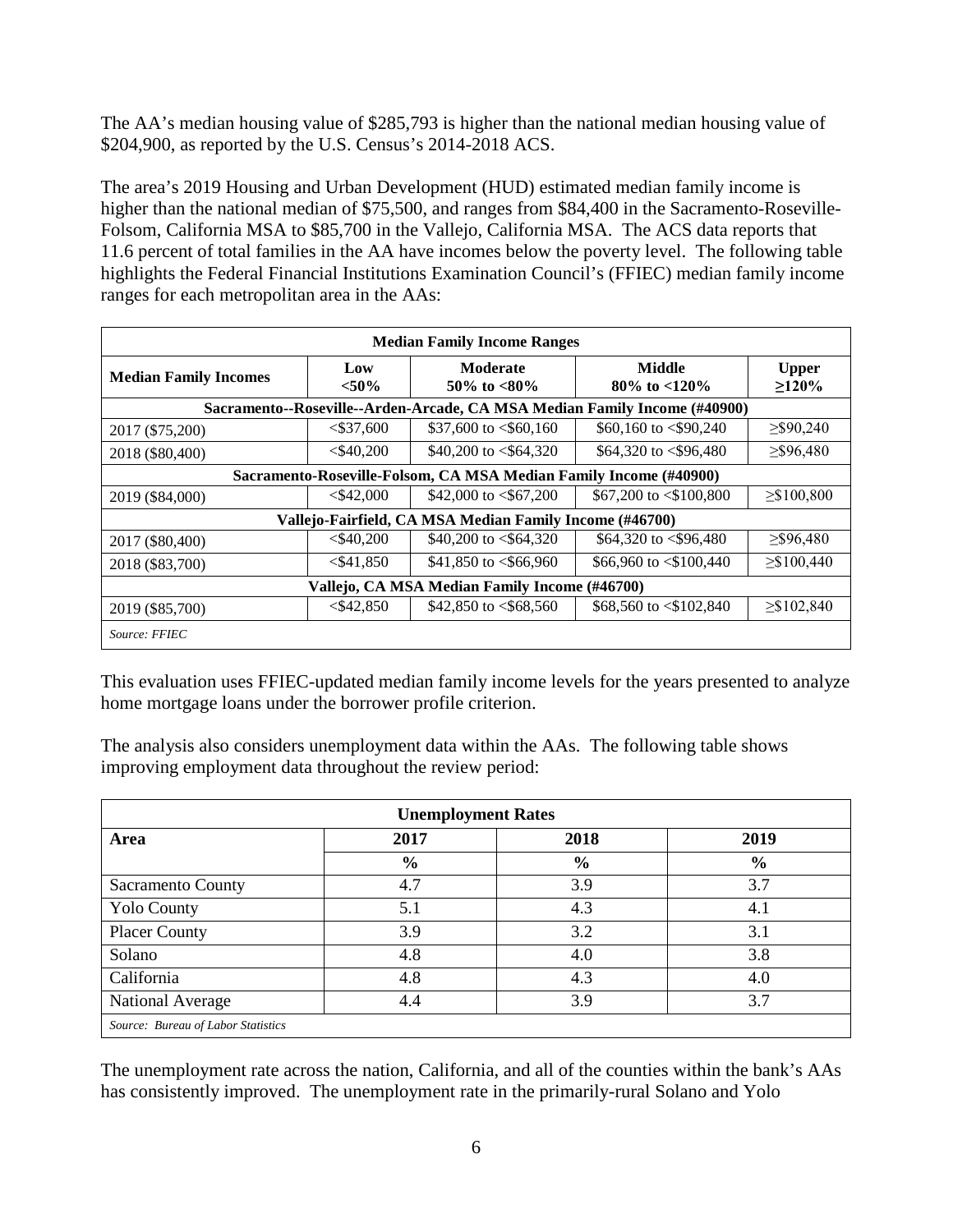Counties remained above the national average throughout the review period, while the unemployment rates in Sacramento and Placer Counties remained at or below that of the national average.

### **Competition**

The bank's AAs are highly competitive areas for financial services. According to the FDIC Deposit Market Share data as of June 30, 2019, the AAs include 40 banks operating 396 branch offices. Within the AAs, FNDB ranks  $10<sup>th</sup>$  with a deposit market share of 1.9 percent. When looking closer at specific regions, the data reports that there are 39 institutions that operate 340 branch offices within the 3-county Sacramento AA. Of these institutions, FNBD ranks 12<sup>th</sup> in the Sacramento AA with a 1.5 percent deposit market share. In the Solano AA, there are 13 institutions that operate 56 branch offices. Of these institutions, FNBD ranks  $5<sup>th</sup>$  with a 6.9 percent deposit market share. Throughout the AAs, FNBD competes for business with large national banks, regional banks, and other community banks. The bank also competes with credit unions, which are not reflected in the FDIC Summary of Deposit Data.

According to the 2018 Peer Mortgage Data, FNBD ranked 125<sup>th</sup> out of 663 lenders, with a mortgage market share of 0.1 percent, by number of loans.

### **Distressed or Underserved Nonmetropolitan Middle-Income Geographies**

The AAs do not have any distressed or underserved middle-income nonmetropolitan geographies.

#### **Designated Disaster Areas**

The Federal Emergency Management Agency (FEMA) lists the following three disasters affecting the bank's AAs during the review period:

- COVID-19 Nationwide Emergency: On March 13, 2020, President Trump declared a nationwide emergency pursuant to Section 501(b) of Stafford Act. All 50 states, the District of Columbia, and 4 territories have been approved for major disaster declarations to assist with additional needs identified under the nationwide emergency declaration for COVID-19. The following counties in the bank's AA are affected by the COVID-19 disaster declaration: Sacramento, Yolo, Placer, and Solano. These counties are located within the Sacramento AA and Solano AAs.
- FEMA-DR-4434: On February 24, 2019 through March 1, 2019, Yolo County was affected by severe winter storms. Yolo County is located in the bank's Sacramento AA.
- FEMA-DR-4344: On October 8, 2017 through October 31, 2017, Solano County was affected by wildfires. Solano County is located in the bank's Solano AA.

#### **Community Contact**

As part of the evaluation process, examiners contact third parties active in the AAs to assist in identifying the credit and CD needs. Information provided helps determine whether local financial institutions are addressing these needs. It also shows credit and CD opportunities that are available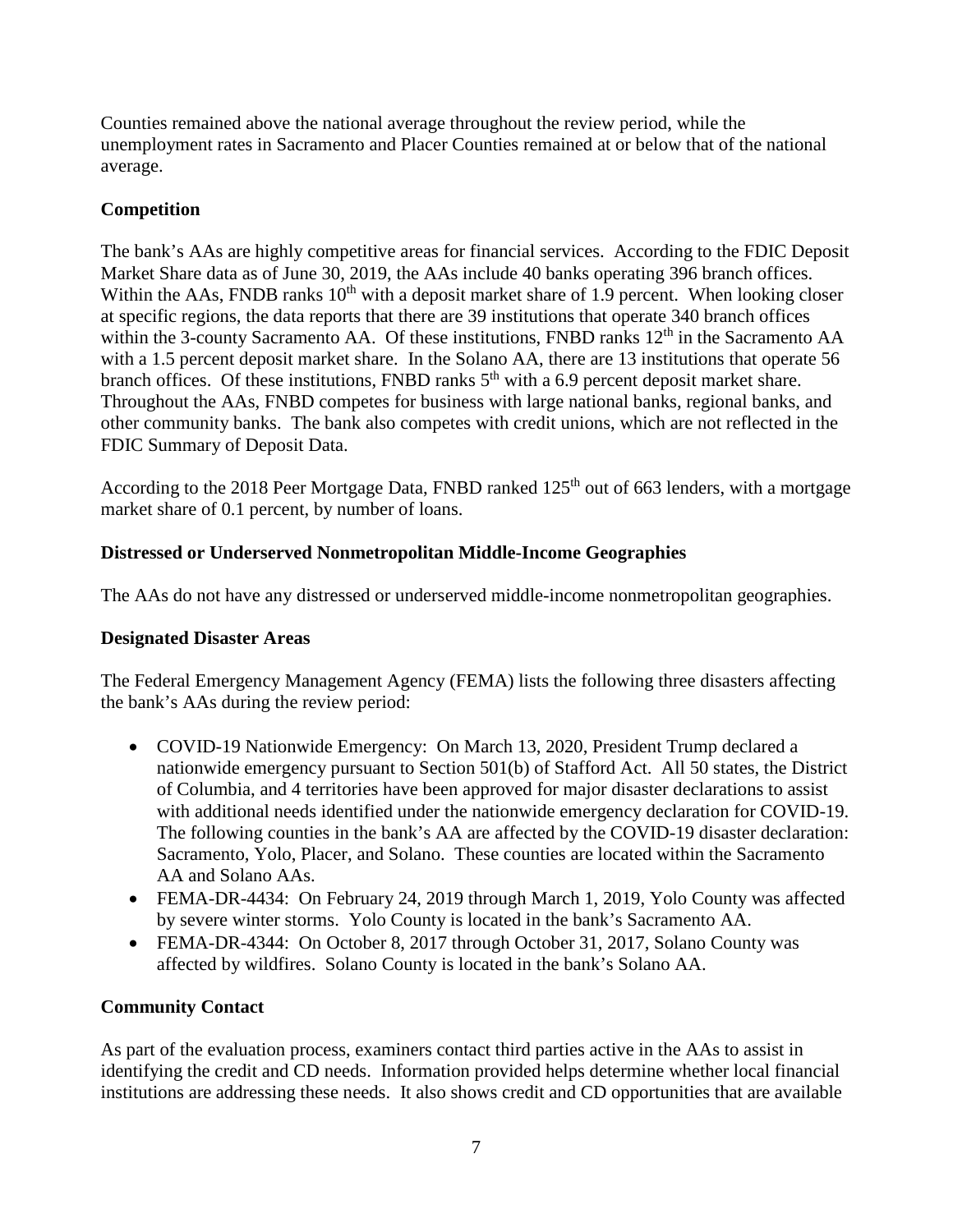in the AAs. Through discussions with the community contacts, examiners heard about needs for small business loans, small business financial training, and affordable housing loans. The following paragraphs describe performance context information provided by community contacts covering both the Sacramento AA and Solano AA.

Examiners met with directors from two community organizations that are active in the Greater Sacramento area. The first organization provides affordable housing and housing-related counseling services. The second organization promotes economic development by mentoring small businesses and helping small businesses find funds to further develop and grow their operations.

Examiners spoke with two directors from the affordable housing group. The directors explained that the Sacramento AA and Solano AA need affordable housing loans, specifically down-paymentassistance loans and home-improvement loans. The contacts explained that the housing price for both rentals and home mortgages is high relative to the wages people earn from LMI jobs in the area. They further stated that there is a specific need for home improvements loans in LMI areas in order to help homeowners maintain the habitability of their dwellings, while avoiding fines from local housing code violations. The community contacts explained that there is a continued need for affordable housing loans in metropolitan areas. There is also a growing need for home loans in rural communities where LMI people have begun to move further from the cities to find lower housing costs. In terms of community service needs, the directors explained that there is a need for financial education targeted to the underbanked population, as well as people living in transitory housing, such as motels and halfway houses. The directors also described an emerging need for revitalization and stabilization efforts related to the COVID-19 pandemic and its economic impact. Specifically, there is a need for mortgage payment forbearance for both homeowners and owners of apartment buildings, as well as temporary loans to help maintain operations during a period of cash flow disruptions.

Examiners conducted the second community contact with a director from an economic development organization. The contact stated that small businesses are finding it difficult to obtain financing from banks, and there is a healthy need for loans to new companies as well as existing small businesses throughout the AAs. The contact also explained that very small businesses are having more difficulty accessing loan forbearance and COVID-related temporary financing when compared to other small and large businesses. The director further explained that there is a need for financial education outreach geared towards small business. Specifically, the education should focus on topics such as bookkeeping, preparing financial statements, and understanding the true cost of business. The community contact also mentioned that rural portions of the AA remain challenging locations for community outreach and lending. Rural businesses are more geographically spread out and populations are smaller, which makes it difficult for banks to have a physical presence.

#### **Credit and Community Development Needs and Opportunities**

Considering information from the community contacts, bank management, and demographic and economic data, examiners determined that the greatest credit and CD needs in the AAs are economic development loans and education, affordable housing loans and counseling, and activities that revitalize and stabilize disaster areas. There is a specific need for loans to small businesses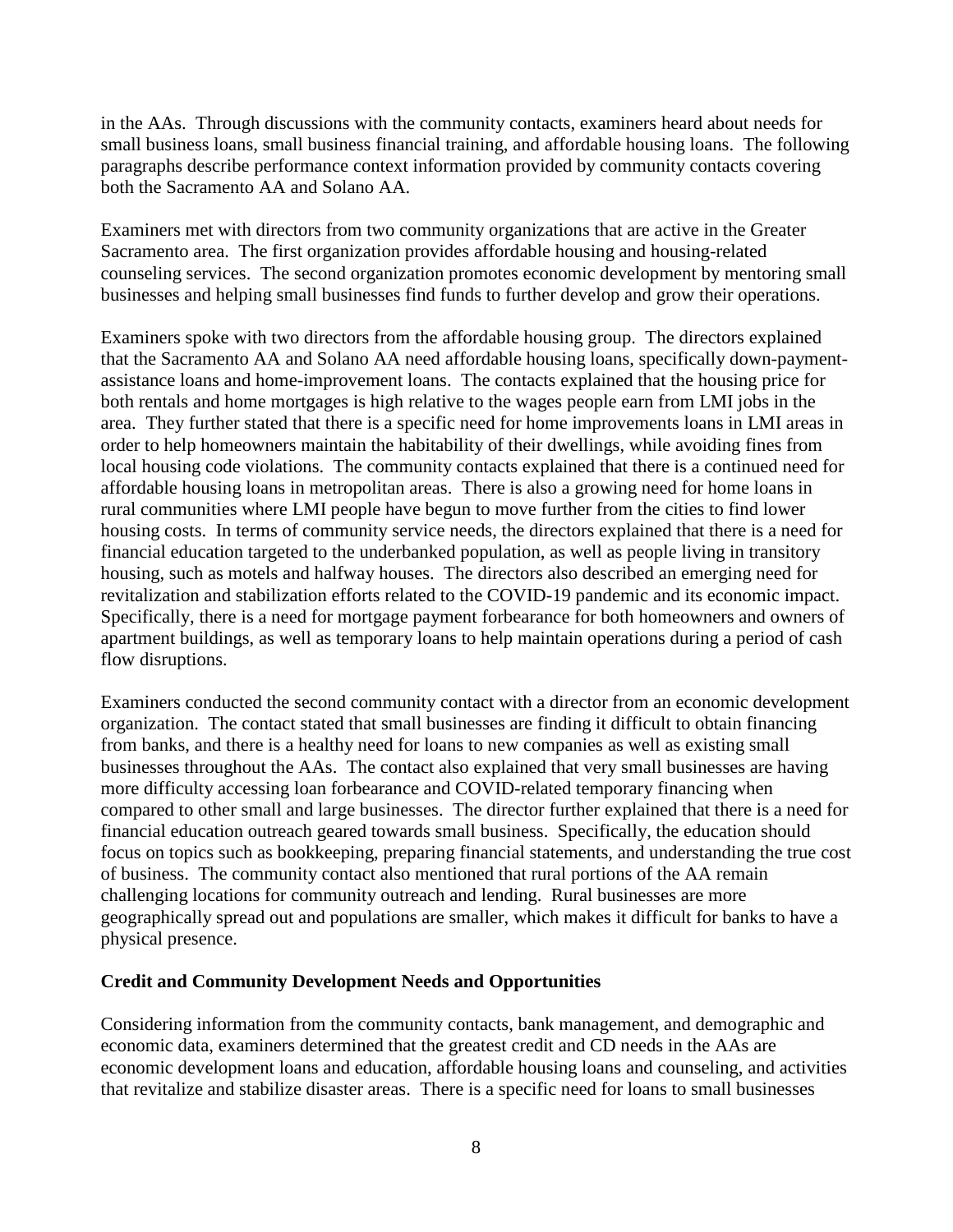with GARs of \$1.0 million or less, as well as affordable housing loans due to high housing costs relative to incomes. The AAs have financial education opportunities for both small businesses, as well as underbanked individuals. The AAs also need revitalization and stabilization activities related to FEMA designated disasters, including the recent COVID-19 pandemic. There are no discernable differences in the CD needs and opportunities amongst the AAs.

Please refer to the rated areas and the individual AAs for additional information.

# **SCOPE OF EVALUATION**

#### <span id="page-10-0"></span>**General Information**

This evaluation covers the period from the prior evaluation dated April 3, 2017, to the current evaluation dated April 27, 2020. Examiners used the Interagency Intermediate Small Institution Examination Procedures to evaluate the bank's CRA performance. These procedures include two tests: the Lending Test and the Community Development Test.

The Lending Test considers the bank's performance according to the following criteria:

- LTD ratio;
- AA concentration;
- Geographic distribution;
- Borrower profile; and
- Response to CRA-related complaints.

The Community Development Test considers the following factors:

- Number and dollar amount of CD loans, qualified investments, and CD services; and
- Responsiveness of such activities to the CD needs of the AAs.

Banks must achieve at least a Satisfactory rating under each test to obtain an overall Satisfactory rating. This evaluation does not include any lending activity performed by affiliates.

Examiners conducted a full-scope analysis of the bank's performance across its entire AA. Although the bank's overall AA is contiguous, it spans two MSAs; therefore, this evaluation presents the analysis as two distinct areas: the Sacramento AA full-scope review, and the Solano AA full-scope review.

Based on FNBD's distribution of deposits, branches, loans, and CD activity, examiners placed the greatest weight on the bank's performance in the Sacramento AA. This AA contains a majority of population, as well as a majority of the bank's operations and activities. Examiners also reviewed the Solano AA. Examiners used full-scope procedures in the Solano AA because the previous Performance Evaluation assigned a "Needs to Improve" rating for the Solano AA's Lending Test. The full-scope analyses are further discussed in the descriptions of AAs.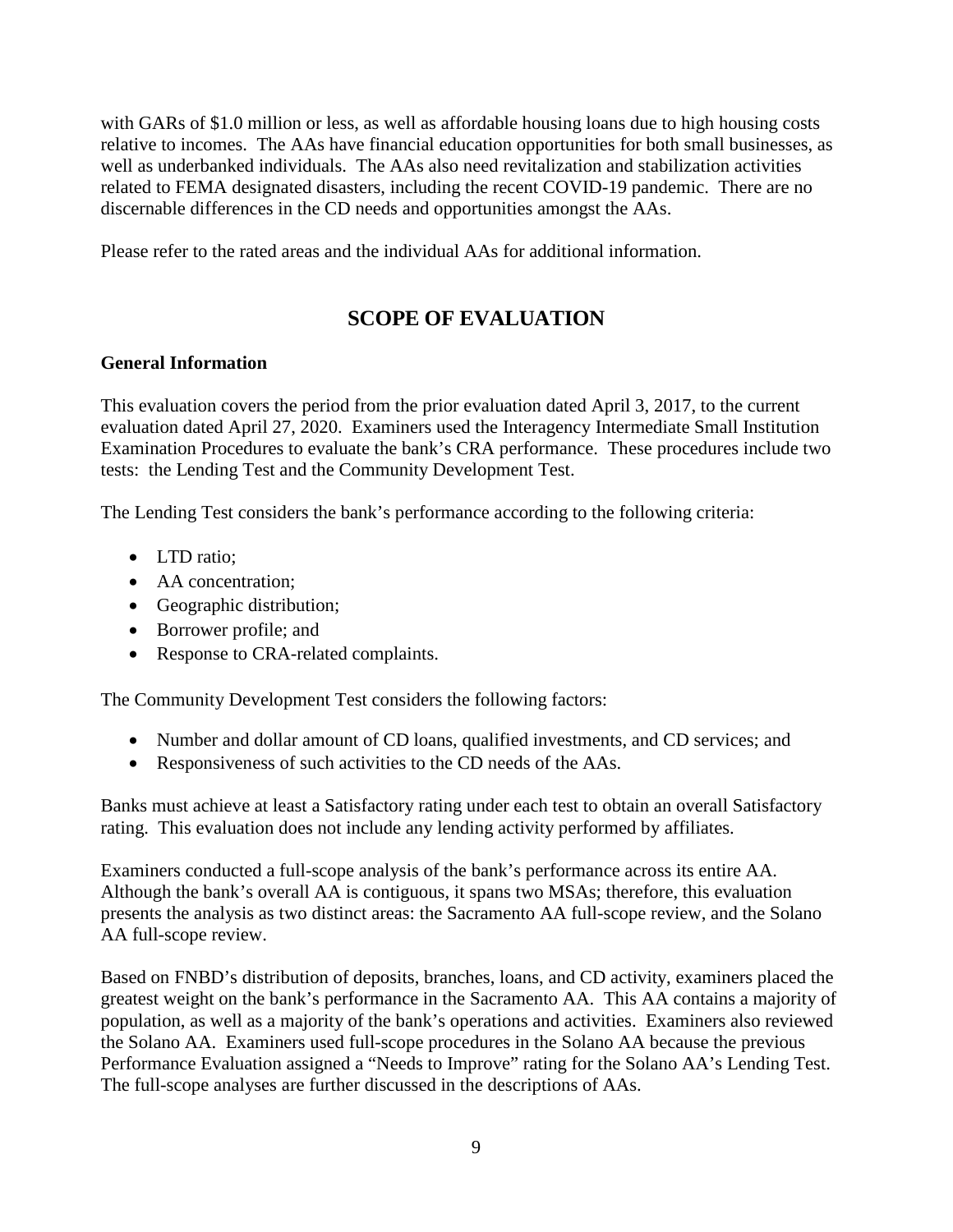| <b>Assessment Area Breakdown of Loans, Deposits, and Branches</b> |       |                  |                 |               |  |                              |  |  |  |  |
|-------------------------------------------------------------------|-------|------------------|-----------------|---------------|--|------------------------------|--|--|--|--|
| <b>Assessment Area</b>                                            |       | <b>CRA Loans</b> | <b>Deposits</b> |               |  | <b>Full-Service Branches</b> |  |  |  |  |
|                                                                   | #     | $\frac{6}{9}$    | \$ (000s)       | $\frac{0}{0}$ |  | $\frac{6}{9}$                |  |  |  |  |
| Sacramento AA                                                     | 727   | 72.2             | 757,239         | 69.2          |  | 72.7                         |  |  |  |  |
| Solano AA                                                         | 280   | 27.8             | 337,783         | 30.8          |  | 27.3                         |  |  |  |  |
| <b>Total</b>                                                      | 1,007 | <b>100.0</b>     | 1,095,022       | 100.0         |  | 100.0                        |  |  |  |  |
| Source: Bank Data; FDIC Summary of Deposits (6/30/2019)           |       |                  |                 |               |  |                              |  |  |  |  |

The following table displays the bank's CRA Lending Test loans, deposits, and full-service branches by AA:

#### **Activities Reviewed**

Examiners determined that the bank's major product lines are small business loans, home mortgage loans, and small farm loans. This conclusion considered the bank's business strategy and the number and dollar volume of loans originated and purchased during the evaluation period. Bank records and discussions with management indicated that the product mix remained generally consistent throughout the evaluation period. The Lending Test analysis includes small business, small farm, and home mortgage loans originated or purchased between January 1, 2017, and December 31, 2019.

Purchase and origination activity in 2019 shows that commercial real estate and commercial and industrial loans comprise 54.6 percent of the bank's lending activity by dollar volume and 41.1 percent by number. Loans secured by one-to-four family residential properties and multifamily loans comprise 17.6 percent by dollar volume and 35.0 percent by number. Loans secured by farmland and agricultural loans comprise 14.7 percent of the bank's lending activity by dollar volume and 9.6 percent by number. Lastly, consumer loans do not represent a substantial portion of the bank's lending activity. Consumer loans comprise 0.1 percent by dollar volume and 5.6 percent by number.

In the Lending Test analysis, examiners weight the bank's small business lending more heavily than the home-mortgage loans and small farm loans, because commercial lending represents the largest portion of the bank's loan activity by number and dollar volume. The evaluation does not include consumer loans because consumer loans do not represent a substantial portion of loan activity.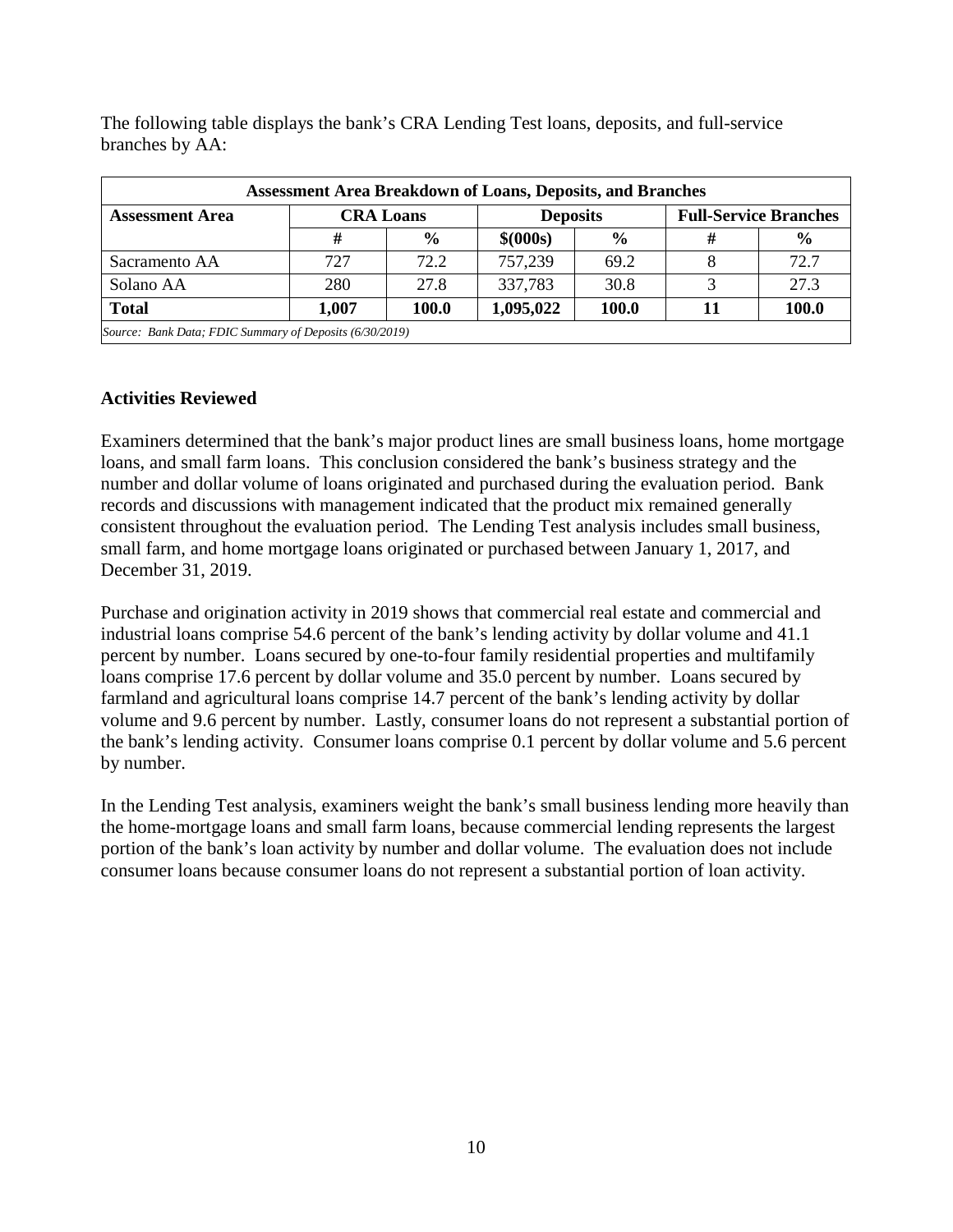| <b>Loans Originated or Purchased in Calendar Year 2019</b>                                              |           |               |     |               |  |  |  |  |  |  |  |
|---------------------------------------------------------------------------------------------------------|-----------|---------------|-----|---------------|--|--|--|--|--|--|--|
| <b>Loan Category</b>                                                                                    | \$ (000s) | $\frac{0}{0}$ | #   | $\frac{0}{0}$ |  |  |  |  |  |  |  |
| <b>Construction and Land Development</b>                                                                | 50,121    | 12.0          | 33  | 4.9           |  |  |  |  |  |  |  |
| Secured by Farmland                                                                                     | 9,380     | 2.2           | 9   | 1.3           |  |  |  |  |  |  |  |
| Secured by 1-4 Family Residential Properties                                                            | 62,028    | 14.8          | 234 | 34.6          |  |  |  |  |  |  |  |
| Multi-Family (5 or more) Residential Properties                                                         | 11,515    | 2.8           | 3   | 0.4           |  |  |  |  |  |  |  |
| <b>Commercial Real Estate Loans</b>                                                                     | 114,326   | 27.3          | 56  | 8.3           |  |  |  |  |  |  |  |
| Commercial and Industrial Loans                                                                         | 114,282   | 27.3          | 222 | 32.8          |  |  |  |  |  |  |  |
| <b>Agricultural Loans</b>                                                                               | 52,497    | 12.5          | 56  | 8.3           |  |  |  |  |  |  |  |
| <b>Consumer Loans</b>                                                                                   | 276       | 0.1           | 38  | 5.6           |  |  |  |  |  |  |  |
| Other Loans                                                                                             | 4,259     | 1.0           | 26  | 3.8           |  |  |  |  |  |  |  |
| 418,684<br>100.0<br>100.0<br>677<br><b>Total Loans</b>                                                  |           |               |     |               |  |  |  |  |  |  |  |
| Source: Bank Data 1/1/19 through 12/31/19. Percentages may not add up to 100.0 percent due to rounding. |           |               |     |               |  |  |  |  |  |  |  |

The following table illustrates the bank's originations and purchases in the calendar year preceding the current evaluation:

From January 1, 2017, to December 31, 2019, FNBD originated 631 small business loans totaling approximately \$194.3 million, 354 home mortgage loans totaling approximately \$127.9 million, and 171 small farm loans totaling approximately \$39.0 million. The following paragraphs highlight the yearly activity.

The bank originated or purchased 220 small business loans totaling approximately \$72.8 million in 2017, 204 loans totaling approximately \$62.5 million in 2018, and 207 loans totaling approximately \$59.0 million in 2019. Since the bank is not a large-bank CRA loan reporter, examiners compared the bank's performance of small business lending against 2017, 2018, and 2019 D&B demographic data. Examiners validated the bank's voluntarily-collected small business loan data, and used the entire universe for the Lending Test, after checking it for accuracy.

The bank originated or purchased 105 home mortgage loans totaling approximately \$34.2 million in 2017, 93 loans totaling approximately \$31.2 million in 2018, and 156 loans totaling approximately \$62.5 million in 2019. FNBD is a mandatory Home Mortgage Disclosure Act (HMDA) reporter; therefore, the Lending Test analysis compares the bank's home mortgage lending against the 2017 and 2018 aggregate data. The 2019 aggregate data was not available at the time of the evaluation; therefore, the bank's home-mortgage lending performance is solely compared against ACS demographic data in 2019. In the 2017 and 2018 home-mortgage lending analysis, more weight is placed on the bank's performance compared to aggregate HMDA lending data than compared to the ACS demographic data, as the aggregate lending data better demonstrates demand for credit and opportunities to lend. Examiners validated the bank's reported HMDA data, and used the entire universe for the current evaluation.

The bank originated or purchased 60 small farm loans totaling approximately \$14.9 million in 2017, 61 loans totaling approximately \$13.2 million in 2018, and 50 loans totaling approximately \$10.9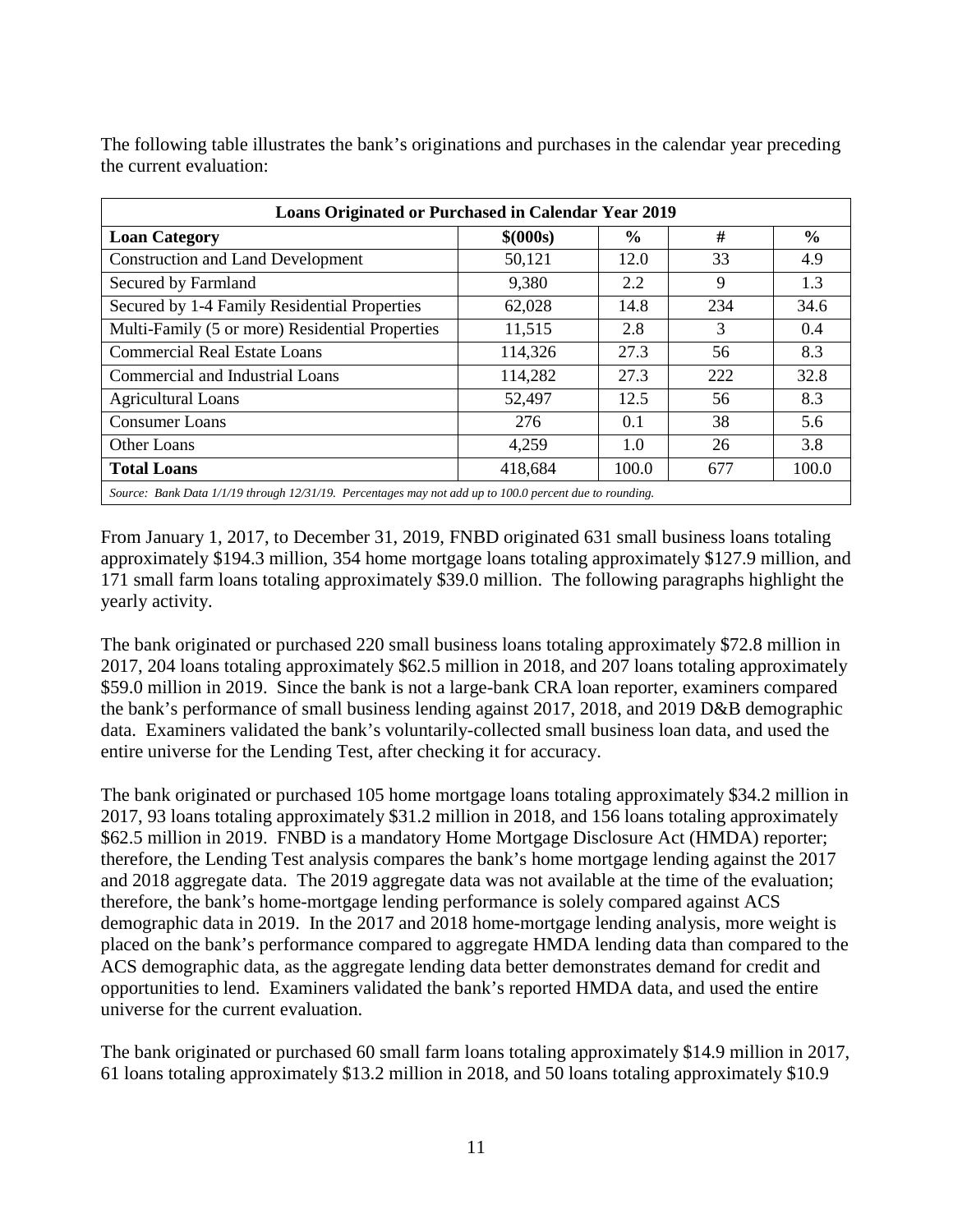million in 2019. Since the bank is not a large-bank CRA loan reporter, examiners compared the bank's performance of small farm lending against 2017, 2018, and 2019 D&B demographic data. Examiners validated the bank's voluntarily-collected small farm loan data, and used the entire universe for the Lending Test, after checking it for accuracy.

The D&B business demographic data, which is used in the small business and small farm analysis, regularly indicates that a majority of businesses and farms in a given area are small businesses and farms. Moreover, the D&B data is only used as an indicator of demographics in the AAs and a benchmark for performance under the geographic distribution and the borrower profile criteria of the Lending Test. The D&B data should not be construed as an absolute indicator of loan demand.

In the Lending Test analysis, conclusions primarily consider and focus on the number of loans as this is more indicative of how many small businesses, small farms, and individuals are helped; furthermore, loan sizes can skew the analysis. The evaluation also presents the dollar amount of lending in order to provide additional context for borderline rating situations. The evaluation does not consider subsidiary or affiliate lending activity, because the bank does not have any lending affiliates.

In the Community Development Test, examiners review CD loans, qualified investments, and CD services provided by the bank since the prior evaluation. The activities span the entire review period from April 3, 2017 to April 27, 2020. The consideration of investment activity included investments made during the current evaluation period and any investments still outstanding from the prior evaluation period. The assessment of all CD activities presents both the number and specific dollars or hours of activities provided. The Community Development Test analysis weighs the dollar volume and total hours more heavily than the number when assessing the activities.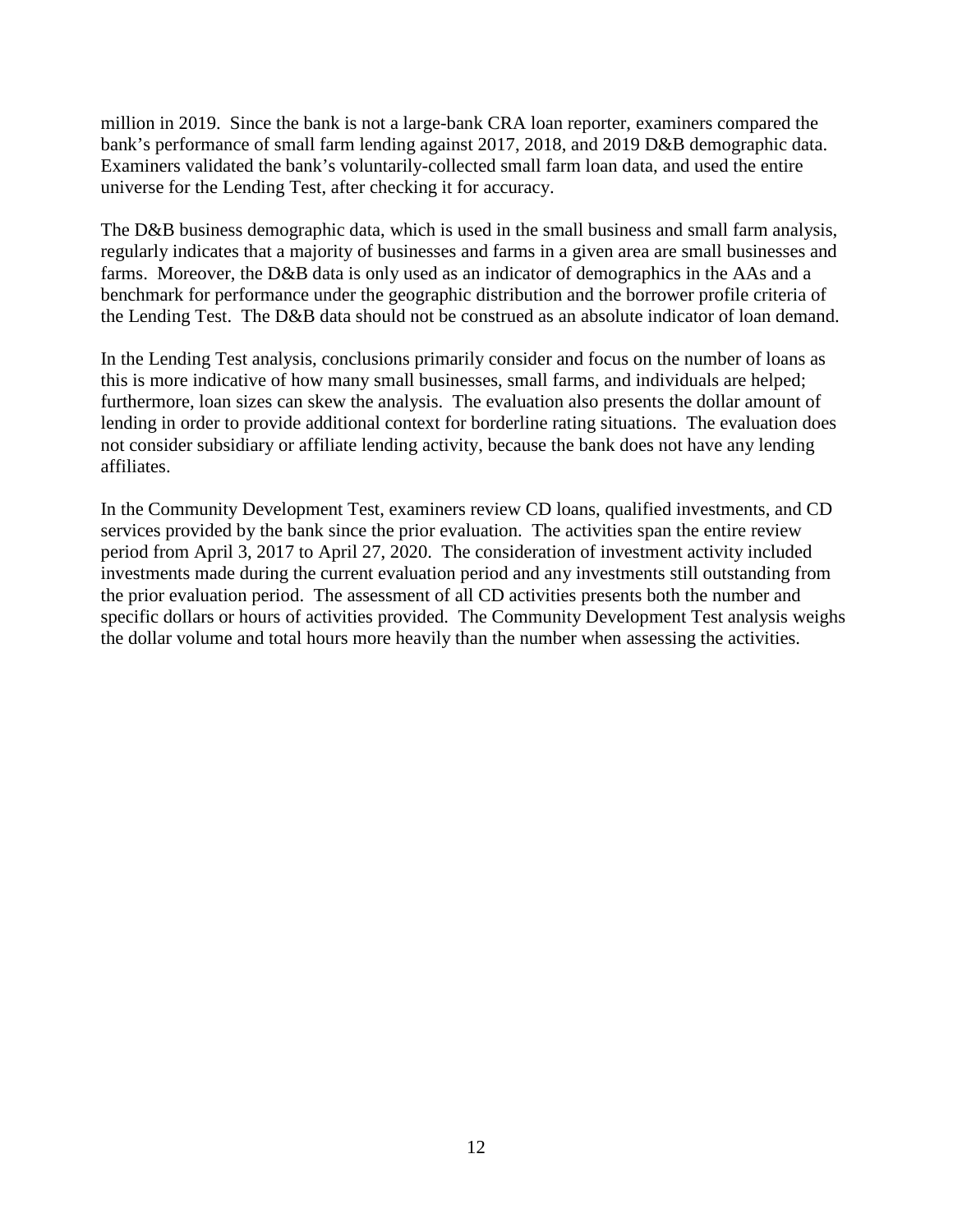## **CONCLUSIONS ON PERFORMANCE CRITERIA**

### <span id="page-14-0"></span>**LENDING TEST**

FNBD achieved a Satisfactory rating in the Lending Test. The rating is primarily supported by reasonable performance in the Sacramento AA. The Solano AA also reflects reasonable performance under the Lending Test.

The following sections address the bank's overall performance under each Lending Test component.

#### **Loan-to-Deposit Ratio**

The average net LTD ratio is reasonable given the institution's size, financial condition, and AA credit needs. The average net LTD ratio, calculated from Call Report data, averaged 67.6 percent over the past 12 calendar quarters from June 30, 2017 to March 30, 2020. The ratio had a small upward trend over the review period. The ratio ranged from a low of 65.2 percent as of September 30, 2017, to a high of 69.2 percent as of June 30, 2018.

| Loan-to-Deposit (LTD) Ratio Comparison                        |                               |      |  |  |  |  |  |  |
|---------------------------------------------------------------|-------------------------------|------|--|--|--|--|--|--|
| <b>Bank</b>                                                   | Average Net LTD Ratio $(\% )$ |      |  |  |  |  |  |  |
| <b>First North Bank of Dixon</b>                              | 1,341,180                     | 67.6 |  |  |  |  |  |  |
| <b>Merchants Bank of Commerce</b>                             | 1,454,680                     | 81.5 |  |  |  |  |  |  |
| Five Star Bank                                                | 1,559,862                     | 86.4 |  |  |  |  |  |  |
| Source: Reports of Condition and Income 6/30/2017 - 3/30/2020 |                               |      |  |  |  |  |  |  |

As shown in the table above, FNBD's average LTD ratio is lower than peer banks operating in the AAs. Examiners selected Merchants Bank of Commerce and Five Star Bank as peer banks for the LTD ratio comparison because of their similar size, geographic location, and product mix. Both Merchants Bank of Commerce and Five Star Bank were rated using Intermediate Small Bank CRA procedures at their previous performance evaluations, and both banks have total assets greater than \$1.0 billion. The two banks also have substantial operations in the Greater Sacramento area, and they are primarily commercial lenders like FNBD.

#### **Assessment Area Concentration**

The bank originated a substantial majority of its loans by number and dollar volume within its AAs. Overall, the bank's performance reflects a commitment to meeting the credit needs of the AAs.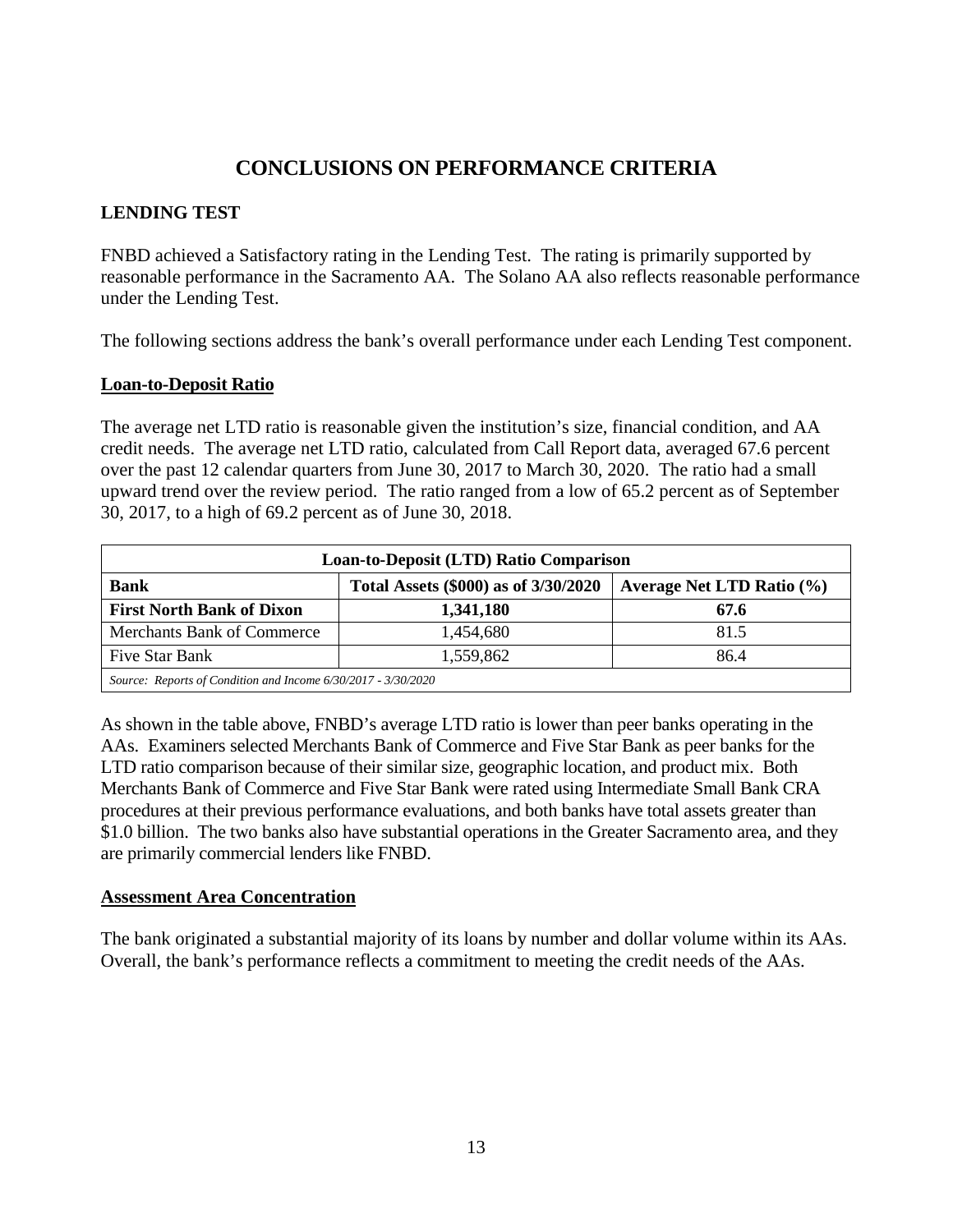| Lending Inside and Outside of the Assessment Area                                                                |       |                        |      |               |              |                          |               |                                 |               |           |
|------------------------------------------------------------------------------------------------------------------|-------|------------------------|------|---------------|--------------|--------------------------|---------------|---------------------------------|---------------|-----------|
|                                                                                                                  |       | <b>Number of Loans</b> |      |               |              |                          |               | Dollar Amount of Loans \$(000s) |               |           |
| <b>Loan Category</b>                                                                                             |       | <b>Inside</b>          |      | Outside       | <b>Total</b> | <b>Inside</b><br>Outside |               | <b>Total</b>                    |               |           |
|                                                                                                                  | #     | $\frac{0}{0}$          | $\#$ | $\frac{0}{0}$ | $\#$         | \$                       | $\frac{0}{0}$ | \$                              | $\frac{0}{0}$ | \$ (000s) |
| <b>Small Business</b>                                                                                            |       |                        |      |               |              |                          |               |                                 |               |           |
| 2017                                                                                                             | 206   | 93.6                   | 14   | 6.4           | 220          | 67,203                   | 92.3          | 5,616                           | 7.7           | 72,819    |
| 2018                                                                                                             | 191   | 93.6                   | 13   | 6.4           | 204          | 56,390                   | 90.3          | 6,071                           | 9.7           | 62,461    |
| 2019                                                                                                             | 185   | 89.4                   | 22   | 10.6          | 207          | 49,474                   | 83.8          | 9,538                           | 16.2          | 59,012    |
| <b>Subtotal</b>                                                                                                  | 582   | 92.2                   | 49   | 7.8           | 631          | 173,067                  | 89.1          | 21,225                          | 10.9          | 194,292   |
| Home<br>Mortgage                                                                                                 |       |                        |      |               |              |                          |               |                                 |               |           |
| 2017                                                                                                             | 93    | 88.6                   | 12   | 11.4          | 105          | 30,193                   | 88.4          | 3,972                           | 11.6          | 34,165    |
| 2018                                                                                                             | 76    | 81.7                   | 17   | 18.3          | 93           | 26,547                   | 85.0          | 4,692                           | 15.0          | 31,239    |
| 2019                                                                                                             | 129   | 82.7                   | 27   | 17.3          | 156          | 51,227                   | 82.0          | 11,250                          | 18.0          | 62,478    |
| <b>Subtotal</b>                                                                                                  | 298   | 84.2                   | 56   | 15.8          | 354          | 107,967                  | 84.4          | 19,915                          | 15.6          | 127,882   |
| Small Farm                                                                                                       |       |                        |      |               |              |                          |               |                                 |               |           |
| 2017                                                                                                             | 39    | 65.0                   | 21   | 35.0          | 60           | 8,500                    | 57.2          | 6,371                           | 42.8          | 14,871    |
| 2018                                                                                                             | 46    | 75.4                   | 15   | 24.6          | 61           | 9,221                    | 69.7          | 4,016                           | 30.3          | 13,237    |
| 2019                                                                                                             | 42    | 84.0                   | 8    | 16.0          | 50           | 9,152                    | 83.8          | 1,773                           | 16.2          | 10,925    |
| <b>Subtotal</b>                                                                                                  | 127   | 74.3                   | 44   | 25.7          | 171          | 26,873                   | 68.8          | 12,160                          | 31.2          | 39,033    |
| <b>Total</b>                                                                                                     | 1,007 | 87.1                   | 149  | 12.9          | 1,156        | 307,907                  | 85.2          | 53,300                          | 14.8          | 361,207   |
| Source: Evaluation Period: 1/1/2017 - 12/31/2019 Bank Data. Due to rounding, totals may not equal 100.0 percent. |       |                        |      |               |              |                          |               |                                 |               |           |

The following table summarizes the bank's record of lending inside and outside of the AAs:

#### **Geographic Distribution**

The bank's geographic distribution of small business loans reflects reasonable dispersion throughout the AAs. Examiners compared the bank's small business and small farm performance to the demographic percentage of small businesses and small farms in each census tract category. Examiners also compared the bank's home-mortgage performance to the percentage of owneroccupied housing units in each census tract category and the aggregate HMDA data. Performance in the Sacramento AA is reasonable, while performance in the Solano AA is poor. The Sacramento AA carries more weight in the overall analysis. In addition, small business loan performance is weighted more than the home-mortgage loans and small farm loans.

#### **Borrower Profile**

The bank's distribution of borrowers reflects reasonable penetration among business customers of different revenue sizes and individuals of different income levels in the AA. The bank's performance is consistent across both the Sacramento and Solano AAs. The Sacramento AA carries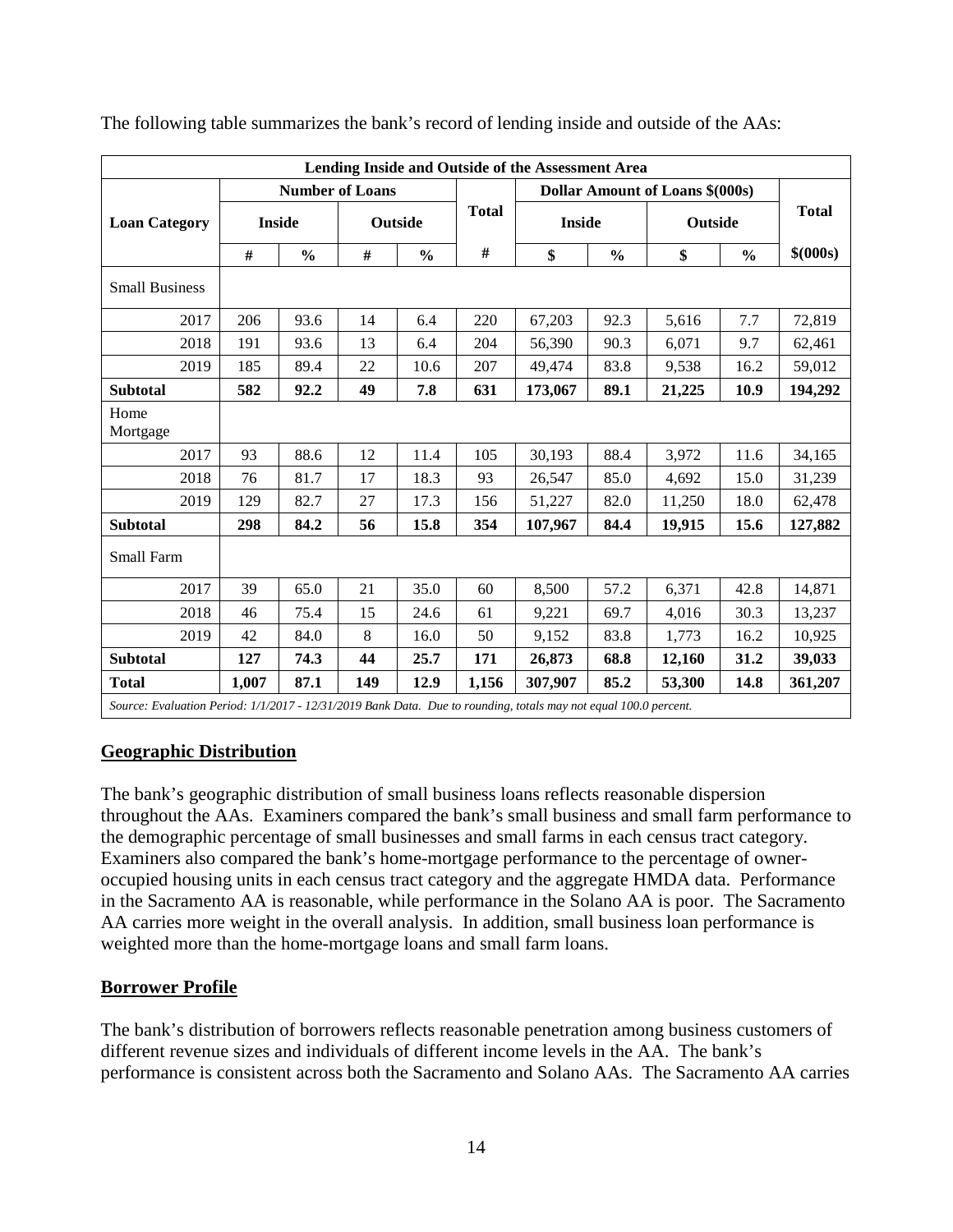more weight in the overall analysis. In the analysis, small business loan performance is also weighted more than the home-mortgage loans and small farm loans.

When assessing the borrower profile criteria for small business and small farm loans, examiners compared the bank's distribution of loans with the D&B business demographic data. The D&B data includes all businesses in a given area that voluntarily respond to a survey request, including a large number of very small businesses that have limited or no credit needs. As such, the D&B data is primarily considered an indicator of business demographics in the AA and is not considered an absolute indicator of demand for business and farm loans.

When assessing the borrower profile criteria for home-mortgage loans, examiners compared the bank's distribution of loans with the demographic data on family income as well as the aggregate HMDA data.

Since the previous evaluation, the bank launched three new small-dollar loan products, which are designed to support smaller businesses and farms throughout the bank's AAs. The first new loan product is the Lightning Loan. The Lightning Loan is an unsecured commercial loan, up to \$50,000, and it is available via online application. The second new lending product is the Sole Proprietor Overdraft Line of Credit. This is a 3-year overdraft line of credit with loan amounts up to \$5,000 and limited underwriting. The third new loan product is an agricultural loan program that benefits small farmers who recently completed an agriculture training program at a local farm development organization. These small farm loans provide up to \$10,000 to new- and existingagricultural businesses who complete the agriculture training program.

The bank continues to offer its Future Farmers of America (FFA) Livestock Loan program. The program is a small dollar loan program which offers loans up to \$7,500 at no interest for the entire 9-month term. The loans allow students to participate the livestock education program while avoiding high interest rate loans. The loan program is designed so that students' loan balances are paid off through the sale of their livestock at the end of the education program.

#### **Response to Complaints**

The bank did not receive any CRA-related complaints since the previous evaluation; therefore, this criterion did not affect the Lending Test rating.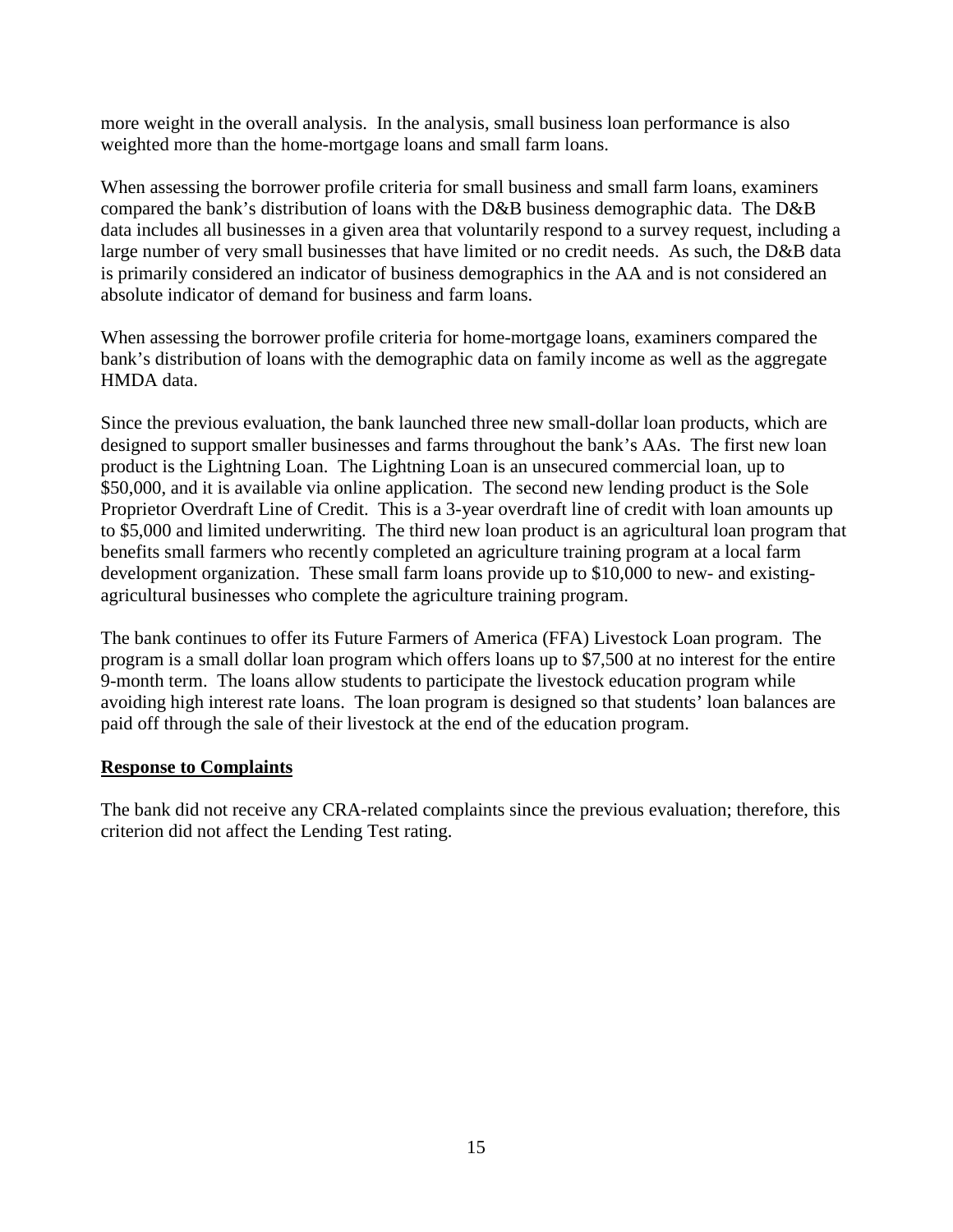### **COMMUNITY DEVELOPMENT TEST**

FNBD's performance under the Community Development Test demonstrates excellent responsiveness to CD needs in its AAs through CD loans, qualified investments, and CD services, as appropriate, considering the institution's capacity and the need and availability of such opportunities for CD in the institution's AAs.

#### **Community Development Loans**

The bank originated 706 CD loans totaling approximately \$314.4 million during the review period. This total represents 26.3 percent of average total assets, and 43.3 percent of average total loans during the review period. The dollar volume and number of qualified CD loans has greatly increased since the prior evaluation, where the bank's CD loans represented 13.6 percent of average total assets and 24.5 percent of average total loans. Examiners noted that the current review period (1,120 days) is 37.9 percent longer than the previous review period (812 days). While the review period is longer, the large increase in CD loans is primarily attributed to the bank's COVID-19 Paycheck Protection Program (PPP) loans.

The bank's CD loans primarily focused on revitalization and stabilization in response to the COVID-19 pandemic. The bank also made CD loans for affordable housing, community service, economic development, and non-COVID revitalization and stabilization activities; however, the PPP loans dwarf all other CD loans combined, in terms of total number and total dollar volume. The bank's focus on PPP loans demonstrates responsiveness to the need for temporary funding to help businesses impacted by the COVID-19 pandemic. In the 20 days prior to the review period's end date, the bank originated 644 PPP loans, totaling approximately \$173.6 million. For context, if the data excludes PPP loans, the bank's CD loans as a percentage of average total assets would be 11.4 percent and the CD loans as a percentage of average total loans would be 18.8 percent.

| <b>Community Development Lending</b>                                                          |                                     |           |                                     |           |                                       |           |                                          |           |               |           |  |  |
|-----------------------------------------------------------------------------------------------|-------------------------------------|-----------|-------------------------------------|-----------|---------------------------------------|-----------|------------------------------------------|-----------|---------------|-----------|--|--|
| <b>Activity Year</b>                                                                          | <b>Affordable</b><br><b>Housing</b> |           | <b>Community</b><br><b>Services</b> |           | <b>Economic</b><br><b>Development</b> |           | <b>Revitalize or</b><br><b>Stabilize</b> |           | <b>Totals</b> |           |  |  |
|                                                                                               | #                                   | \$ (000s) | #                                   | \$ (000s) | #                                     | \$ (000s) | #                                        | \$ (000s) | #             | \$ (000s) |  |  |
| 2017                                                                                          |                                     | 2.425     | 5                                   | 7,691     |                                       | 1,073     | 14                                       | 23,354    | 21            | 34,543    |  |  |
| 2018                                                                                          | $\Omega$                            | $\Omega$  | 3                                   | 7,620     |                                       | 4.119     | 14                                       | 42,042    | 18            | 53,781    |  |  |
| 2019                                                                                          | 4                                   | 3.775     | 4                                   | 4.049     | $\Omega$                              | $\theta$  | 11                                       | 33,900    | 19            | 41.724    |  |  |
| <b>YTD 2020</b>                                                                               | $\Omega$                            | $\theta$  | $\theta$                            | $\theta$  | $\theta$                              | $\Omega$  | 648                                      | 184.367   | 648           | 184,367   |  |  |
| <b>Total</b>                                                                                  | 5                                   | 6,200     | 12                                  | 19,360    | 2                                     | 5,192     | 687                                      | 283,663   | 706           | 314,415   |  |  |
| Source: Bank Data. Totals might not add to 100.0 percent due to rounding. Year-to-Date (YTD). |                                     |           |                                     |           |                                       |           |                                          |           |               |           |  |  |

The following table illustrates the bank's CD lending activity by year and by CD purpose:

The CD loans listed in the table above include 63 statewide loans totaling approximately \$33.6 million. Of the statewide loans, 1 loan totaling approximately \$2.4 million supports affordable housing; 2 loans totaling approximately \$6.1 million support community services; and 60 loans totaling approximately \$25.1 million support revitalization and stabilization efforts. The 60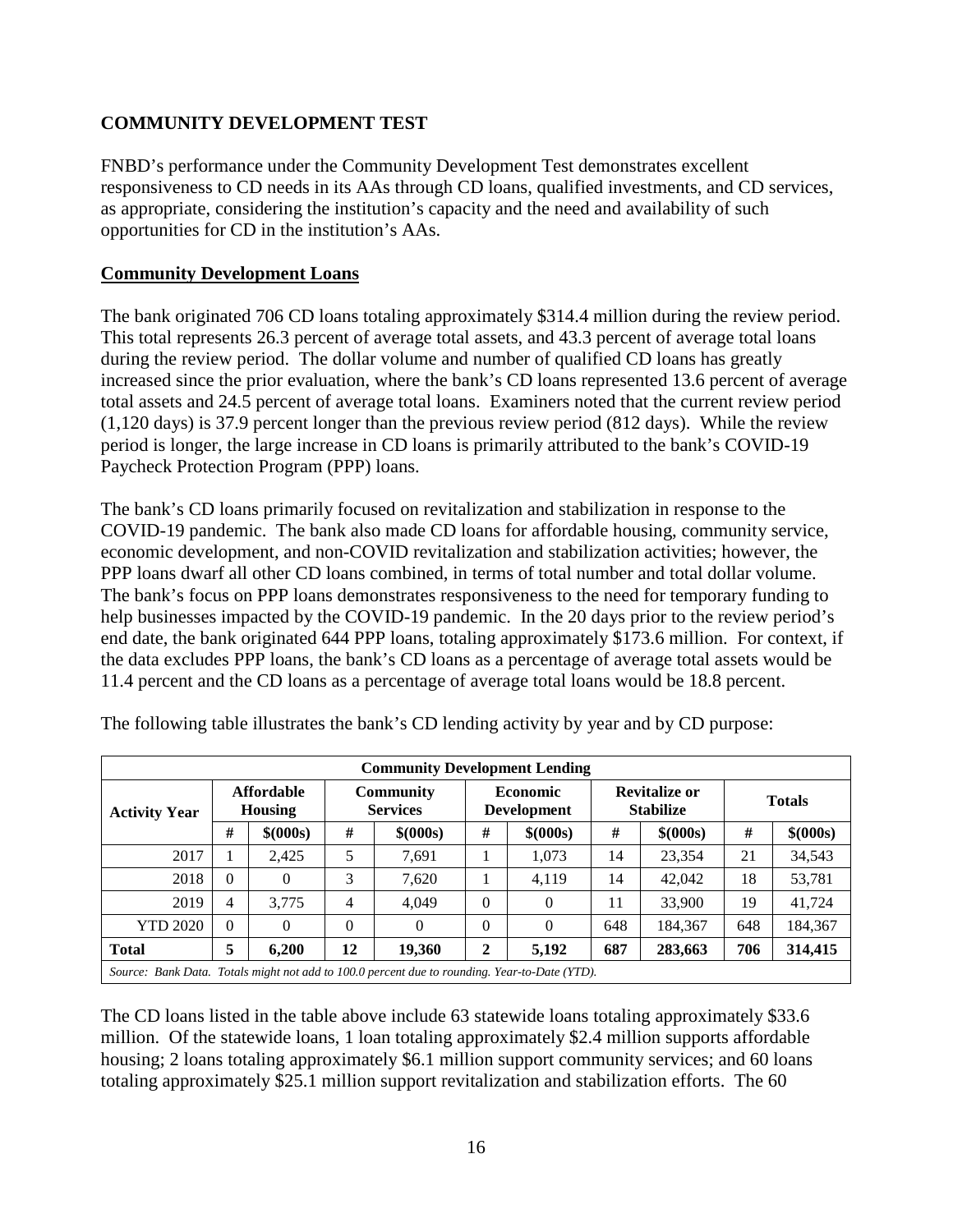statewide revitalization and stabilization loans include 56 PPP loans totaling approximately \$19.9 million.

### **Qualified Investments**

The bank made or held 123 qualified investments and CD donations totaling approximately \$6.6 million. This total includes 10 qualified equity investments of approximately \$6.4 million and 113 donations totaling approximately \$171,000. The total dollar amount of qualified investments and donations equates to 0.5 percent of average total assets and 2.1 percent of average total securities since the previous evaluation. The total dollar volume of qualified CD investments and donations increased by approximately \$1.9 million, or 41.0 percent, since the prior evaluation. For comparison purposes, the current evaluation had a review period that was 37.9 percent longer than the prior evaluation. At the prior evaluation, the total dollar amount of qualified investments and donations equated to 0.4 percent of average total assets and 2.3 percent of average total securities.

Of the total dollar amount of investments at the current evaluation, 23.4 percent benefited efforts to provide affordable housing, 22.0 percent benefitted community service, 38.5 percent benefited economic development, and 0.2 percent promoted revitalization and stabilization efforts.

| <b>Qualified Investments and Donations</b> |                              |           |                                     |           |                                       |           |                                          |                |               |           |  |
|--------------------------------------------|------------------------------|-----------|-------------------------------------|-----------|---------------------------------------|-----------|------------------------------------------|----------------|---------------|-----------|--|
| <b>Activity Year</b>                       | Affordable<br><b>Housing</b> |           | <b>Community</b><br><b>Services</b> |           | <b>Economic</b><br><b>Development</b> |           | <b>Revitalize or</b><br><b>Stabilize</b> |                | <b>Totals</b> |           |  |
|                                            | #                            | \$ (000s) | #                                   | \$ (000s) | #                                     | \$ (000s) | #                                        | \$ (000s)      | #             | \$ (000s) |  |
| Prior Period                               | 1                            | 1,539     | 1                                   | 820       | 1                                     | 1,060     | $\Omega$                                 | $\theta$       | 3             | 3,419     |  |
| 2017                                       | $\Omega$                     | $\Omega$  | $\theta$                            | $\theta$  | 0                                     | $\Omega$  | $\Omega$                                 | $\overline{0}$ | 0             | $\bf{0}$  |  |
| 2018                                       | $\Omega$                     | $\Omega$  | $\Omega$                            | $\theta$  |                                       | 245       | $\Omega$                                 | $\Omega$       | 1             | 245       |  |
| 2019                                       | $\theta$                     | $\Omega$  | 1                                   | 500       | 3                                     | 735       | $\Omega$                                 | $\Omega$       | 4             | 1,235     |  |
| <b>YTD 2020</b>                            | $\Omega$                     | $\Omega$  | $\theta$                            | $\theta$  | 2                                     | 490       | $\Omega$                                 | $\Omega$       | 2             | 490       |  |
| <b>Subtotal</b>                            | 1                            | 1,539     | $\mathbf{2}$                        | 1,320     | 7                                     | 2,530     | $\bf{0}$                                 | $\mathbf 0$    | 10            | 5,389     |  |
| <b>Oualified Grants</b><br>& Donations     | 4                            | 8         | 97                                  | 136       | 9                                     | 16        | 3                                        | 11             | 113           | 171       |  |
| <b>Total</b>                               | 5                            | 1,547     | 99                                  | 1,456     | 16                                    | 2,546     | 3                                        | 11             | 123           | 5,560     |  |
| Source: Bank Data                          |                              |           |                                     |           |                                       |           |                                          |                |               |           |  |

The following table illustrates the bank's qualified investments and CD donations by year and purpose:

The CD investments and donations listed in the table above include 7 statewide investments totaling approximately \$2.5 million and 7 statewide donations totaling \$15,000.

The bank's CD investments included five new statewide investments in minority depository institutions. These investments were in the form of 5 certificates of deposit totaling approximately \$1.2 million. In addition, the bank made one new statewide investment in a low-income credit union. The investment was in the form of a \$245,000 certificate of deposit. The bank continues to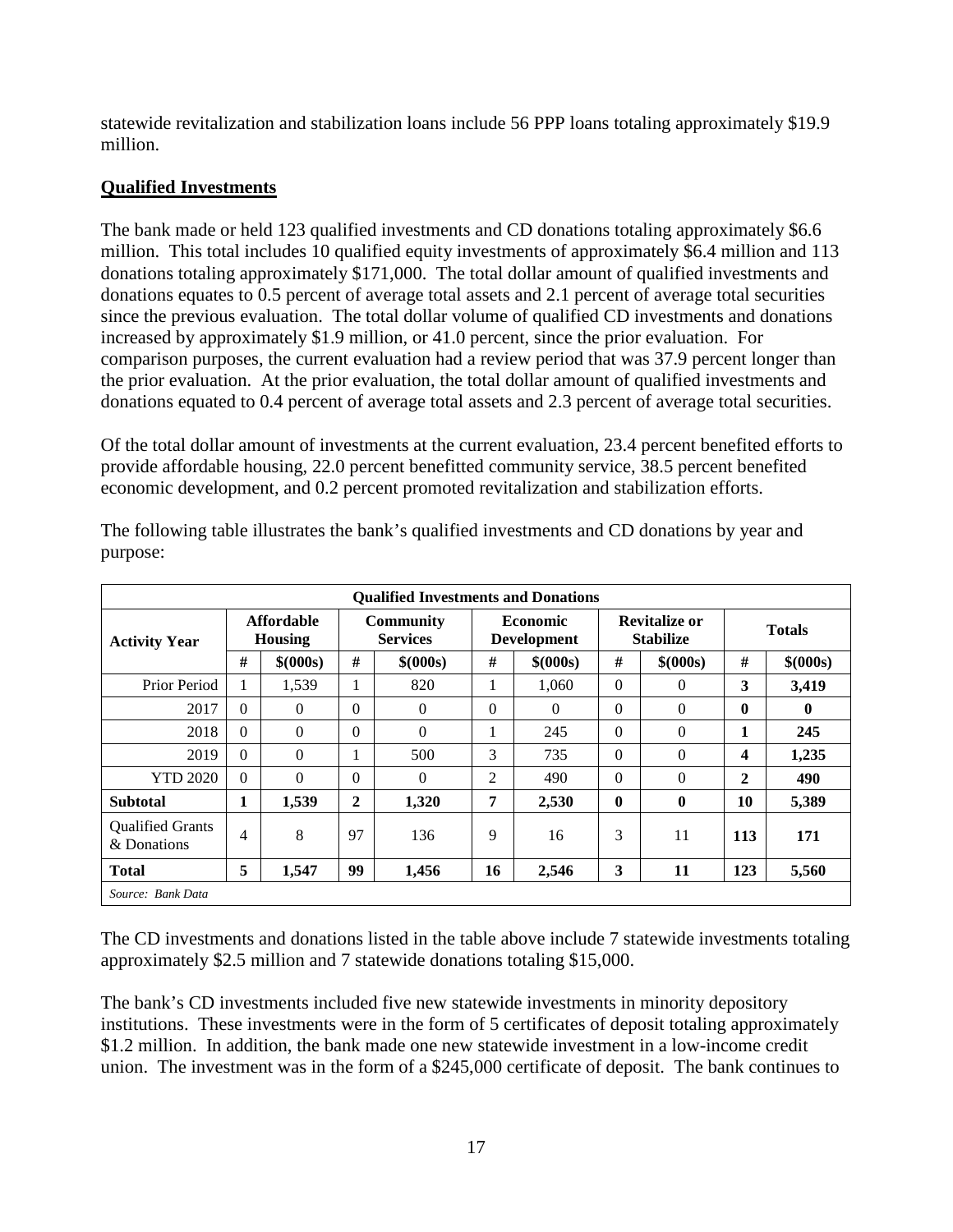hold one prior-period statewide investment in a small business investment company that supports economic development. The investment has a book value of approximately \$1.1 million.

### **Community Development Services**

In 2017, 2018, 2019, and year-to-date 2020 bank employees provided 153 instances, or 1,877 hours, of financial expertise or technical assistance to multiple CD-related organizations within its AAs. The total CD service hours increased by 817 hours over the prior evaluation, which represents a 77.1 percent increase. The majority of the service hours involve community services.

| <b>Community Development Service Hours</b> |                                     |                                     |                                       |                                   |               |  |  |  |  |  |
|--------------------------------------------|-------------------------------------|-------------------------------------|---------------------------------------|-----------------------------------|---------------|--|--|--|--|--|
| <b>Activity Year</b>                       | <b>Affordable</b><br><b>Housing</b> | <b>Community</b><br><b>Services</b> | <b>Economic</b><br><b>Development</b> | Revitalize or<br><b>Stabilize</b> | <b>Totals</b> |  |  |  |  |  |
|                                            | $#$ Hours                           | $#$ Hours                           | $#$ Hours                             | # Hours                           | $#$ Hours     |  |  |  |  |  |
| 2017                                       | 17.5                                | 436.5                               | 12.0                                  | 2.5                               | 468.5         |  |  |  |  |  |
| 2018                                       | 2.5                                 | 628.0                               | 0.0                                   | 12.0                              | 642.5         |  |  |  |  |  |
| 2019                                       | 0.0                                 | 746.5                               | 3.0                                   | 16.5                              | 766.0         |  |  |  |  |  |
| <b>YTD 2020</b>                            | 0.0                                 | 0.0                                 | 0.0                                   | 0.0                               | 0.0           |  |  |  |  |  |
| <b>Total</b>                               | <b>20.0</b>                         | 1,811.0                             | 15.0                                  | 31.0                              | 1,877.0       |  |  |  |  |  |
| Source: Bank Data                          |                                     |                                     |                                       |                                   |               |  |  |  |  |  |

The following table illustrates the bank's CD service activity:

The CD service hours listed in the table above include 2 statewide CD services totaling 1 hour (30 minutes each).

Please refer to the Community Development Test sections within each AA for a detailed discussion of the bank's performance at the AA-level.

# <span id="page-19-0"></span>**DISCRIMINATORY OR OTHER ILLEGAL CREDIT PRACTICES REVIEW**

Examiners did not identify any evidence of discriminatory or other illegal credit practices inconsistent with helping to meet the credit needs of the community.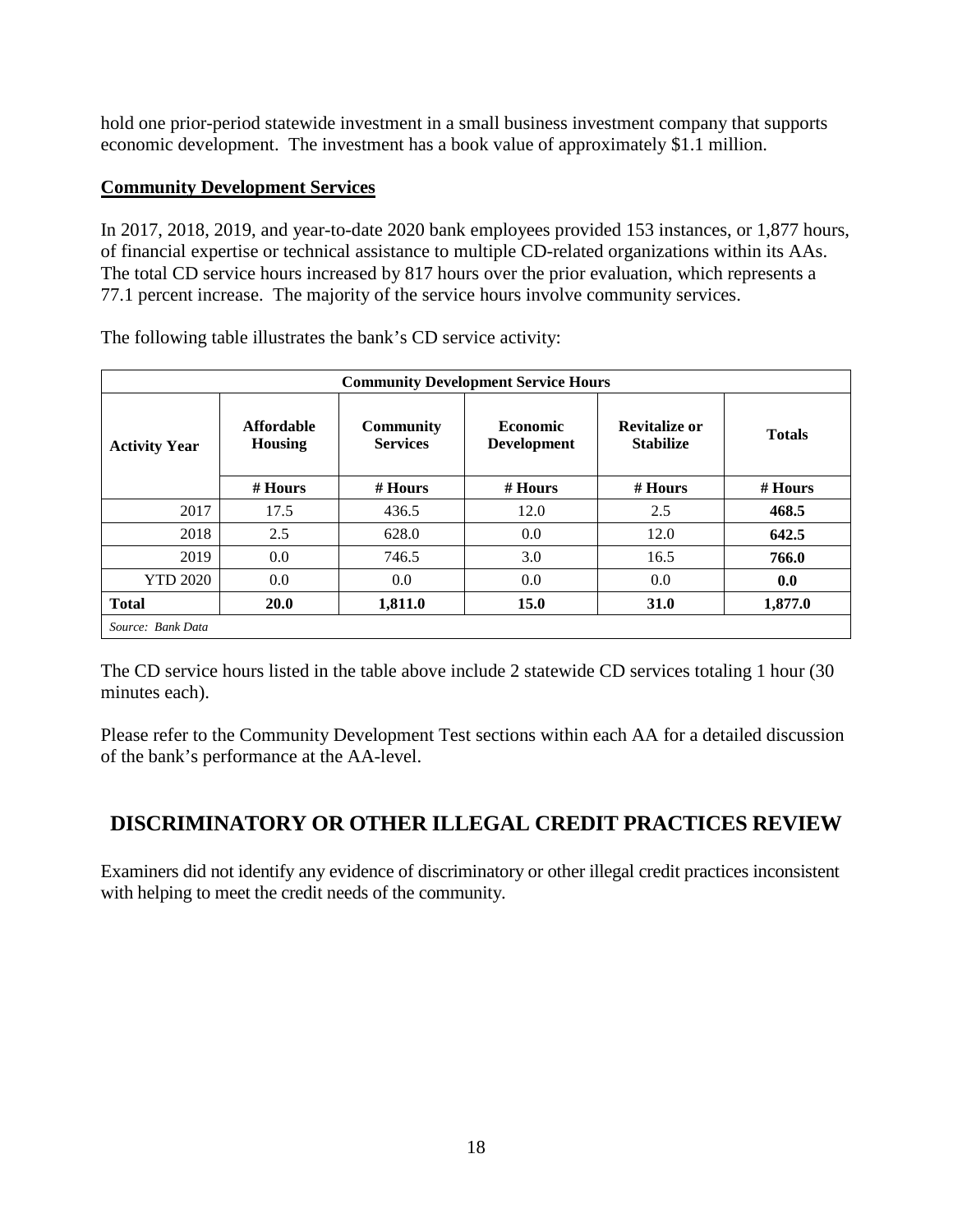## **SACRAMENTO AA – Full-Scope Review**

## <span id="page-20-0"></span>**CRA RATING FOR SACRAMENTO AA: SATISFACTORY**

#### **The Lending Test is rated: Satisfactory The Community Development Test is rated: Outstanding**

# **DESCRIPTION OF INSTITUTION'S OPERATIONS IN THE SACRAMENTO AA**

A majority of the bank's branches, deposits, small business loans, home mortgage loans, small farm loans, and CD activities are in the Sacramento AA. This AA contains:

- 72.7 percent of the bank's full-service branches;
- 67.7 percent of the bank's ATMs;
- 69.2 percent of the bank's deposits;
- 68.9 percent of the bank's small business loans;
- 55.1 percent of the bank's mortgage loans;
- 56.7 percent of the bank's small farm loans;
- 72.9 percent of the bank's CD loans by dollar;
- 45.0 percent of the bank's CD investments and donations by dollar;
- 23.5 percent of the bank's CD service hours; and
- 88.0 percent of the population throughout the bank's AAs.

The Sacramento AA includes a portion of the Sacramento-Roseville-Folsom, California MSA #40900, including the entirety of Sacramento County, Yolo County, and Placer County. In October 2019, the bank opened a new branch in an upper-income census tract in (Rancho Cordova) Sacramento County.

#### **Economic and Demographic Data**

The bank's Sacramento AA includes 443 census tracts. These tracts reflect the following income designations according to the 2015 ACS:

- 44 low-income census tracts,
- 110 moderate-income census tracts,
- 145 middle-income census tracts.
- 142 upper-income census tracts, and
- 2 census tracts with no income designation.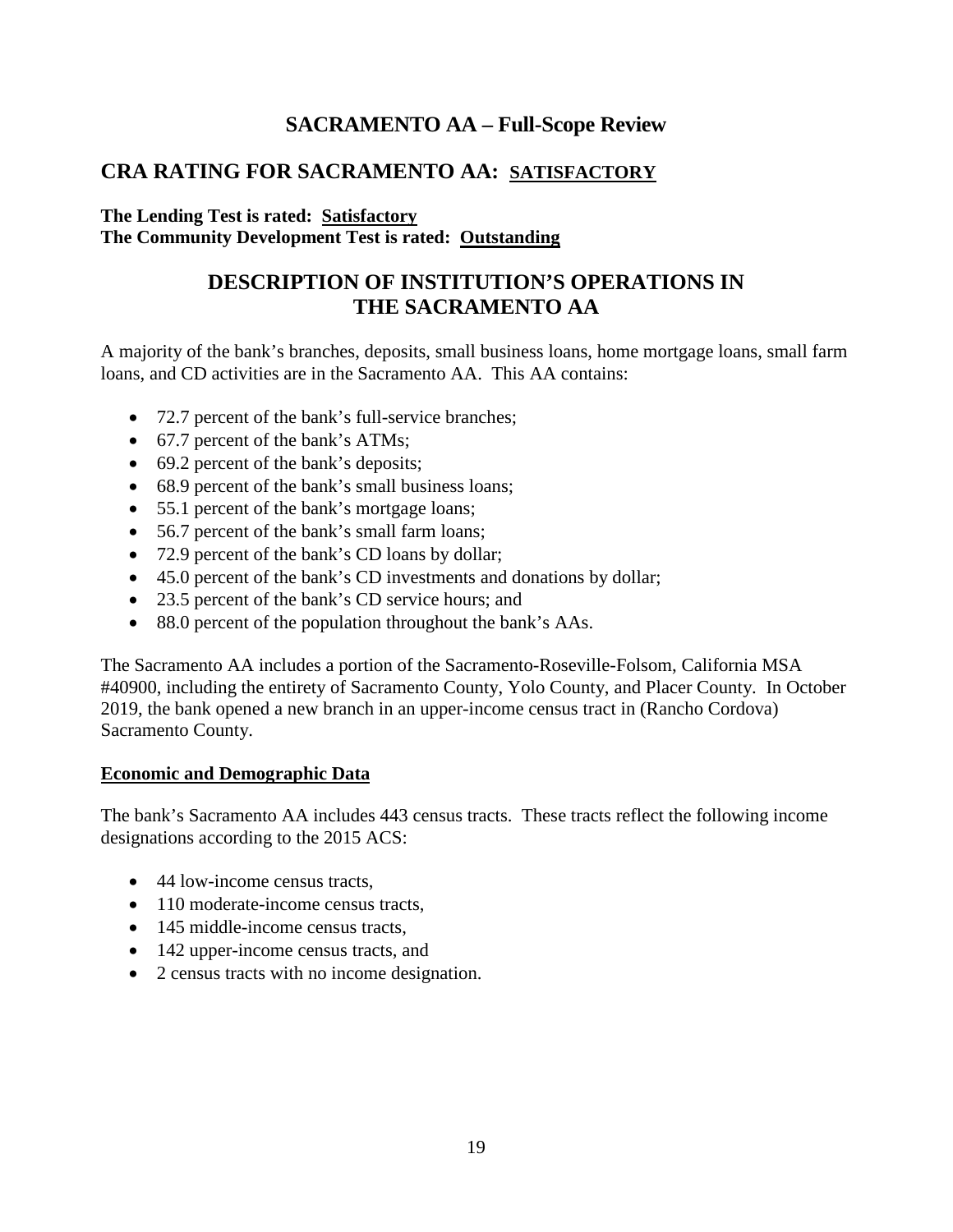|                                                                                                                                                                                                     | Demographic Information of the Assessment Area |                 |                              |                           |                          |                   |  |  |  |  |  |  |
|-----------------------------------------------------------------------------------------------------------------------------------------------------------------------------------------------------|------------------------------------------------|-----------------|------------------------------|---------------------------|--------------------------|-------------------|--|--|--|--|--|--|
|                                                                                                                                                                                                     | <b>Assessment Area: FNBD Sacramento AA</b>     |                 |                              |                           |                          |                   |  |  |  |  |  |  |
| <b>Demographic Characteristics</b>                                                                                                                                                                  | #                                              | Low<br>$%$ of # | Moderate<br>$%$ of #         | <b>Middle</b><br>$%$ of # | <b>Upper</b><br>$%$ of # | $NA*$<br>$%$ of # |  |  |  |  |  |  |
| Geographies (Census Tracts)                                                                                                                                                                         | 443                                            | 9.9             | 24.8                         | 32.7                      | 32.1                     | 0.5               |  |  |  |  |  |  |
| Population by Geography                                                                                                                                                                             | 2,039,432                                      | 9.8             | 24.8                         | 32.9                      | 32.4                     | 0.1               |  |  |  |  |  |  |
| Housing Units by Geography                                                                                                                                                                          | 792,762                                        | 9.3             | 24.1                         | 34.1                      | 32.3                     | 0.3               |  |  |  |  |  |  |
| Owner-Occupied Units by Geography                                                                                                                                                                   | 422,076                                        | 4.9             | 19.7                         | 34.5                      | 40.9                     | 0.0               |  |  |  |  |  |  |
| Occupied Rental Units by Geography                                                                                                                                                                  | 307,973                                        | 14.9            | 30.5                         | 33.6                      | 20.5                     | 0.5               |  |  |  |  |  |  |
| Vacant Units by Geography                                                                                                                                                                           | 62,713                                         | 11.1            | 22.1                         | 34.4                      | 31.7                     | 0.7               |  |  |  |  |  |  |
| <b>Businesses by Geography</b>                                                                                                                                                                      | 151,528                                        | 9.6             | 21.8                         | 30.4                      | 36.2                     | 2.0               |  |  |  |  |  |  |
| Farms by Geography                                                                                                                                                                                  | 3,726                                          | 5.9             | 19.9                         | 31.9                      | 41.7                     | 0.5               |  |  |  |  |  |  |
| Family Distribution by Income Level                                                                                                                                                                 | 482,603                                        | 24.2            | 16.5                         | 18.3                      | 40.9                     | 0.0               |  |  |  |  |  |  |
| Household Distribution by Income Level                                                                                                                                                              | 730,049                                        | 25.8            | 15.6                         | 17.2                      | 41.4                     | 0.0               |  |  |  |  |  |  |
| Median Family Income MSA - 40900<br>Sacramento-Roseville-Folsom, CA MSA                                                                                                                             |                                                | \$71,829        | Median Housing Value         |                           |                          | \$286,339         |  |  |  |  |  |  |
|                                                                                                                                                                                                     |                                                |                 | <b>Median Gross Rent</b>     |                           |                          | \$1,101           |  |  |  |  |  |  |
|                                                                                                                                                                                                     |                                                |                 | Families Below Poverty Level |                           |                          | 11.9%             |  |  |  |  |  |  |
| Source: 2015 ACS Census and 2019 D&B Data. Due to rounding, totals may not equal 100.0 percent.<br>$(*)$ The MA extensive consists of coographics that have not been assigned an income elevationic |                                                |                 |                              |                           |                          |                   |  |  |  |  |  |  |

The following table illustrates select demographic characteristics of the Sacramento AA:

*(\*) The NA category consists of geographies that have not been assigned an income classification.*

According to Moody's Analytics, the leading industries (by percentage of total employment) within the Sacramento AA are government, education and health services, and professional and business services.

According to the 2019 D&B data, there were 151,528 businesses operating in the bank's Sacramento AA. GARs for these businesses show that:

- 86.8 percent have \$1.0 million or less;
- 4.2 percent have more than \$1.0 million; and
- 9.0 percent have unknown revenues.

According to the 2019 D&B data, there were 3,726 farms operating in the bank's Sacramento AA. GARs for these farms show that:

- 94.3 percent have \$1.0 million or less;
- 3.5 percent have more than \$1.0 million; and
- 2.2 percent have unknown revenues.

The Sacramento AA's median housing value of \$286,339 is higher than the national median housing value of \$204,900, as reported by the ACS.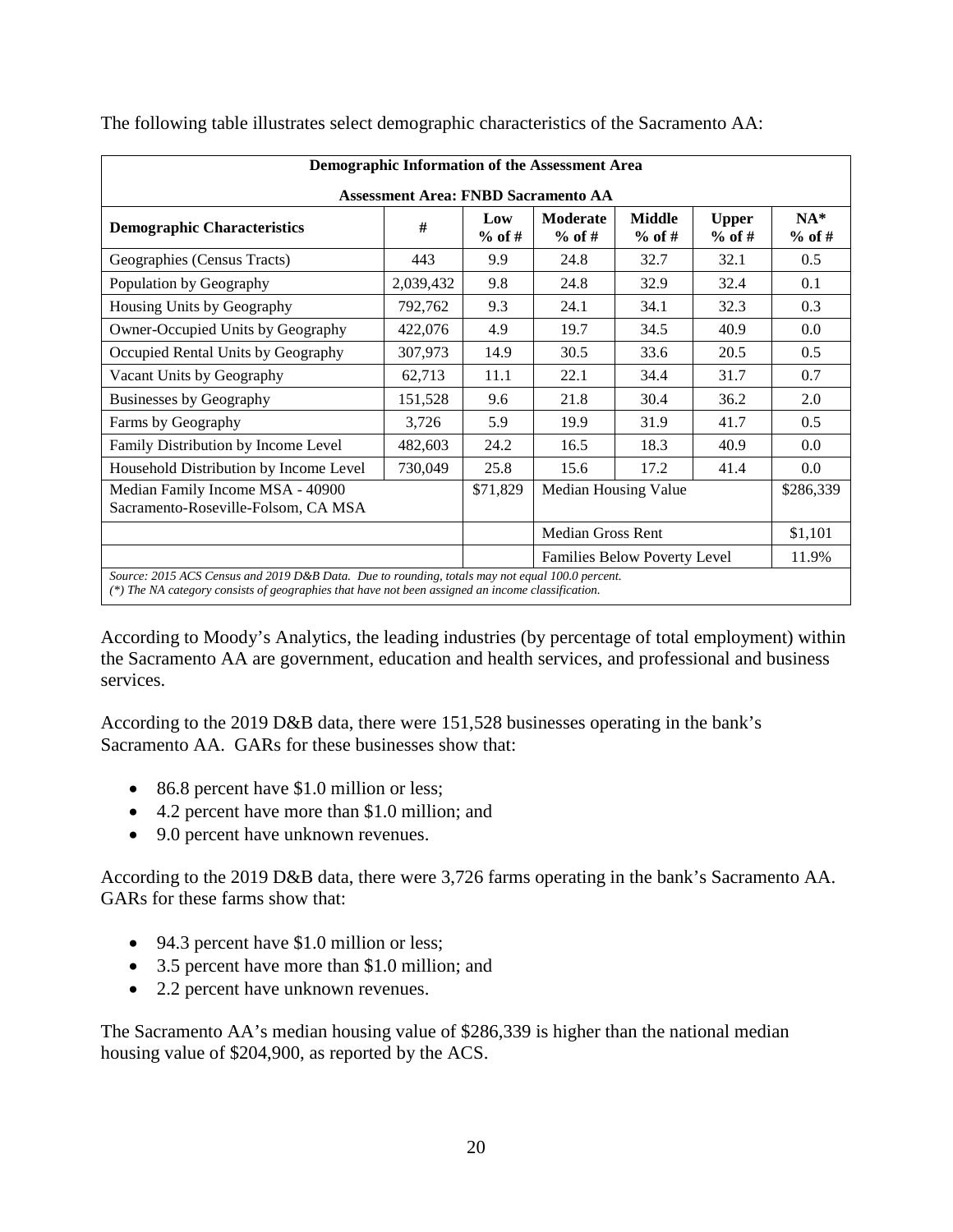The area's 2019 HUD estimated Median Family Income is \$84,400, which is higher than the national median of \$75,500. The ACS data also reports that 11.9 percent of total families in the AA have incomes below the poverty level. Data from the U.S. Bureau of Labor Statistics shows an improving trend in the unemployment rate from 4.7 percent in 2017 to 3.9 percent in 2018, and 3.7 percent in 2019. The 2019 unemployment rate in the Sacramento AA is consistent with the national average (3.7 percent), and slightly below the Californian average (4.0 percent).

### **Competition**

The bank's Sacramento AA is a highly competitive area for financial services. According to the FDIC Deposit Market Share data as of June 30, 2019, the AA includes 39 banks operating 340 branch offices. Within the AA, FNDB ranks  $12<sup>th</sup>$  with a deposit market share of approximately 1.5 percent. Throughout the AA, FNBD competes for business with large national banks, regional banks, and other community banks. The bank also competes with credit unions, which are not reflected in the FDIC Summary of Deposit Data.

According to the 2018 Peer Mortgage Data, FNBD ranked 152<sup>nd</sup> out of 561 lenders, with a mortgage market share of approximately 0.1 percent by loan number.

#### **Community Contacts**

Examiners contacted two organizations with operations in the Greater Sacramento Area, which includes the Sacramento AA. Please refer to the overall Description of the Assessment Area for a summary of the Sacramento AA's community needs, opportunities, and performance context factors that were identified by the community contacts.

#### **Credit and Community Development Needs and Opportunities**

The Sacramento AA has a need for economic development loans and outreach, affordable housing loans and outreach, and activities that revitalize and stabilize disaster areas. The Sacramento AA's credit and CD needs and opportunities are consistent with the overall needs and opportunities discussed in the overall Description of the Assessment Areas. Please refer to the Credit and Community Development Needs and Opportunities subheading under the overall Description of the Assessment Areas for a detailed description of the needs and opportunities.

# **SCOPE OF EVALUATION – SACRAMENTO AA**

The current evaluation uses full-scope procedures in the Sacramento AA. Based on FNBD's distribution of deposits, branches, loans, and CD activity, examiners placed greater weight on the Sacramento AA compared to the Solano AA. The Sacramento AA includes a larger geographic area, a larger population, and more of the bank's branches and activities. The Sacramento AA Lending Test analysis also places greater weight on small business loans, because these products represent a larger portion of the bank's lending. Please refer to the overall Scope of Evaluation for specific data which supports the AA and product weighting.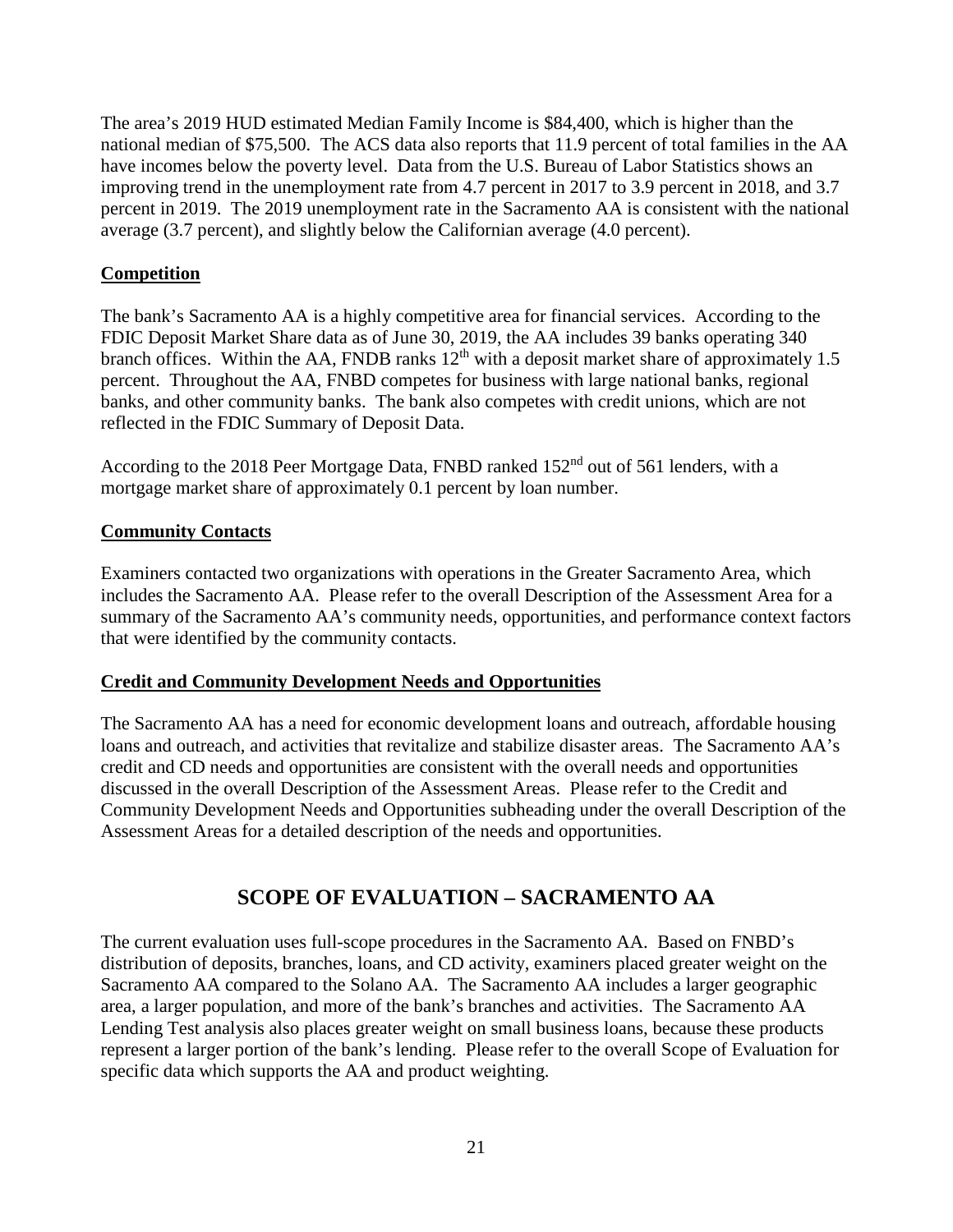# **CONCLUSIONS ON PERFORMANCE CRITERIA IN THE SACRAMENTO AA**

### **LENDING TEST**

FNBD demonstrated satisfactory performance under the Lending Test in the Sacramento AA. Borrower profile and geographic distribution are weighted equally and the performance in each criterion primarily supports this conclusion.

The Lending Test performance in the Sacramento AA is consistent with the bank's overall Lending Test performance.

#### **Geographic Distribution**

The geographic distribution of loans reflects reasonable dispersion throughout the Sacramento AA. FNBD's performance in this AA is consistent with the bank's overall performance. Small business loans are weighted more heavily in the analysis; therefore, the bank's excellent performance in small business loans counter-balances the poor performance in home mortgage and small farm lending.

#### *Small Business Loans*

The geographic distribution of small business loans reflects excellent dispersion throughout the Sacramento AA.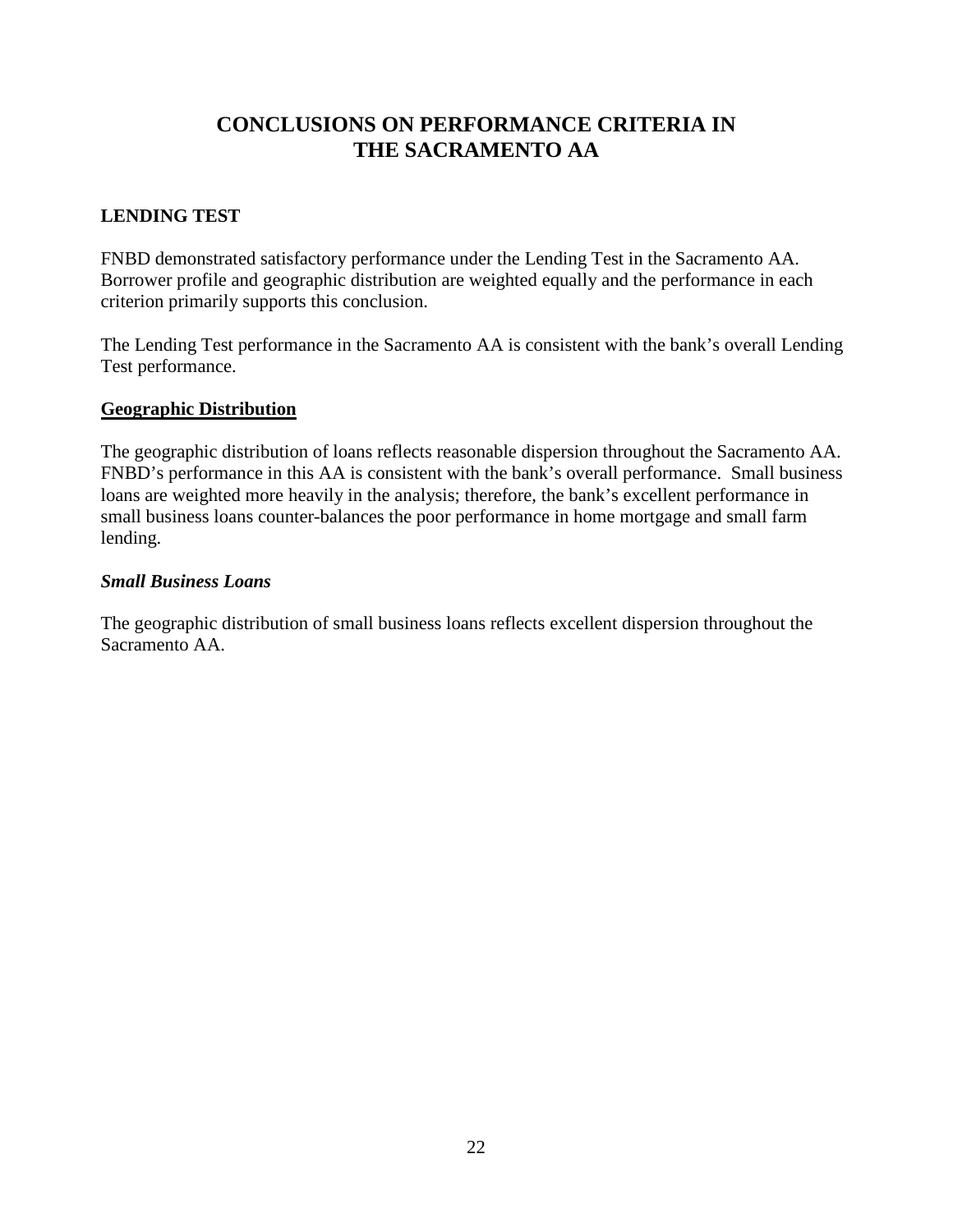| <b>Geographic Distribution of Small Business Loans</b><br><b>Assessment Area: FNBD Sacramento AA</b> |                             |                |               |           |               |  |  |  |  |
|------------------------------------------------------------------------------------------------------|-----------------------------|----------------|---------------|-----------|---------------|--|--|--|--|
| <b>Tract Income</b><br>Level                                                                         | $%$ of<br><b>Businesses</b> | $\#$           | $\frac{0}{0}$ | \$ (000s) | $\frac{0}{0}$ |  |  |  |  |
| Low                                                                                                  |                             |                |               |           |               |  |  |  |  |
| 2017                                                                                                 | 9.8                         | 21             | 13.6          | 9,490     | 20.9          |  |  |  |  |
| 2018                                                                                                 | 9.9                         | 21             | 14.1          | 7,333     | 16.3          |  |  |  |  |
| 2019                                                                                                 | 9.6                         | 13             | 9.8           | 3,422     | 9.3           |  |  |  |  |
| Moderate                                                                                             |                             |                |               |           |               |  |  |  |  |
| 2017                                                                                                 | 22.3                        | 37             | 24.0          | 11,290    | 24.9          |  |  |  |  |
| 2018                                                                                                 | 22.0                        | 35             | 23.5          | 13,974    | 31.0          |  |  |  |  |
| 2019                                                                                                 | 21.8                        | 35             | 26.5          | 11,667    | 31.7          |  |  |  |  |
| Middle                                                                                               |                             |                |               |           |               |  |  |  |  |
| 2017                                                                                                 | 30.8                        | 38             | 24.7          | 9,456     | 20.9          |  |  |  |  |
| 2018                                                                                                 | 30.6                        | 37             | 24.8          | 8,123     | 18.0          |  |  |  |  |
| 2019                                                                                                 | 30.4                        | 34             | 25.8          | 10,852    | 29.5          |  |  |  |  |
| Upper                                                                                                |                             |                |               |           |               |  |  |  |  |
| 2017                                                                                                 | 35.1                        | 57             | 37            | 15,042    | 33.2          |  |  |  |  |
| 2018                                                                                                 | 35.4                        | 55             | 36.9          | 14,629    | 32.5          |  |  |  |  |
| 2019                                                                                                 | 36.2                        | 48             | 36.4          | 10,347    | 28.1          |  |  |  |  |
| Not Available                                                                                        |                             |                |               |           |               |  |  |  |  |
| 2017                                                                                                 | 2.1                         | $\mathbf{1}$   | 0.6           | 65        | 0.1           |  |  |  |  |
| 2018                                                                                                 | 2.1                         | $\mathbf{1}$   | 0.7           | 995       | 2.2           |  |  |  |  |
| 2019                                                                                                 | 2.0                         | $\overline{2}$ | 1.5           | 500       | 1.4           |  |  |  |  |
| <b>Totals</b>                                                                                        |                             |                |               |           |               |  |  |  |  |
| 2017                                                                                                 | 100.0                       | 154            | 100.0         | 45,343    | 100.0         |  |  |  |  |
| 2018                                                                                                 | 100.0                       | 149            | 100.0         | 45,054    | 100.0         |  |  |  |  |
| 2019                                                                                                 | 100.0                       | 132            | 100.0         | 36,788    | 100.0         |  |  |  |  |

For comparison purposes, the following table shows the percentage of businesses by census tract category:

The table above shows that the bank's proportion of lending to both low-income census tracts and moderate-income census tracts exceeds the D&B data in all three years. This represents a high level of lending to LMI areas, which is consistent with an excellent rating.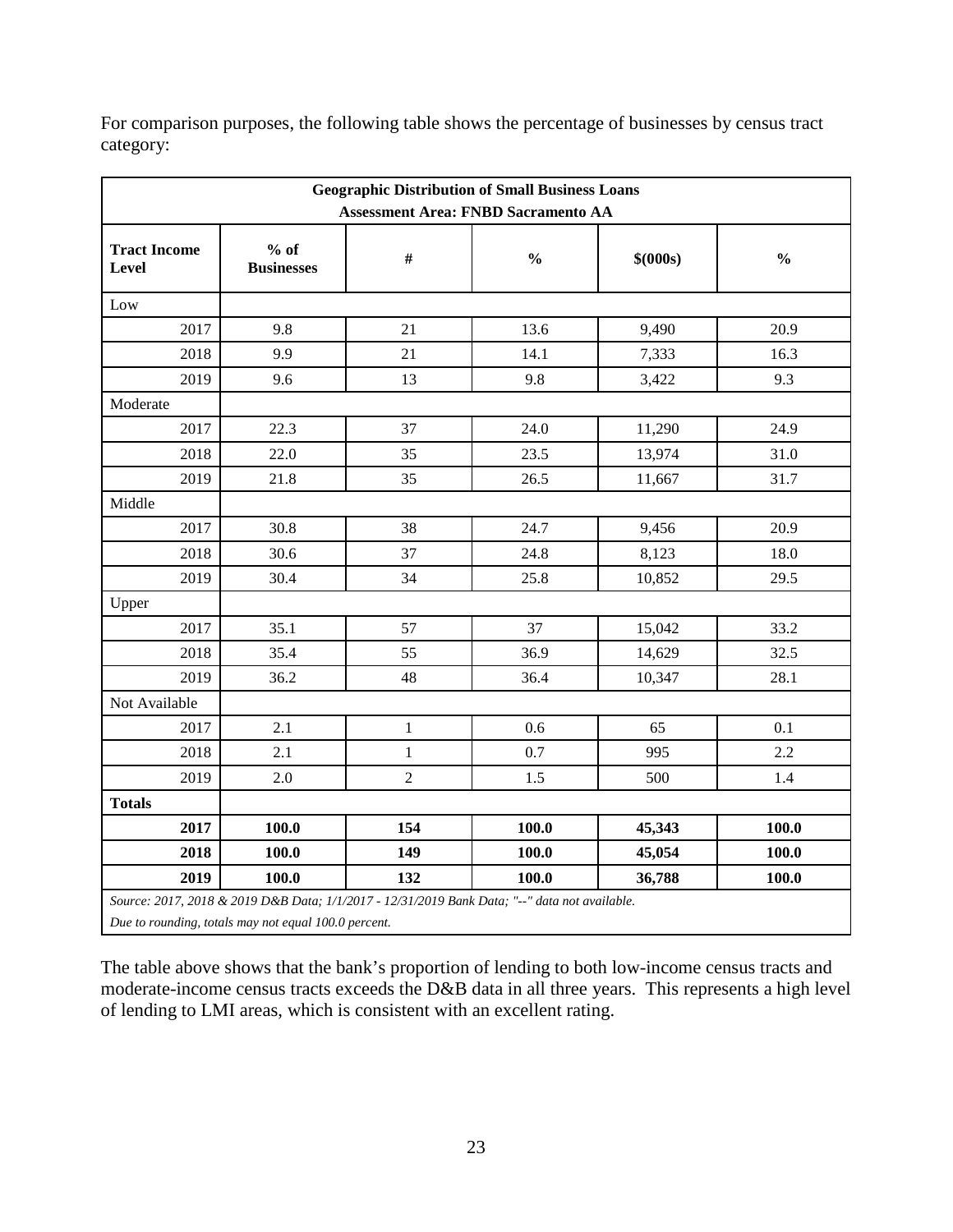### *Home Mortgage Loans*

The geographic distribution of home mortgage loans reflects poor dispersion throughout the Sacramento AA. For comparison purposes, aggregate lending data and the distribution of owneroccupied housing units by census tract income level is also illustrated in the table below. Examiners placed more weight on the comparison to aggregate lending data, as it is more reflective of the home mortgage credit needs and lending opportunities in the Sacramento AA.

|                                                                                                                                                                             | <b>Geographic Distribution of Home Mortgage Loans</b> | <b>Assessment Area: FNBD Sacramento AA</b>    |                    |       |                  |                  |
|-----------------------------------------------------------------------------------------------------------------------------------------------------------------------------|-------------------------------------------------------|-----------------------------------------------|--------------------|-------|------------------|------------------|
| <b>Tract Income Level</b>                                                                                                                                                   | % of Owner-<br>Occupied<br><b>Housing Units</b>       | Aggregate<br><b>Performance</b><br>$%$ of #   | #<br>$\frac{0}{0}$ |       | \$ (000s)        | $\frac{0}{0}$    |
| Low                                                                                                                                                                         |                                                       |                                               |                    |       |                  |                  |
| 2017                                                                                                                                                                        | 4.9                                                   | 5.9                                           | $\boldsymbol{0}$   | 0.0   | $\Omega$         | 0.0              |
| 2018                                                                                                                                                                        | 4.9                                                   | 6.6                                           | $\overline{2}$     | 4.3   | 562              | $\overline{3.2}$ |
| 2019                                                                                                                                                                        | 4.9                                                   | $\overline{a}$                                | $\overline{5}$     | 5.9   | 1,211            | 3.2              |
| Moderate                                                                                                                                                                    |                                                       |                                               |                    |       |                  |                  |
| 2017                                                                                                                                                                        | 19.7                                                  | 20.2                                          | 9                  | 14.3  | 2,721            | 13.7             |
| 2018                                                                                                                                                                        | 19.7                                                  | $\overline{20.7}$                             | 6                  | 12.8  | 1,507            | 8.7              |
| 2019                                                                                                                                                                        | 19.7                                                  | $\overline{a}$                                | 12                 | 14.1  | 2,860            | 7.6              |
| Middle                                                                                                                                                                      |                                                       |                                               |                    |       |                  |                  |
| 2017                                                                                                                                                                        | 34.5                                                  | 33.9                                          | 20                 | 31.7  | 5,375            | 27.0             |
| 2018                                                                                                                                                                        | 34.5                                                  | 33.5                                          | 13                 | 27.7  | 4,273            | 24.7             |
| 2019                                                                                                                                                                        | 34.5                                                  | $\overline{a}$                                | 23                 | 27.1  | 6,563            | 17.4             |
| Upper                                                                                                                                                                       |                                                       |                                               |                    |       |                  |                  |
| 2017                                                                                                                                                                        | 40.9                                                  | 39.9                                          | 34                 | 54.0  | 11,829           | 59.4             |
| 2018                                                                                                                                                                        | 40.9                                                  | 39.2                                          | 26                 | 55.3  | 10,980           | 63.4             |
| 2019                                                                                                                                                                        | 40.9                                                  | $\overline{a}$                                | 44                 | 51.8  | 26,253           | 69.8             |
| Not Available                                                                                                                                                               |                                                       |                                               |                    |       |                  |                  |
| 2017                                                                                                                                                                        | 0.0                                                   | 0.1                                           | $\mathbf{0}$       | 0.0   | $\boldsymbol{0}$ | 0.0              |
| 2018                                                                                                                                                                        | 0.0                                                   | 0.0                                           | $\overline{0}$     | 0.0   | $\Omega$         | 0.0              |
| 2019                                                                                                                                                                        | 0.0                                                   | $\mathord{\hspace{1pt}\text{--}\hspace{1pt}}$ | $\mathbf{1}$       | 1.2   | 746              | 2.0              |
| <b>Totals</b>                                                                                                                                                               |                                                       |                                               |                    |       |                  |                  |
| 2017                                                                                                                                                                        | 100.0                                                 | 100.0                                         | 63                 | 100.0 | 19,925           | <b>100.0</b>     |
| 2018                                                                                                                                                                        | 100.0                                                 | 100.0                                         | 47                 | 100.0 | 17,322           | 100.0            |
| 2019                                                                                                                                                                        | 100.0                                                 | $\overline{\phantom{a}}$                      | 85                 | 100.0 | 37,633           | 100.0            |
| Source: 2015 ACS Census; 1/1/2017 - 12/31/2019 Bank Data, 2017 & 2018 HMDA Aggregate Data, "--" data not available.<br>Due to rounding, totals may not equal 100.0 percent. |                                                       |                                               |                    |       |                  |                  |

The table above shows that the bank's proportion of lending to both low-income census tracts and moderate-income census tracts falls significantly below the aggregate data in 2017 and 2018. Additionally, the bank's proportion of lending to LMI census tracts is significantly below the demographic data in 2017 and 2018. In 2019, the bank's proportion of lending in low-income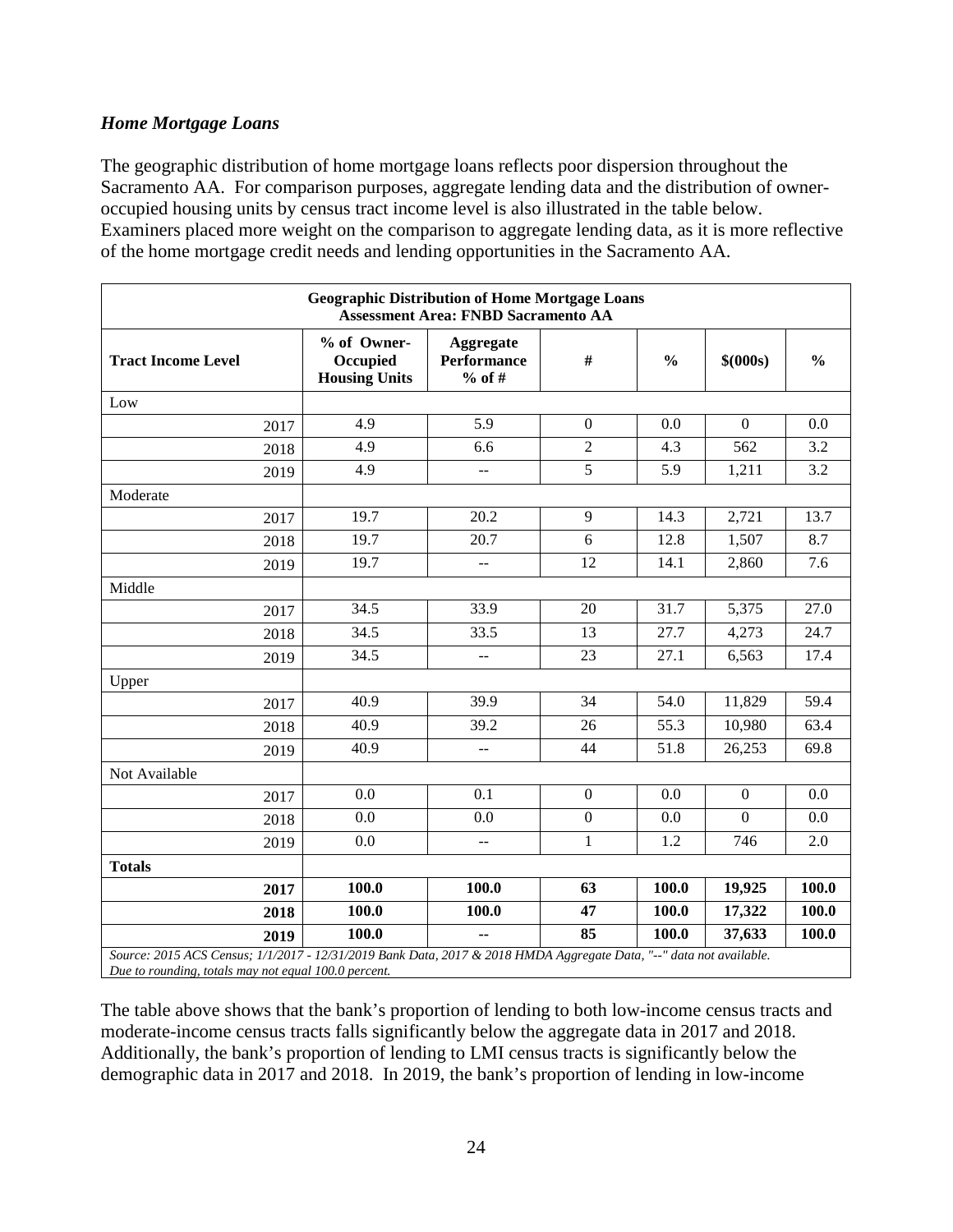census tracts improved, relative to the demographic data; however, the proportion of lending in moderate-income census tracts remains low compared to the demographic data.

#### *Small Farm Loans*

The geographic distribution of small farm loans reflects poor dispersion throughout the Sacramento AA. For comparison purposes, the following table shows the percentage of farms by census tract category.

| <b>Geographic Distribution of Small Farm Loans</b><br><b>Assessment Area: FNBD Sacramento AA</b> |                                                                                               |                  |                  |                  |                  |  |  |  |  |
|--------------------------------------------------------------------------------------------------|-----------------------------------------------------------------------------------------------|------------------|------------------|------------------|------------------|--|--|--|--|
| <b>Tract Income</b><br>Level                                                                     | % of Farms                                                                                    | $\#$             | $\frac{0}{0}$    | \$(000s)         | $\frac{0}{0}$    |  |  |  |  |
| Low                                                                                              |                                                                                               |                  |                  |                  |                  |  |  |  |  |
| 2017                                                                                             | 5.6                                                                                           | $\boldsymbol{0}$ | $\boldsymbol{0}$ | $\boldsymbol{0}$ | $\mathbf{0}$     |  |  |  |  |
| 2018                                                                                             | 5.4                                                                                           | $\overline{0}$   | $\boldsymbol{0}$ | $\boldsymbol{0}$ | $\boldsymbol{0}$ |  |  |  |  |
| 2019                                                                                             | 5.9                                                                                           | $\boldsymbol{0}$ | $\boldsymbol{0}$ | $\boldsymbol{0}$ | $\boldsymbol{0}$ |  |  |  |  |
| Moderate                                                                                         |                                                                                               |                  |                  |                  |                  |  |  |  |  |
| 2017                                                                                             | 19.4                                                                                          | $\boldsymbol{0}$ | $\mathbf{0}$     | $\boldsymbol{0}$ | $\mathbf{0}$     |  |  |  |  |
| 2018                                                                                             | 19.3                                                                                          | $\overline{c}$   | 5.1              | $\overline{3}$   | $\mathbf{0}$     |  |  |  |  |
| 2019                                                                                             | 19.9                                                                                          | $\mathbf 1$      | 3.3              | 105              | 1.9              |  |  |  |  |
| Middle                                                                                           |                                                                                               |                  |                  |                  |                  |  |  |  |  |
| 2017                                                                                             | 34                                                                                            | 22               | 78.6             | 3,886            | 59.7             |  |  |  |  |
| 2018                                                                                             | 33.6                                                                                          | 26               | 66.7             | 3,585            | 50               |  |  |  |  |
| 2019                                                                                             | 31.9                                                                                          | 20               | 66.7             | 2,247            | 41               |  |  |  |  |
| Upper                                                                                            |                                                                                               |                  |                  |                  |                  |  |  |  |  |
| 2017                                                                                             | 40.5                                                                                          | 6                | 21.4             | 2,622            | 40.3             |  |  |  |  |
| 2018                                                                                             | 41.3                                                                                          | 11               | 28.2             | 3,575            | 50               |  |  |  |  |
| 2019                                                                                             | 41.7                                                                                          | 9                | 30               | 3,125            | 57.1             |  |  |  |  |
| Not Available                                                                                    |                                                                                               |                  |                  |                  |                  |  |  |  |  |
| 2017                                                                                             | 0.6                                                                                           | $\boldsymbol{0}$ | $\boldsymbol{0}$ | $\boldsymbol{0}$ | $\boldsymbol{0}$ |  |  |  |  |
| 2018                                                                                             | 0.5                                                                                           | $\boldsymbol{0}$ | $\mathbf{0}$     | $\boldsymbol{0}$ | $\boldsymbol{0}$ |  |  |  |  |
| 2019                                                                                             | 0.5                                                                                           | $\boldsymbol{0}$ | $\boldsymbol{0}$ | $\boldsymbol{0}$ | $\boldsymbol{0}$ |  |  |  |  |
| <b>Totals</b>                                                                                    |                                                                                               |                  |                  |                  |                  |  |  |  |  |
| 2017                                                                                             | 100                                                                                           | 28               | 100              | 6,508            | 100              |  |  |  |  |
| 2018                                                                                             | 100                                                                                           | 39               | 100              | 7,163            | 100              |  |  |  |  |
| 2019                                                                                             | 100                                                                                           | 30               | 100              | 5,477            | 100              |  |  |  |  |
| Due to rounding, totals may not equal 100.0 percent.                                             | Source: 2017, 2018 & 2019 D&B Data; 1/1/2017 - 12/31/2019 Bank Data; "--" data not available. |                  |                  |                  |                  |  |  |  |  |

The table above shows that the bank did not originate or purchase any small farm loans in low-income census tracts. In reviewing the performance context, examiners found that a substantially majority of the low-income census tracts in the Sacramento AA are located within metropolitan areas. These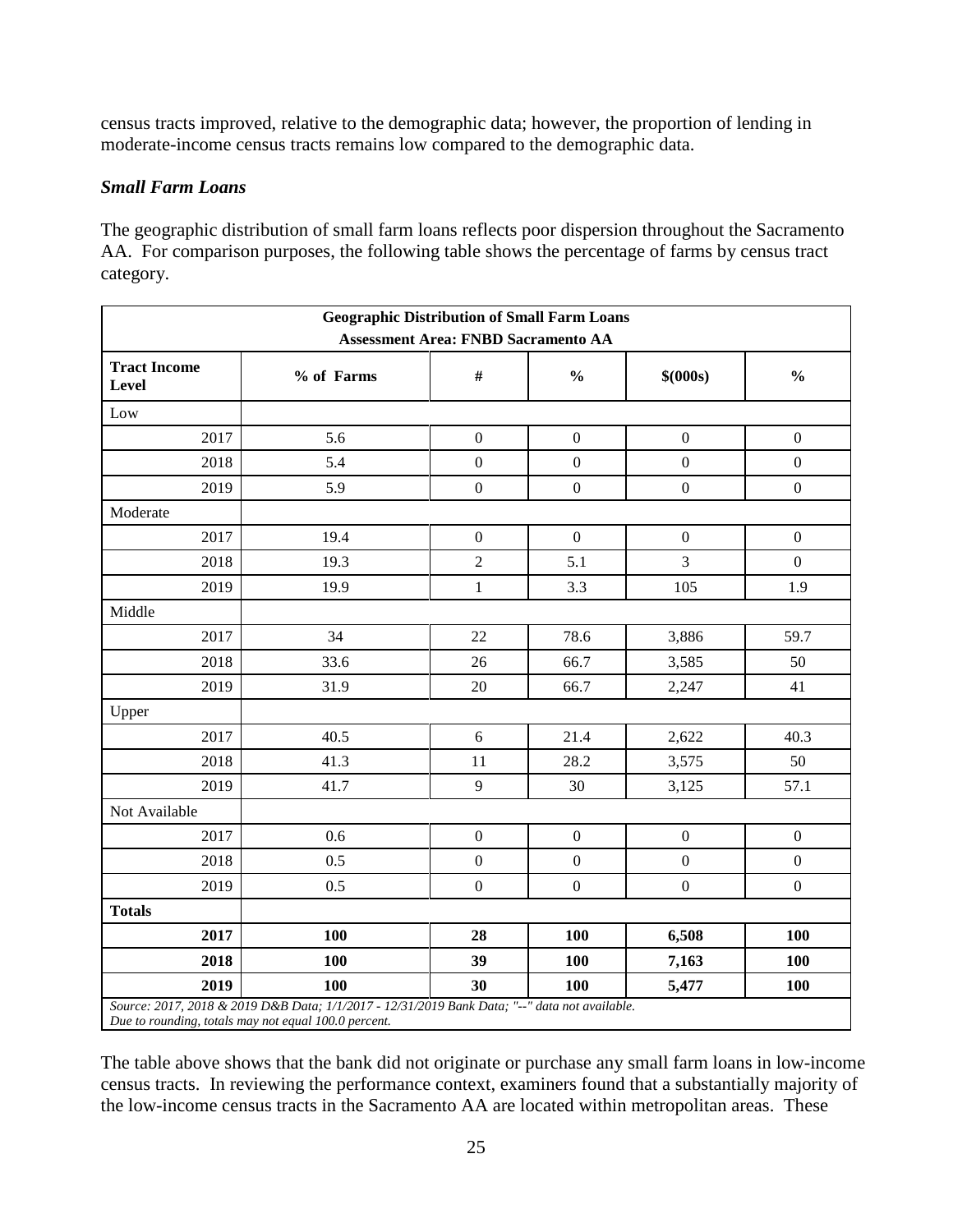metropolitan low-income census tracts do not have farmland. Therefore, the bank's small farm performance in low-income areas is not weighted as heavily as the performance in moderate-income areas within the Sacramento AA.

Throughout 2017, 2018, and 2019, the prior table shows that the bank's proportion of loans to moderate-income census tracts falls significantly below the proportion of farms located in moderateincome census tracts. This low proportion of lending supports a poor rating for this criterion.

#### **Borrower Profile**

The distribution of borrowers reflects, given the demographics of the Sacramento AA, demonstrates reasonable penetration among individuals of different income levels and businesses of different revenue sizes. FNBD's performance in this AA is consistent with the bank's overall performance. The bank's reasonable performance is primarily supported by reasonable small business lending. The bank's home mortgage lending reflects a poor borrower profile, while the small farm lending reflects an excellent borrower profile. Small business loans carry greater weight in the analysis.

#### *Small Business Loans*

The distribution of small business loan borrowers reflects, given the demographics of the Sacramento AA, reasonable penetration among businesses of different revenue sizes.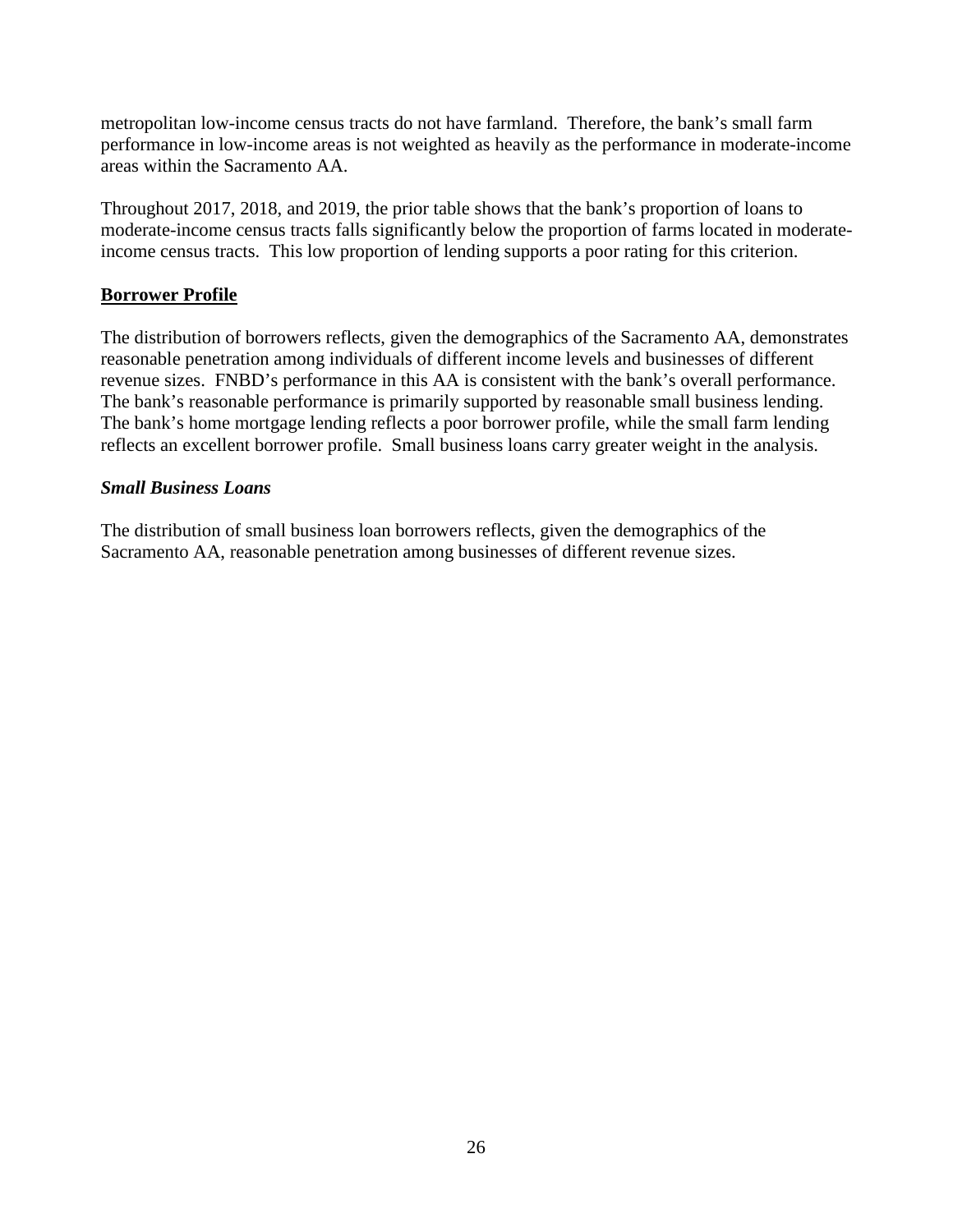|                                                                                               | Distribution of Small Business Loans by Gross Annual Revenue Category<br><b>Assessment Area: FNBD Sacramento AA</b> |                  |               |              |               |  |  |  |  |  |  |  |
|-----------------------------------------------------------------------------------------------|---------------------------------------------------------------------------------------------------------------------|------------------|---------------|--------------|---------------|--|--|--|--|--|--|--|
|                                                                                               |                                                                                                                     |                  |               |              |               |  |  |  |  |  |  |  |
| <b>Gross Revenue Level</b>                                                                    | % of Businesses                                                                                                     | $\#$             | $\frac{0}{0}$ | \$ (000s)    | $\frac{0}{0}$ |  |  |  |  |  |  |  |
| $\leq$ \$1,000,000                                                                            |                                                                                                                     |                  |               |              |               |  |  |  |  |  |  |  |
| 2017                                                                                          | 85.2                                                                                                                | 58               | 37.7          | 13,476       | 29.7          |  |  |  |  |  |  |  |
| 2018                                                                                          | 85.0                                                                                                                | 66               | 44.3          | 14,212       | 31.5          |  |  |  |  |  |  |  |
| 2019                                                                                          | 86.8                                                                                                                | 63               | 47.7          | 12,718       | 34.6          |  |  |  |  |  |  |  |
| >1,000,000                                                                                    |                                                                                                                     |                  |               |              |               |  |  |  |  |  |  |  |
| 2017                                                                                          | 4.9                                                                                                                 | 96               | 62.3          | 31,867       | 70.3          |  |  |  |  |  |  |  |
| 2018                                                                                          | 4.8                                                                                                                 | 82               | 55.0          | 30,791       | 68.3          |  |  |  |  |  |  |  |
| 2019                                                                                          | 4.2                                                                                                                 | 68               | 51.5          | 24,065       | 65.4          |  |  |  |  |  |  |  |
| <b>Revenue Not Available</b>                                                                  |                                                                                                                     |                  |               |              |               |  |  |  |  |  |  |  |
| 2017                                                                                          | 9.9                                                                                                                 | $\boldsymbol{0}$ | 0.0           | $\mathbf{0}$ | 0.0           |  |  |  |  |  |  |  |
| 2018                                                                                          | 10.2                                                                                                                | $\mathbf{1}$     | 0.7           | 51           | 0.2           |  |  |  |  |  |  |  |
| 2019                                                                                          | 9.0                                                                                                                 | 1                | 0.8           | 5            | 0.0           |  |  |  |  |  |  |  |
| <b>Totals</b>                                                                                 |                                                                                                                     |                  |               |              |               |  |  |  |  |  |  |  |
| 2017                                                                                          | 100.0                                                                                                               | 154              | 100.0         | 45,343       | 100.0         |  |  |  |  |  |  |  |
| 2018                                                                                          | 100.0                                                                                                               | 149              | 100.0         | 45,054       | 100.0         |  |  |  |  |  |  |  |
| 2019                                                                                          | 100.0                                                                                                               | 132              | 100.0         | 36,788       | 100.0         |  |  |  |  |  |  |  |
| Source: 2017, 2018 & 2019 D&B Data; 1/1/2017 - 12/31/2019 Bank Data; "--" data not available. |                                                                                                                     |                  |               |              |               |  |  |  |  |  |  |  |
| Due to rounding, totals may not equal 100.0 percent.                                          |                                                                                                                     |                  |               |              |               |  |  |  |  |  |  |  |

For comparison purposes, the percentage of businesses reporting GARs of \$1.0 million or less is also illustrated in the table below:

The table above includes D&B demographic data showing the distribution of total businesses in the AA. The D&B data includes all businesses in a given area that voluntarily respond to a survey request, including a large number of very small businesses that have limited or no credit needs. As such, the D&B data is primarily considered an indicator of business demographics in the AA and is not considered an absolute distribution of credit needs or commercial lending opportunities.

While the bank's performance is below the D&B business demographic data, the bank consistently increased its proportion of lending to small businesses throughout the review period. The bank's improving performance also outpaced the slightly rising trend in the D&B demographics. The bank's positive trending borrower profile performance is especially apparent when comparing against the bank's performance at its previous evaluation. At the prior evaluation, the bank's proportion of loans to small businesses was 29.3 percent and 37.0 percent in 2015 and 2016, respectively. The bank's proportion of loans made to small businesses is now 37.7 percent, 44.3 percent, and 47.7 percent in 2017, 2018, and 2019, respectively. The upward trend since 2015 demonstrates the bank's commitment to lend to small businesses.

For additional performance context, examiners considered the performance of other large bank lenders in the area. Large banks are required to report their CRA loans which are compiled in an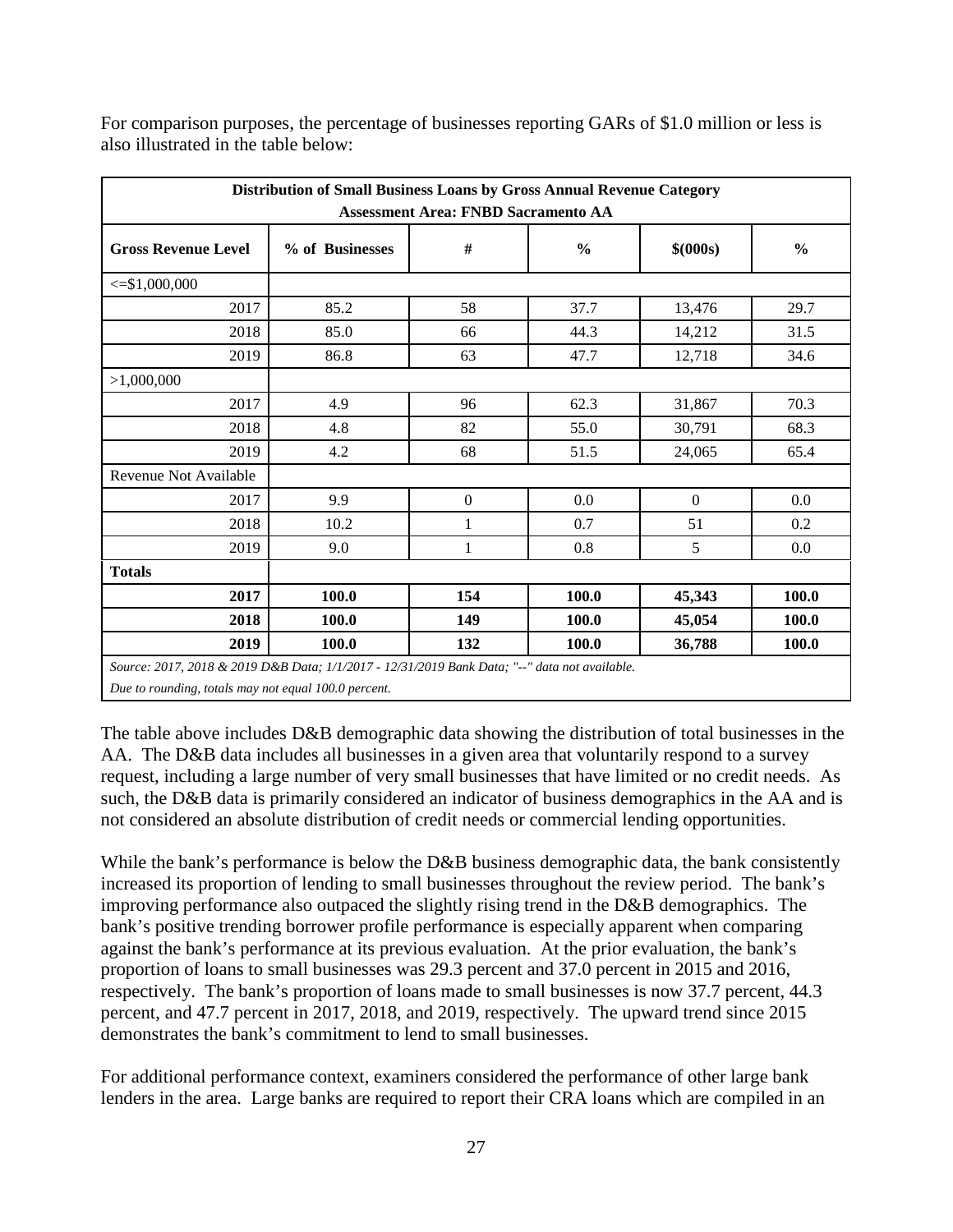aggregate data set. As of the date of the evaluation, aggregate data is available for 2017 and 2018. The aggregate data shows that large bank lenders also originate a smaller proportion of loans to small businesses when compared to the D&B demographic data. In 2017 and 2018, the aggregate data reports that large banks made 50.7 percent and 46.2 percent of their small business loans to businesses with GARs of \$1.0 million or less in the Sacramento AA. The proportion of lending reflected in the aggregate data is also below the demographic data, which shows that 85.2 percent and 85.0 percent of businesses in the area have GARs of \$1.0 million or less in 2017 and 2018, respectively.

#### *Home Mortgage Loans*

The distribution of home mortgage borrowers reflects, given the demographics of the Sacramento AA, poor penetration among individuals of different income levels. Examiners placed more weight on the comparison to aggregate lending data, as it is more reflective of home mortgage credit needs and lending opportunities in the Sacramento AA.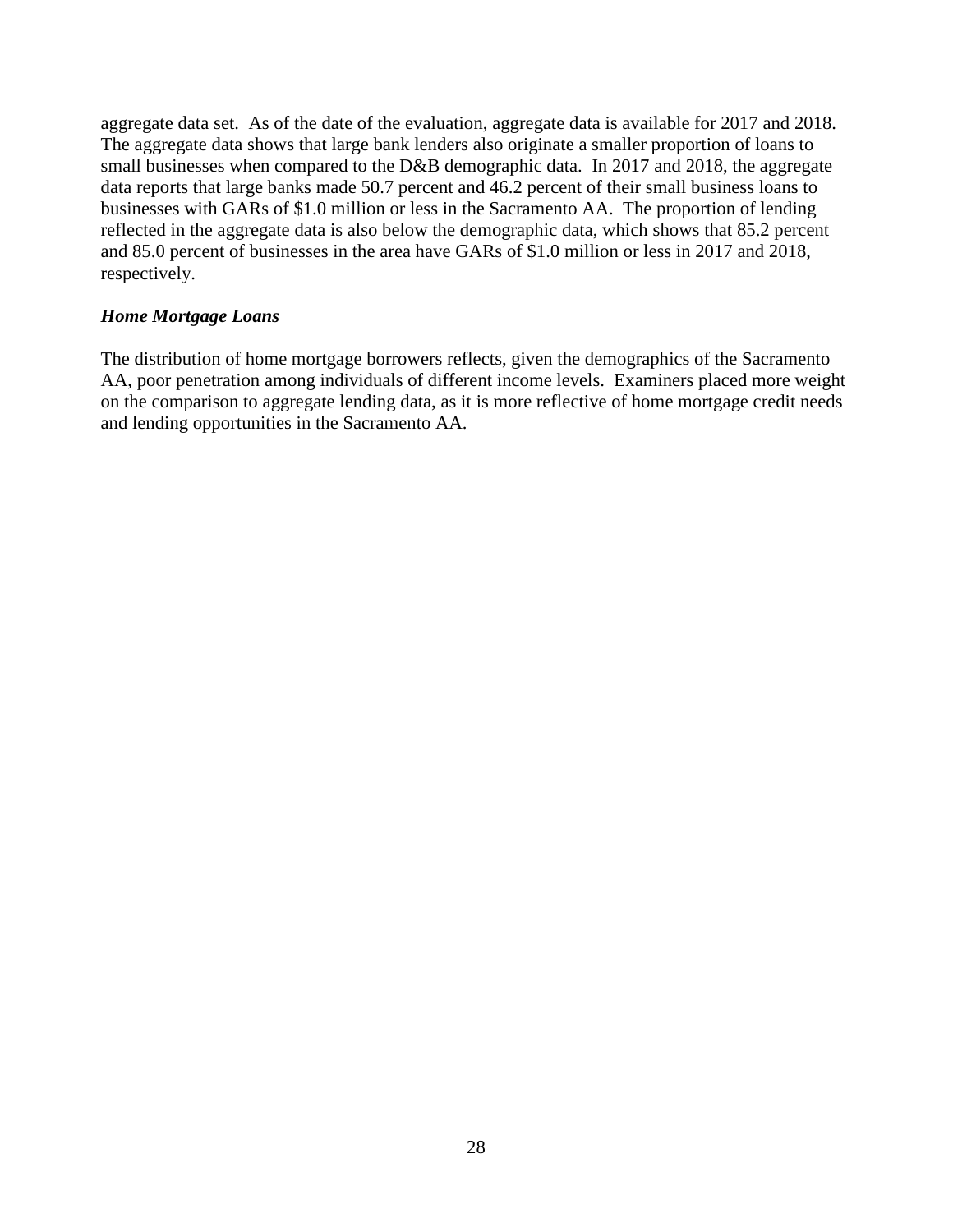|                                                                                                                  | Distribution of Home Mortgage Loans by Borrower Income Level<br><b>Assessment Area: FNBD Sacramento AA</b> |                                             |                  |               |              |               |  |  |  |  |  |  |
|------------------------------------------------------------------------------------------------------------------|------------------------------------------------------------------------------------------------------------|---------------------------------------------|------------------|---------------|--------------|---------------|--|--|--|--|--|--|
| <b>Borrower Income Level</b>                                                                                     | % of Families                                                                                              | <b>Aggregate</b><br>Performance<br>$%$ of # | #                | $\frac{0}{0}$ | \$ (000s)    | $\frac{0}{0}$ |  |  |  |  |  |  |
| Low                                                                                                              |                                                                                                            |                                             |                  |               |              |               |  |  |  |  |  |  |
| 2017                                                                                                             | 24.2                                                                                                       | 3.5                                         | 1                | 1.6           | 61           | 0.3           |  |  |  |  |  |  |
| 2018                                                                                                             | 24.2                                                                                                       | 4.4                                         | $\boldsymbol{0}$ | 0.0           | $\mathbf{0}$ | 0.0           |  |  |  |  |  |  |
| 2019                                                                                                             | 24.2                                                                                                       | $\overline{a}$                              | 3                | 3.5           | 380          | 1.0           |  |  |  |  |  |  |
| Moderate                                                                                                         |                                                                                                            |                                             |                  |               |              |               |  |  |  |  |  |  |
| 2017                                                                                                             | 16.5                                                                                                       | 14.6                                        | 6                | 9.5           | 1,363        | 6.8           |  |  |  |  |  |  |
| 2018                                                                                                             | 16.5                                                                                                       | 14.1                                        | $\overline{4}$   | 8.5           | 590          | 3.4           |  |  |  |  |  |  |
| 2019                                                                                                             | 16.5                                                                                                       | $\overline{\phantom{a}}$                    | 13               | 15.3          | 2,380        | 6.3           |  |  |  |  |  |  |
| Middle                                                                                                           |                                                                                                            |                                             |                  |               |              |               |  |  |  |  |  |  |
| 2017                                                                                                             | 18.3                                                                                                       | 23.1                                        | 16               | 25.4          | 4,006        | 20.1          |  |  |  |  |  |  |
| 2018                                                                                                             | 18.3                                                                                                       | 22.7                                        | 6                | 12.8          | 2,125        | 12.3          |  |  |  |  |  |  |
| 2019                                                                                                             | 18.3                                                                                                       | $\overline{a}$                              | 21               | 24.7          | 6,064        | 16.1          |  |  |  |  |  |  |
| Upper                                                                                                            |                                                                                                            |                                             |                  |               |              |               |  |  |  |  |  |  |
| 2017                                                                                                             | 40.9                                                                                                       | 45.8                                        | 35               | 55.6          | 12,628       | 63.4          |  |  |  |  |  |  |
| 2018                                                                                                             | 40.9                                                                                                       | 44.3                                        | 36               | 76.6          | 14,234       | 82.2          |  |  |  |  |  |  |
| 2019                                                                                                             | 40.9                                                                                                       | $\overline{a}$                              | 39               | 45.9          | 15,768       | 41.9          |  |  |  |  |  |  |
| Not Available                                                                                                    |                                                                                                            |                                             |                  |               |              |               |  |  |  |  |  |  |
| 2017                                                                                                             | 0.0                                                                                                        | 13.0                                        | 5                | 7.9           | 1,867        | 9.4           |  |  |  |  |  |  |
| 2018                                                                                                             | 0.0                                                                                                        | 14.5                                        | $\mathbf{1}$     | 2.1           | 372          | 2.1           |  |  |  |  |  |  |
| 2019                                                                                                             | 0.0                                                                                                        | $\overline{a}$                              | $\overline{9}$   | 10.6          | 13,042       | 34.7          |  |  |  |  |  |  |
| <b>Totals</b>                                                                                                    |                                                                                                            |                                             |                  |               |              |               |  |  |  |  |  |  |
| 2017                                                                                                             | 100.0                                                                                                      | 100.0                                       | 63               | 100.0         | 19,925       | 100.0         |  |  |  |  |  |  |
| 2018                                                                                                             | 100.0                                                                                                      | 100.0                                       | 47               | 100.0         | 17,321       | 100.0         |  |  |  |  |  |  |
| 2019                                                                                                             | 100.0                                                                                                      | $\overline{\phantom{a}}$                    | 85               | 100.0         | 37,634       | 100.0         |  |  |  |  |  |  |
| Source: 2015 ACS Census: 1/1/2017 - 12/31/2019 Bank Data 2017 & 2018 HMDA Agoregate Data "--" data not available |                                                                                                            |                                             |                  |               |              |               |  |  |  |  |  |  |

For comparison purposes, aggregate lending data and the distribution of families by income level is also illustrated in the table below:

*Source: 2015 ACS Census; 1/1/2017 - 12/31/2019 Bank Data, 2017 & 2018 HMDA Aggregate Data, "--" data not available. Due to rounding, totals may not equal 100.0 percent.*

The bank's proportion of lending to LMI people is significantly below aggregate data in both 2017 and 2018. The lending in 2017 and 2018 is also significantly below the ACS demographic data. In 2019, FNBD improved its proportion of lending to LMI borrowers; however, this improvement is not significant enough to make up for the performance in 2017 and 2018. The bank's 85 homemortgage loans in 2019 account for 43.6 percent of the bank's home-mortgage lending in the Sacramento AA. The poor performance in 2017 and 2018 represents 56.3 percent of its homemortgage loans in Sacramento, which is the majority of the loans.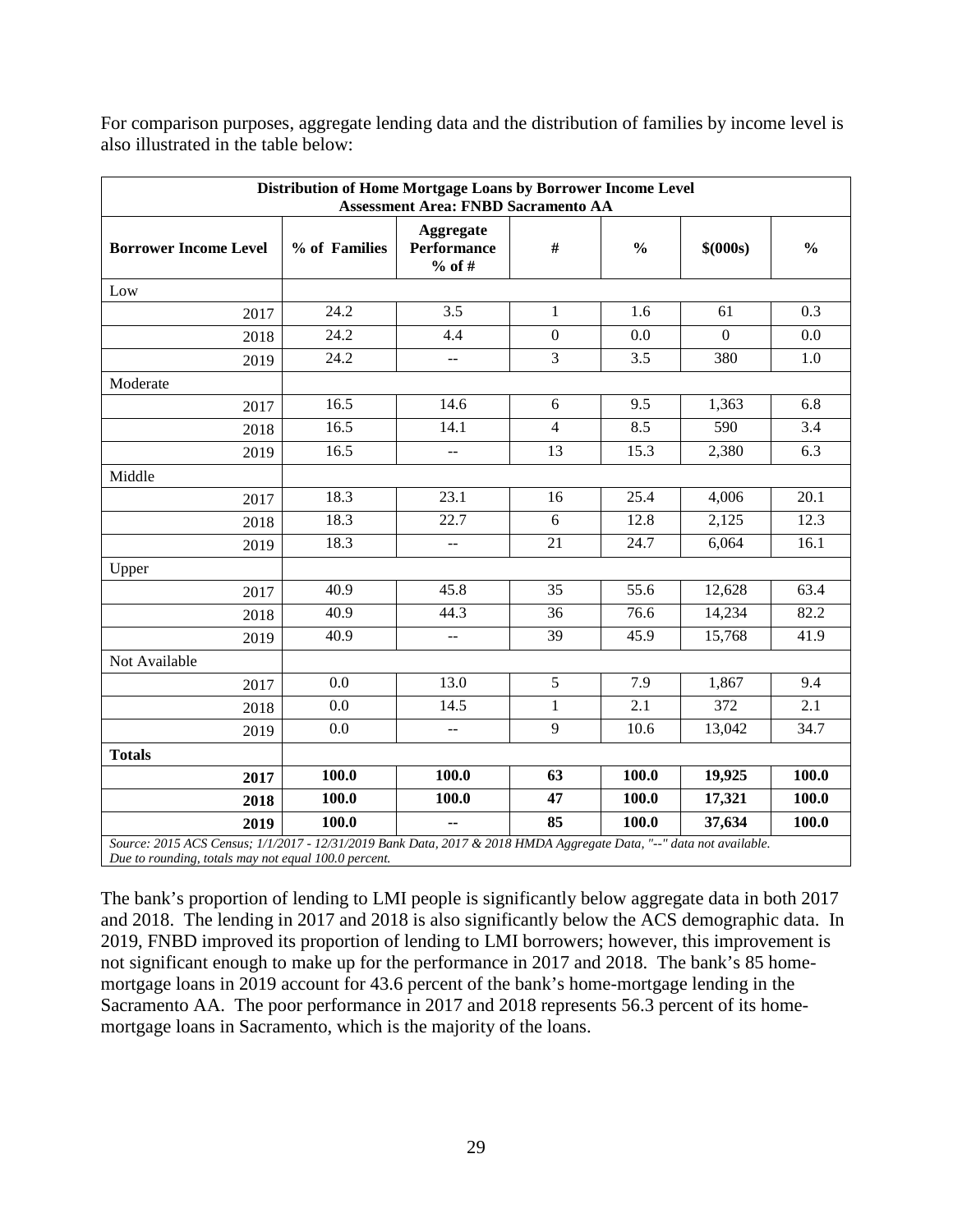#### *Small Farm Loans*

The distribution of small farm borrowers reflects, given the demographics of the Sacramento AA, excellent penetration among farms of different revenue sizes. For comparison purposes, the percentage of farms reporting GARs of \$1.0 million or less is also included in the table below.

| Distribution of Small Farm Loans by Gross Annual Revenue Category<br><b>Assessment Area: FNBD Sacramento AA</b> |            |                  |               |                  |               |  |  |  |  |  |
|-----------------------------------------------------------------------------------------------------------------|------------|------------------|---------------|------------------|---------------|--|--|--|--|--|
| <b>Gross Revenue Level</b>                                                                                      | % of Farms | $\#$             | $\frac{6}{6}$ | \$ (000s)        | $\frac{0}{0}$ |  |  |  |  |  |
| $\leq$ \$1,000,000                                                                                              |            |                  |               |                  |               |  |  |  |  |  |
| 2017                                                                                                            | 94.0       | 15               | 53.6          | 3,675            | 56.5          |  |  |  |  |  |
| 2018                                                                                                            | 93.6       | 34               | 87.2          | 5,998            | 83.7          |  |  |  |  |  |
| 2019                                                                                                            | 94.3       | 26               | 86.7          | 4,077            | 74.4          |  |  |  |  |  |
| >1,000,000                                                                                                      |            |                  |               |                  |               |  |  |  |  |  |
| 2017                                                                                                            | 3.6        | 7                | 25.0          | 2,827            | 43.4          |  |  |  |  |  |
| 2018                                                                                                            | 3.9        | 5                | 12.8          | 1,165            | 16.3          |  |  |  |  |  |
| 2019                                                                                                            | 3.5        | $\overline{4}$   | 13.3          | 1,400            | 25.6          |  |  |  |  |  |
| Revenue Not Available                                                                                           |            |                  |               |                  |               |  |  |  |  |  |
| 2017                                                                                                            | 2.4        | 6                | 21.4          | 6                | 0.1           |  |  |  |  |  |
| 2018                                                                                                            | 2.5        | $\boldsymbol{0}$ | 0.0           | $\boldsymbol{0}$ | 0.0           |  |  |  |  |  |
| 2019                                                                                                            | 2.2        | $\boldsymbol{0}$ | 0.0           | $\mathbf{0}$     | 0.0           |  |  |  |  |  |
| <b>Totals</b>                                                                                                   |            |                  |               |                  |               |  |  |  |  |  |
| 2017                                                                                                            | 100.0      | 28               | 100.0         | 6,508            | 100.0         |  |  |  |  |  |
| 2018                                                                                                            | 100.0      | 39               | 100.0         | 7,163            | 100.0         |  |  |  |  |  |
| 2019                                                                                                            | 100.0      | 30               | 100.0         | 5,477            | 100.0         |  |  |  |  |  |
| Source: 2017, 2018, & 2019, D&B, Data: 1/1/2017 - 12/31/2019, Bank Data: "--" data not grailable                |            |                  |               |                  |               |  |  |  |  |  |

*Source: 2017, 2018 & 2019 D&B Data; 1/1/2017 - 12/31/2019 Bank Data; "--" data not available.*

*Due to rounding, totals may not equal 100.0 percent.* 

The table above shows that the bank's proportion of lending to small farms remained high during the majority of the review period. The proportion of lending increased from 53.6 percent in 2017 up to 87.2 percent in 2018. The proportion of lending to small farms also remained high at 86.7 percent in 2019. These percentages are just below the proportion of small farms reported by the D&B demographics data. The D&B data includes all businesses in a given area that voluntarily respond to a survey request, including a large number of very small businesses that have limited or no credit needs. Considering this context, the bank's performance is excellent in relation to the D&B demographic data.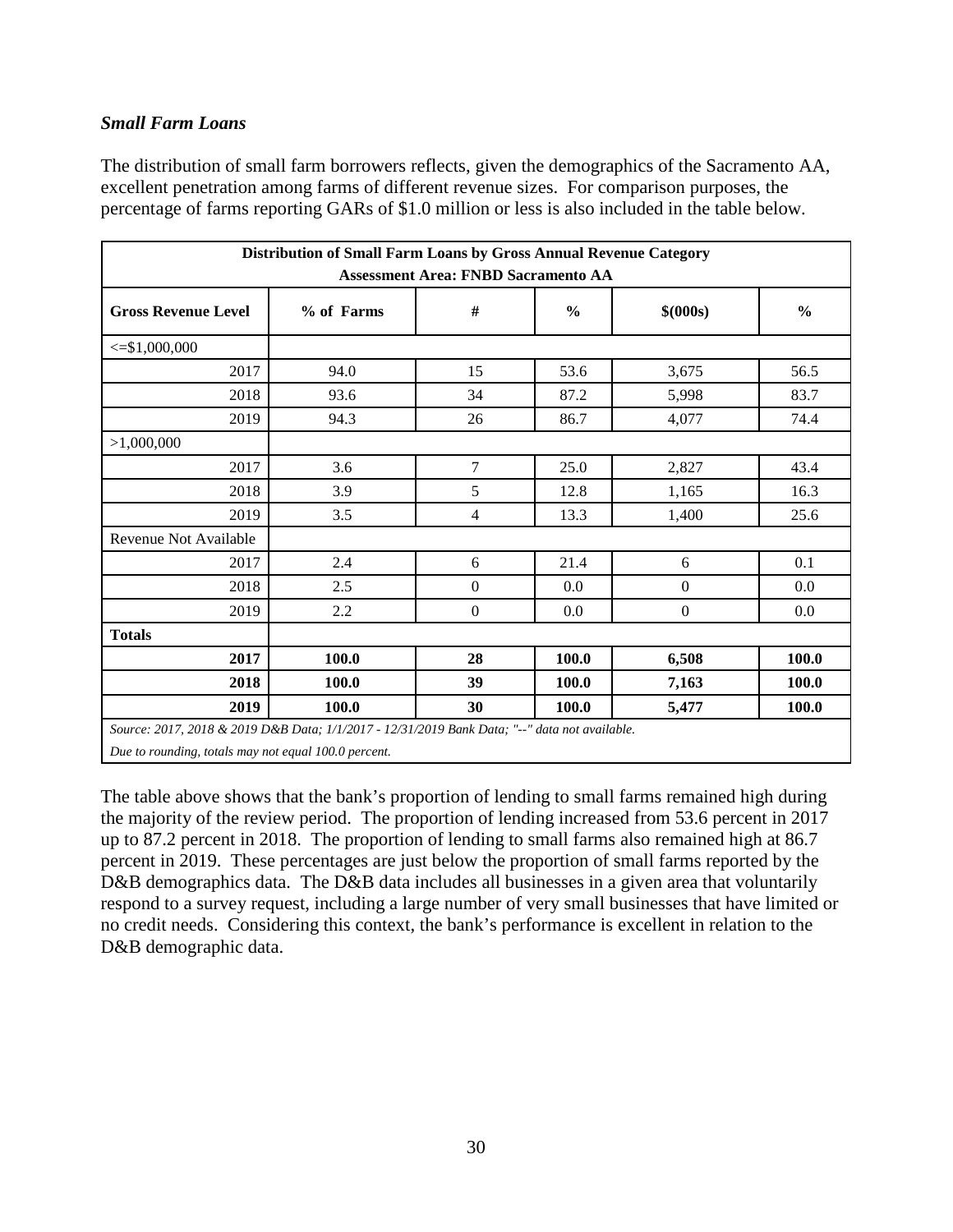### **COMMUNITY DEVELOPMENT TEST**

FNBD's Community Development Test performance demonstrates excellent responsiveness to CD needs in its Sacramento AA through CD loans, qualified investments, and CD services. Examiners considered the institution's capacity and the need and availability of such opportunities.

The Community Development Test performance in the Sacramento AA is consistent with the bank's overall Community Development Test performance.

### **Community Development Loans**

FNBD originated 479 CD loans totaling approximately \$229.3 million within the Sacramento AA. This level of activity represents 72.9 percent of the total CD loans made by dollar volume. The total also represents approximately 19.4 percent of average total assets and 32.0 percent of average total loans since the previous evaluation. Of the 479 CD loans in the Sacramento AA, 1.6 percent totaling approximately \$3.6 million support affordable housing; 3.1 percent totaling approximately \$7.1 million support community service; 2.3 percent totaling approximately \$5.2 million support economic development; and 93.1 percent totaling approximately \$213.4 million support revitalization and stabilization efforts. These loans demonstrate the bank's responsiveness to the CD needs identified by the community contacts.

| <b>Community Development Lending in the Sacramento AA</b> |                                     |           |          |                                     |              |                                       |     |                                          |               |           |
|-----------------------------------------------------------|-------------------------------------|-----------|----------|-------------------------------------|--------------|---------------------------------------|-----|------------------------------------------|---------------|-----------|
| <b>Activity Year</b>                                      | <b>Affordable</b><br><b>Housing</b> |           |          | <b>Community</b><br><b>Services</b> |              | <b>Economic</b><br><b>Development</b> |     | <b>Revitalize or</b><br><b>Stabilize</b> | <b>Totals</b> |           |
|                                                           | #                                   | \$ (000s) | #        | \$ (000s)                           | #            | \$ (000s)                             | #   | \$(000s)                                 | #             | \$ (000s) |
| Part-year 2017                                            | $\Omega$                            | $\Omega$  | 4        | 1,691                               |              | 1,073                                 | 12  | 19,268                                   | 17            | 22,032    |
| 2018                                                      | 0                                   | $\Omega$  |          | 2,500                               |              | 4,119                                 | 12  | 40,900                                   | 14            | 47,519    |
| 2019                                                      | 3                                   | 3.575     | 3        | 2,949                               | $\Omega$     | $\theta$                              | 11  | 33,900                                   | 17            | 40,424    |
| <b>YTD 2020</b>                                           | $\Omega$                            | $\Omega$  | $\Omega$ | $\theta$                            | $\Omega$     | $\overline{0}$                        | 431 | 119,335                                  | 431           | 119,335   |
| <b>Total</b>                                              | 3                                   | 3,575     | 8        | 7,140                               | $\mathbf{2}$ | 5,192                                 | 466 | 213,403                                  | 479           | 229,310   |
| Source: Bank Data                                         |                                     |           |          |                                     |              |                                       |     |                                          |               |           |

The following table shows the bank's CD loans in the Sacramento AA by year:

Below are notable examples of the bank's CD loans in the Sacramento AA:

- In 2020, FNBD originated 431 revitalization and stabilization loans for a total of approximately \$119.3 million. The 431 loans are PPP loans which the bank originated in response to the COVID-19 pandemic. The loans met an identified CD need to provide temporary financing for businesses during a period of reduced cash flow which resulted from a national emergency.
- In 2019, the bank originated a \$3.1 million affordable housing loan. The loan financed the construction of 14 affordable housing units in a moderate-income area of Sacramento, California. This loan met an identified CD need for loans in support of affordable housing.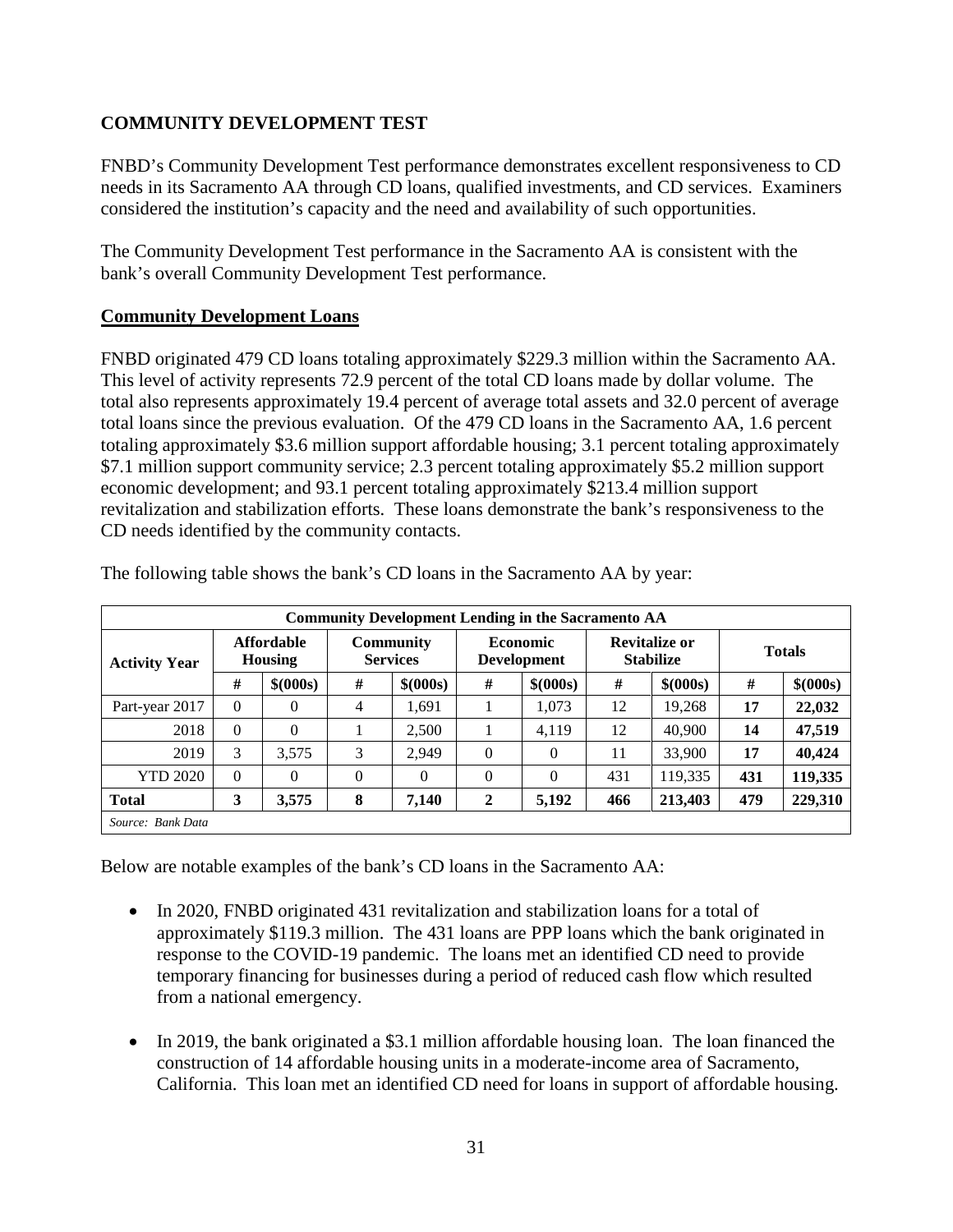• In 2018, the bank originated a \$4.1 million economic development loan. The loan proceeds allowed a small business to build a gas station, which also created permanent jobs for LMI individuals. This loan met an identified CD need to provide loans to small businesses.

#### **Qualified Investments**

FNBD made one new qualified investment and held two qualified investments from the previous evaluation within the Sacramento AA. The qualified investments and donations in this AA total approximately \$2.9 million. This total includes qualified equity investments of approximately \$2.8 million and donations of \$122,000. The total dollar amount equates to 0.2 percent of average total assets and 1.0 percent of average total securities since the previous evaluation.

The new qualified investment, which totaled \$500,000, benefitted community service efforts in the Sacramento AA. The following table shows the bank's CD investments and donations in the Sacramento AA by year:

|                                       | <b>Qualified Investments and Donations in the Sacramento AA</b> |           |                                     |           |              |                                       |          |                                          |               |           |  |
|---------------------------------------|-----------------------------------------------------------------|-----------|-------------------------------------|-----------|--------------|---------------------------------------|----------|------------------------------------------|---------------|-----------|--|
| <b>Activity Year</b>                  | <b>Affordable</b><br>Housing                                    |           | <b>Community</b><br><b>Services</b> |           |              | <b>Economic</b><br><b>Development</b> |          | <b>Revitalize or</b><br><b>Stabilize</b> | <b>Totals</b> |           |  |
|                                       | #                                                               | \$ (000s) | #                                   | \$ (000s) | #            | \$ (000s)                             | #        | \$ (000s)                                | #             | \$ (000s) |  |
| Prior Period                          | 1                                                               | 1,539     |                                     | 820       | $\Omega$     | $\Omega$                              | $\Omega$ | $\Omega$                                 | $\mathbf{2}$  | 2,359     |  |
| Part-year 2017                        | $\Omega$                                                        | $\Omega$  | $\Omega$                            | $\Omega$  | $\theta$     | $\theta$                              | $\Omega$ | $\Omega$                                 | $\mathbf{0}$  | $\Omega$  |  |
| 2018                                  | $\Omega$                                                        | $\Omega$  | $\Omega$                            | $\Omega$  | $\theta$     | $\Omega$                              | $\Omega$ | $\Omega$                                 | $\mathbf{0}$  | $\Omega$  |  |
| 2019                                  | $\Omega$                                                        | $\theta$  |                                     | 500       | $\Omega$     | $\theta$                              | $\Omega$ | $\Omega$                                 | 1             | 500       |  |
| <b>YTD 2020</b>                       | $\Omega$                                                        | $\Omega$  | $\Omega$                            | $\Omega$  | $\theta$     | $\theta$                              | $\Omega$ | $\Omega$                                 | $\mathbf{0}$  | $\Omega$  |  |
| <b>Subtotal</b>                       | 1                                                               | 1,539     | 2                                   | 1,320     | $\mathbf{0}$ | $\mathbf{0}$                          | $\bf{0}$ | $\boldsymbol{0}$                         | 3             | 2,859     |  |
| Qualified<br>Grants $\&$<br>Donations | 3                                                               | 3         | 72                                  | 104       | 6            | 15                                    | $\Omega$ | $\overline{0}$                           | 81            | 122       |  |
| <b>Total</b>                          | 4                                                               | 1,542     | 74                                  | 1,424     | 6            | 15                                    | $\bf{0}$ | $\mathbf 0$                              | 84            | 2,981     |  |
| Source: Bank Data                     |                                                                 |           |                                     |           |              |                                       |          |                                          |               |           |  |

Below are notable examples of the bank's CD investments and donations in the Sacramento AA:

- In 2019, the bank purchased a \$500,000 bond which supports community service. The investment was for a school bond designed to finance construction of new classrooms, as well as the repair and modernization of existing classrooms. The funds primarily benefit LMI individuals, as a majority of the students within the school district qualify for free and reduced lunches.
- In 2018, the bank made a \$2,500 donation to support an affordable housing non-profit. The money was used to support home repair projects targeted to LMI individuals in the Sacramento AA. This donation supports an identified CD need for affordable home repair targeted to LMI people.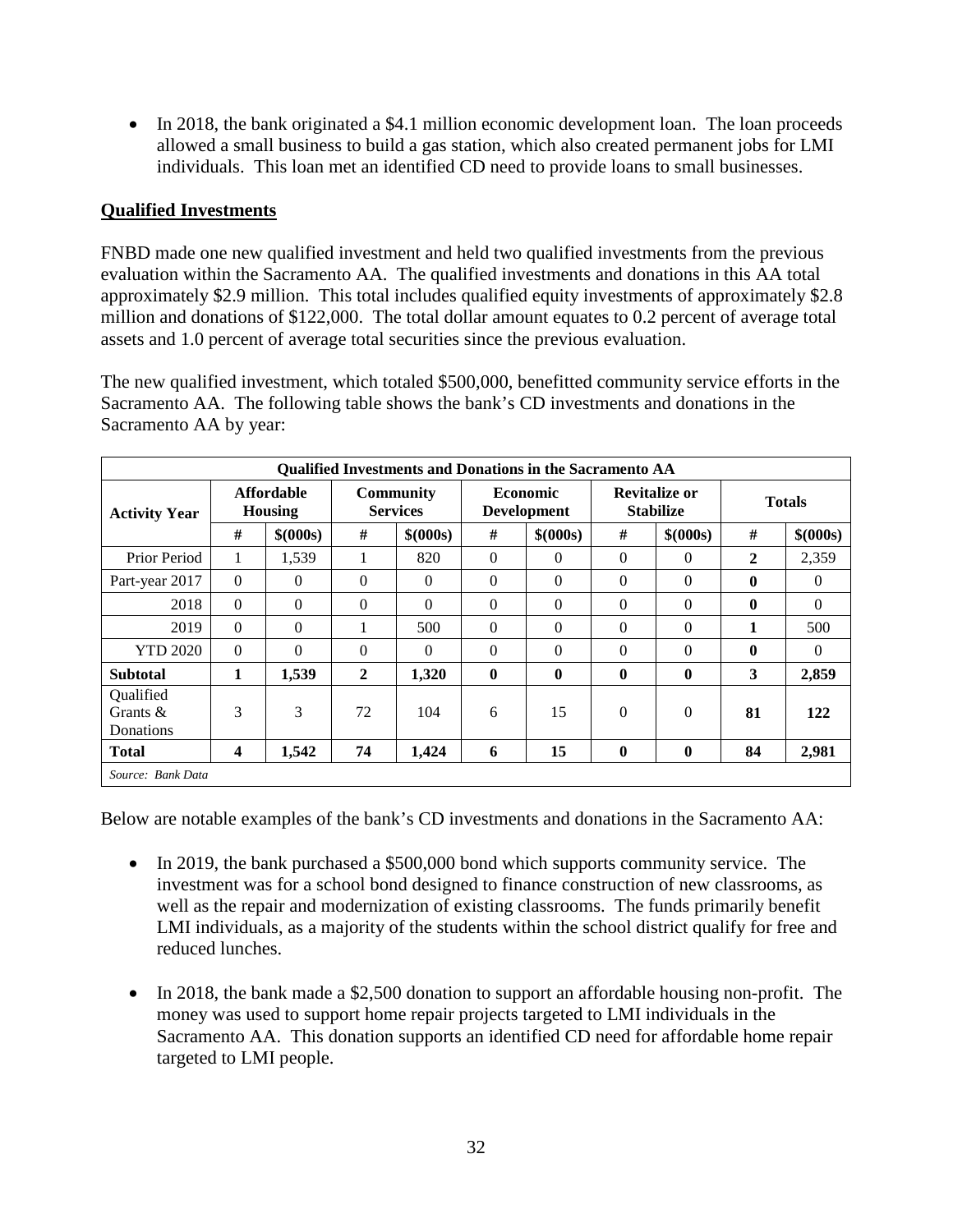• In 2017, the bank made a \$10,000 community service donation to a local non-profit food bank. The proceeds were used to provide meals to LMI people in the Sacramento AA.

#### **Community Development Services**

During the evaluation period, bank employees, managers, and board members provided 88 instances of financial expertise or technical assistance for a total of 440.5 hours, to individuals and organizations within the Sacramento AA.

| <b>Community Development Service Hours in the Sacramento AA</b> |                                     |                                     |                                       |                                          |               |  |  |  |  |  |
|-----------------------------------------------------------------|-------------------------------------|-------------------------------------|---------------------------------------|------------------------------------------|---------------|--|--|--|--|--|
| <b>Activity Year</b>                                            | <b>Affordable</b><br><b>Housing</b> | <b>Community</b><br><b>Services</b> | <b>Economic</b><br><b>Development</b> | <b>Revitalize or</b><br><b>Stabilize</b> | <b>Totals</b> |  |  |  |  |  |
|                                                                 | $#$ Hours                           | $#$ Hours                           | $#$ Hours                             | $#$ Hours                                | $#$ Hours     |  |  |  |  |  |
| Part-year 2017                                                  | 17.5                                | 110.0                               | 0.0                                   | 2.5                                      | <b>130.0</b>  |  |  |  |  |  |
| 2018                                                            | 2.5                                 | 94.0                                | 0.0                                   | 12.0                                     | 108.5         |  |  |  |  |  |
| 2019                                                            | 0.0                                 | 194.5                               | 3.0                                   | 4.5                                      | 202.0         |  |  |  |  |  |
| <b>YTD 2020</b>                                                 | 0.0                                 | 0.0                                 | 0.0                                   | 0.0                                      | 0.0           |  |  |  |  |  |
| <b>Total</b>                                                    | <b>20.0</b>                         | 398.5                               | <b>3.0</b>                            | <b>19.0</b>                              | 440.5         |  |  |  |  |  |
| Source: Bank Data                                               |                                     |                                     |                                       |                                          |               |  |  |  |  |  |

The following table shows the bank's CD service hours in the Sacramento AA by year:

Below are notable examples of the bank's CD services in the Sacramento AA:

- In 2019, a bank employee provided 3.0 hours of financial education and mentoring to small businesses in the Sacramento AA. The volunteer hours support an identified CD need for economic development, specifically financial training for small businesses.
- In 2019, a bank employee provided 34.0 hours of community services by serving on the Board of a non-profit organization that provides meals and temporary shelter to LMI people in Placer County. The non-profit serves a rural portion of the community, and the bank's community service volunteer work in this rural area is notable. According to discussions with community contacts, rural portions of the community are more difficult to serve as they are smaller and a more dispersed population.
- In 2017, a bank employee volunteered 3.5 hours in support of affordable housing CD needs. The employee partnered with a local non-profit to provide financial guidance and fundraising efforts to support home repair projects for LMI people. The volunteer hours address an identified CD need for home repair assistance targeted to LMI people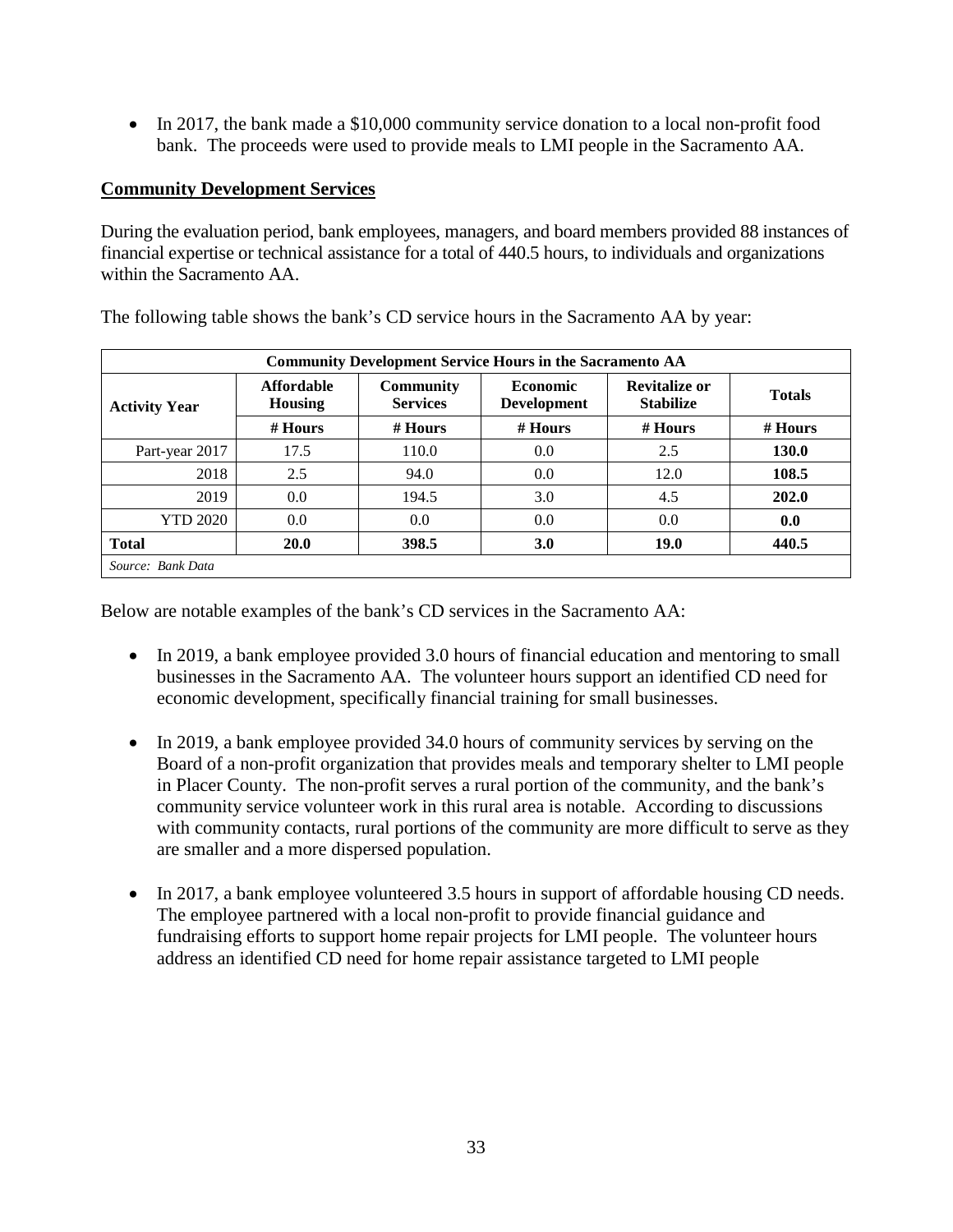# **SOLANO AA – Full-Scope Review**

## <span id="page-35-0"></span>**CRA RATING FOR THE SOLANO AA: SATISFACTORY**

#### **The Lending Test is rated: Satisfactory The Community Development Test is rated: Satisfactory**

## **DESCRIPTION OF INSTITUTION'S OPERATIONS IN THE SOLANO AA**

The bank is headquartered in the Solano AA; however, this AA contains less of the bank's business activity when compared to the Sacramento AA. The following bullet points highlight the proportion of the bank's operations found within the Solano AA:

- 27.3 percent of the bank's full-service branches;
- 33.3 percent of the bank's ATMs;
- 30.8 percent of the bank's deposits;
- 23.3 percent of the bank's small business loans;
- 29.1 percent of the bank's mortgage loans;
- 17.5 percent of the bank's small farm loans;
- 16.4 percent of the bank's CD loans by dollar;
- 0.5 percent of the bank's CD investments and donations by dollar;
- 76.5 percent of the bank's CD service hours; and
- 12.0 percent of the population throughout the bank's AAs.

The Solano AA includes a portion of the Vallejo, California, MSA #46700. This AA includes Solano County, excluding census tracts in the cities of Vallejo and Benicia, which are on the western edge of the county.

#### **Economic and Demographic Data**

The bank's Solano AA includes 57 census tracts. These tracts reflect the following income designations according to the 2015 ACS:

- 3 low-income census tracts,
- 15 moderate-income census tracts.
- 23 middle-income census tracts,
- 15 upper-income census tracts, and
- 1 census tract with no income designation.

The three low-income census tracts are new since the previous evaluation.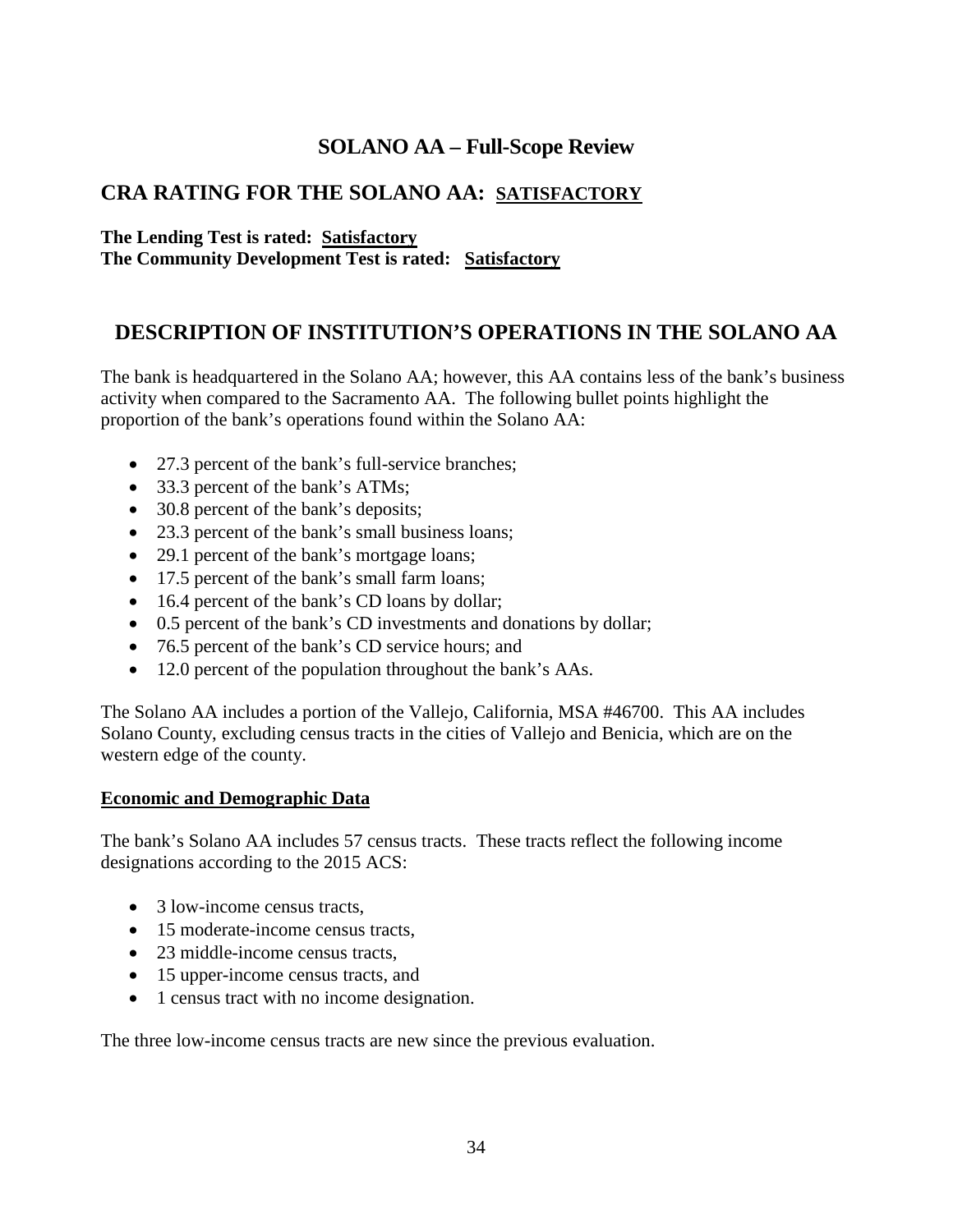|                                                                                                                                                                                                      |                                        |                 | Demographic Information of the Assessment Area |                           |                          |                   |  |  |  |  |  |  |
|------------------------------------------------------------------------------------------------------------------------------------------------------------------------------------------------------|----------------------------------------|-----------------|------------------------------------------------|---------------------------|--------------------------|-------------------|--|--|--|--|--|--|
|                                                                                                                                                                                                      | <b>Assessment Area: FNBD Solano AA</b> |                 |                                                |                           |                          |                   |  |  |  |  |  |  |
| <b>Demographic Characteristics</b>                                                                                                                                                                   | #                                      | Low<br>$%$ of # | <b>Moderate</b><br>$%$ of #                    | <b>Middle</b><br>$%$ of # | <b>Upper</b><br>$%$ of # | $NA*$<br>$%$ of # |  |  |  |  |  |  |
| Geographies (Census Tracts)                                                                                                                                                                          | 57                                     | 5.3             | 26.3                                           | 40.4                      | 26.3                     | 1.8               |  |  |  |  |  |  |
| Population by Geography                                                                                                                                                                              | 277,471                                | 3.5             | 24.2                                           | 40.7                      | 29.2                     | 2.4               |  |  |  |  |  |  |
| Housing Units by Geography                                                                                                                                                                           | 96,350                                 | 3.2             | 24.3                                           | 43.1                      | 29.4                     | 0.0               |  |  |  |  |  |  |
| Owner-Occupied Units by Geography                                                                                                                                                                    | 55,389                                 | 1.6             | 16.4                                           | 44.8                      | 37.2                     | 0.0               |  |  |  |  |  |  |
| Occupied Rental Units by Geography                                                                                                                                                                   | 35,622                                 | 5.2             | 36.2                                           | 40.3                      | 18.3                     | 0.0               |  |  |  |  |  |  |
| Vacant Units by Geography                                                                                                                                                                            | 5,339                                  | 5.7             | 27.9                                           | 44.5                      | 22.0                     | 0.0               |  |  |  |  |  |  |
| <b>Businesses by Geography</b>                                                                                                                                                                       | 17,277                                 | 5.6             | 23.6                                           | 34.9                      | 35.8                     | 0.1               |  |  |  |  |  |  |
| Farms by Geography                                                                                                                                                                                   | 604                                    | 1.0             | 13.9                                           | 43.2                      | 41.9                     | 0.0               |  |  |  |  |  |  |
| Family Distribution by Income Level                                                                                                                                                                  | 67,787                                 | 20.7            | 17.2                                           | 20.0                      | 42.0                     | 0.0               |  |  |  |  |  |  |
| Household Distribution by Income Level                                                                                                                                                               | 91,011                                 | 21.7            | 15.4                                           | 18.8                      | 44.1                     | 0.0               |  |  |  |  |  |  |
| Median Family Income MSA - #46700<br>Vallejo, CA MSA                                                                                                                                                 |                                        | \$77,061        | Median Housing Value                           |                           |                          | \$281,300         |  |  |  |  |  |  |
|                                                                                                                                                                                                      |                                        |                 | <b>Median Gross Rent</b>                       |                           |                          | \$1,361           |  |  |  |  |  |  |
|                                                                                                                                                                                                      |                                        |                 | <b>Families Below Poverty Level</b>            |                           | 9.3%                     |                   |  |  |  |  |  |  |
| Source: 2015 ACS Census and 2019 D&B Data. Due to rounding, totals may not equal 100.0 percent.<br>(*) The NA category consists of geographies that have not been assigned an income classification. |                                        |                 |                                                |                           |                          |                   |  |  |  |  |  |  |

The following table illustrates select demographic characteristics of the Solano AA:

According to Moody's Analytics, the leading industries (by percentage of total employment) within the Solano AA are education and health services, government, and retail trade.

According to the 2019 D&B data, there were 17,277 businesses operating in the bank's Solano AA. GARs for these businesses show that:

- 86.8 percent have \$1.0 million or less;
- 3.6 percent have more than \$1.0 million; and
- 9.6 percent have unknown revenues.

According to the 2019 D&B data, there were 604 farms operating in the bank's Solano AA. GARs for these farms show that:

- 94.9 percent have \$1.0 million or less;
- 4.0 percent have more than \$1.0 million; and
- 1.1 percent have unknown revenues.

The Solano AA's median housing value of \$281,300 is higher than the national median housing value of \$204,900, as reported by the ACS.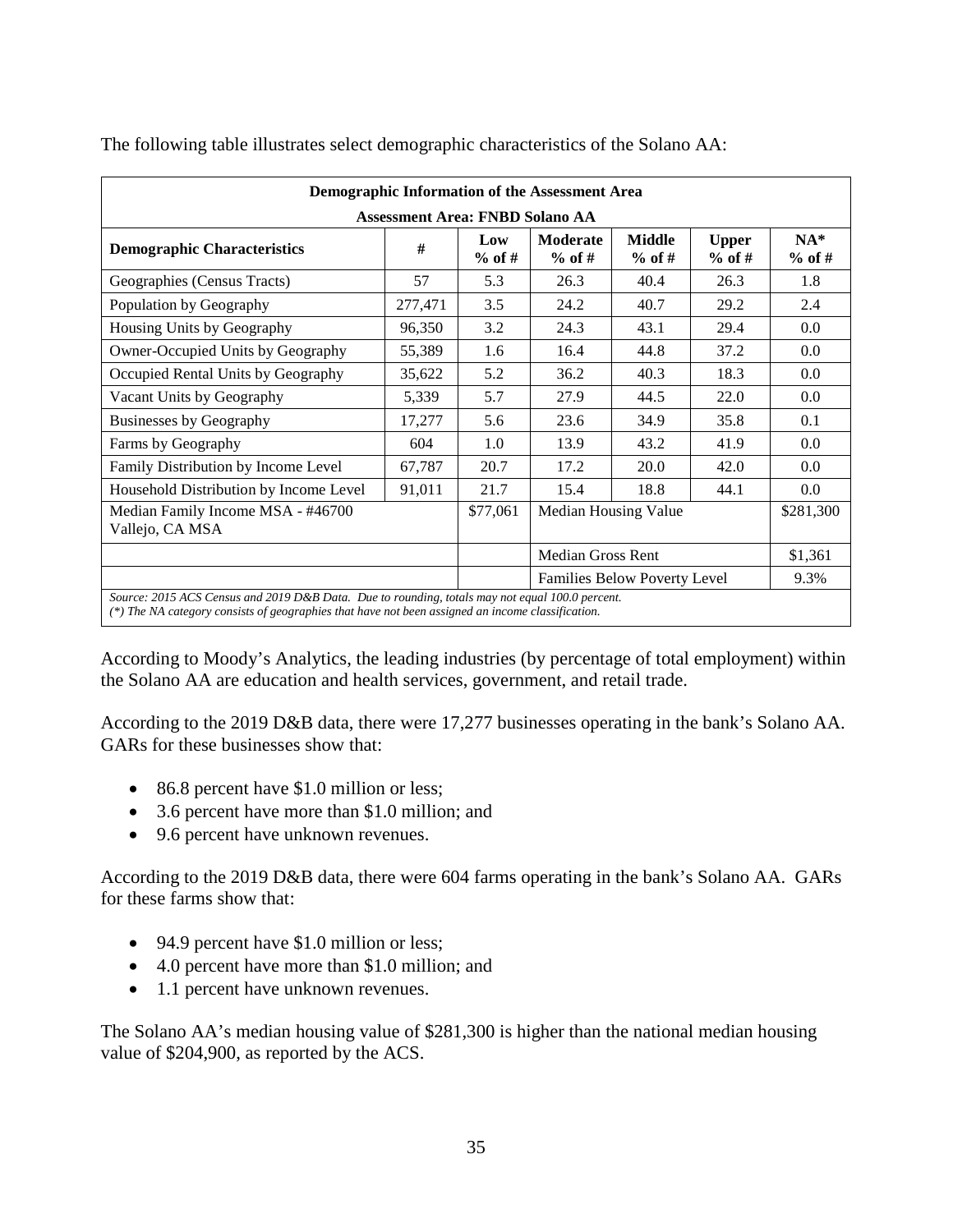The area's 2019 HUD estimated Median Family Income is \$77,061, which is higher than the national median of \$75,500. The ACS data also reports that 9.3 percent of total families in the AA have incomes below the poverty level. Data from the U.S. Bureau of Labor Statistics shows an improving trend in the unemployment rate from 4.8 percent in 2017 to 4.0 percent in 2018, and 3.8 percent in 2019. The 2019 unemployment rate in the Solano AA is generally consistent with the national average (3.7 percent), and slightly below the Californian average (4.0 percent).

### **Competition**

The bank's Solano AA is a moderately competitive area for financial services. In the Solano AA, there are 13 institutions that operate 56 branch offices. Of these institutions, FNBD ranks 5<sup>th</sup> with a 6.9 percent deposit market share according to the FDIC's June 30, 2019 Summary of Deposits. Throughout the AA, FNBD competes for business with large national banks, regional banks, and other community banks. The bank also competes with credit unions, which are not reflected in the FDIC Summary of Deposits data.

According to the 2018 Peer Mortgage Data, FNBD ranked  $62<sup>nd</sup>$  out of 328 lenders, with a mortgage market share of 0.3 percent by loan number.

#### **Community Contacts**

Examiners contacted two organizations with operations in the Greater Sacramento area, which includes the Solano AA. Please refer to the overall Description of the Assessment Area for a summary of the Solano AA's community needs, opportunities, and performance context that was identified by the community contacts.

#### **Credit and Community Development Needs and Opportunities**

The Solano AA has a need for economic development loans and outreach, affordable housing loans and outreach, and activities that revitalize and stabilize disaster areas. The Solano AA's credit and CD needs and opportunities are consistent with the overall needs and opportunities discussed in the overall Description of the Assessment Areas. Please refer to the Credit and Community Development Needs and Opportunities subheading under the overall Description of the Assessment Areas for a detailed description of the needs and opportunities.

## **SCOPE OF EVALUATION – SOLANO AA**

The current evaluation uses full-scope procedures in the Solano AA. Examiners placed less weight on the Solano AA compared to the Sacramento AA based on FNBD's distribution of deposits, branches, loans, and CD activity. The Solano AA represents a smaller geographic area, has a smaller population, and includes less of the bank's branches and activities. The Solano AA Lending Test analysis also places greater weight on small business loans, because these products represent a larger portion of the bank's lending. Please refer to the overall Scope of Evaluation for additional data to support the decision to weight the Sacramento AA and small business products more heavily.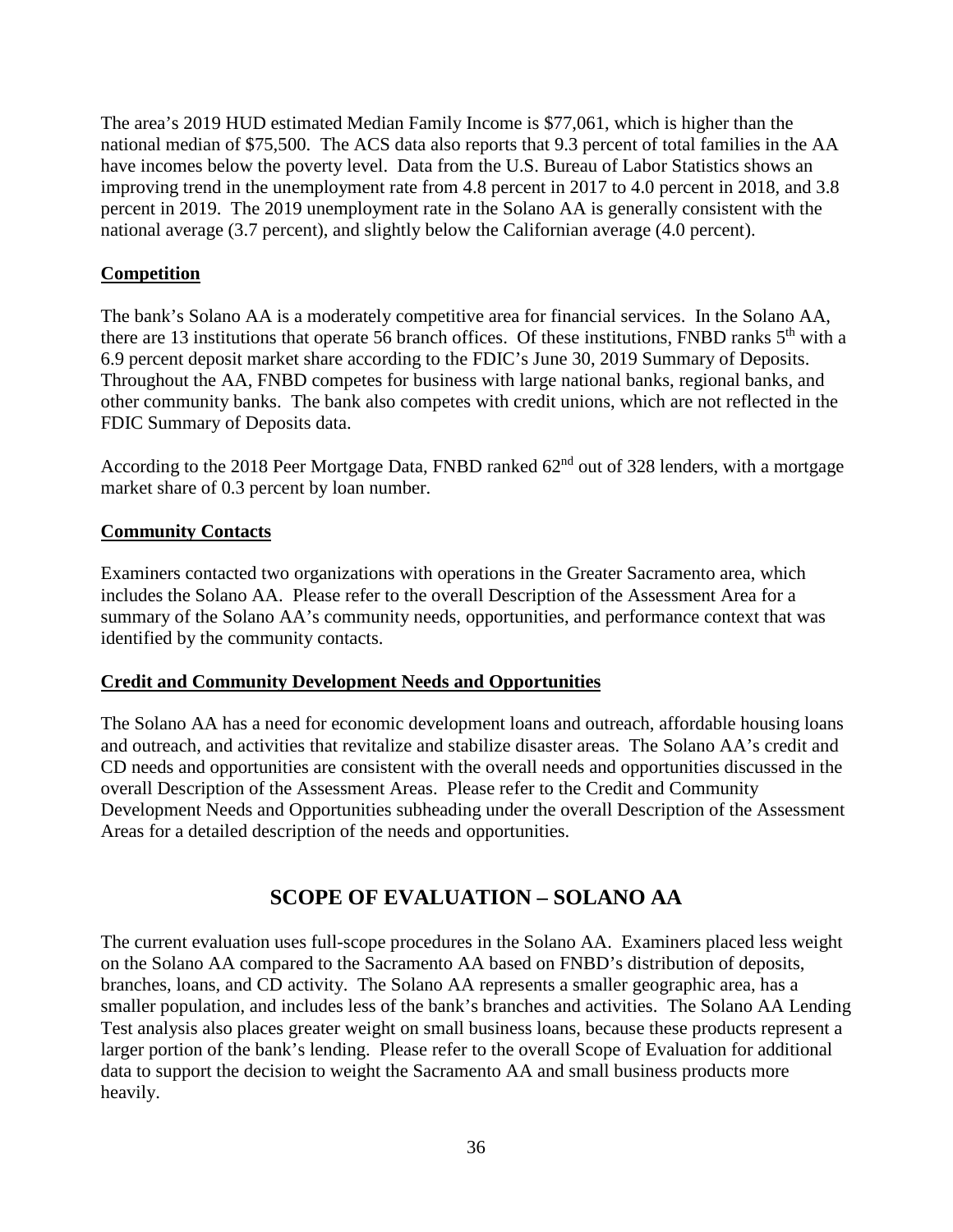The Lending Test analysis within the Solano AA weights the borrower profile slightly more than the geographic distribution, because there is less opportunity to lend to LMI census tracts compared to the opportunity to lend to smaller businesses and LMI people. The Solano AA contains 3 lowincome census tracts and 15 moderate-income census tracts.

According to the 2019 D&B and 2015 ACS data, the Solano AA has 14,996 small businesses operating in the AA. After expanding the data to include businesses of all sizes and then focusing on the number of these businesses located in LMI areas, the D&B data reports that there are 5,045 businesses of all sizes operating in the LMI areas.

According to the 2015 ACS data, the Solano AA has 25,759 LMI families living in the AA. After expanding the data to include families of all income levels and then focusing on the number of these families located in LMI areas, the ACS data reports that there are 25,691 families of all income levels living in the LMI areas.

According to the 2019 D&B data, the Solano AA has 573 small farms operating in the AA. After expanding the data to include farms of all sizes and then focusing on the number of these farms located in LMI areas, the D&B data reports that there are 90 farms of all sizes operating in the LMI areas.

Given the greater number of smaller business and LMI families throughout the entire Solano AA, the Lending Test weights the borrower profile slightly more than the geographic distribution.

# **CONCLUSIONS ON PERFORMANCE CRITERIA IN THE SOLANO AA**

#### **LENDING TEST**

FNBD demonstrated satisfactory performance under the Lending Test in the Solano AA. In the Solano AA, the borrower profile is weighted slightly more than the geographic distribution when assessing the bank's Lending Test performance, because there is less opportunity to lend to LMI census tracts compared to the opportunity to lend to smaller businesses and LMI people. The geographic distribution reflects poor dispersion to LMI areas, while the borrower profile reflects reasonable penetration among individuals of different income levels and businesses of different revenue sizes. Given the volume of activity, small business loans have greater weight in the evaluation than the home mortgage and small farm loans. The bank does not have a significant number of small farm loans in the Solano AA; therefore, small farm loans do not meaningfully affect the Lending Test Rating in the Solano AA.

The Lending Test performance in the Solano AA is consistent with the bank's overall Lending Test performance.

#### **Geographic Distribution**

The geographic distribution of loans reflects poor dispersion throughout the Solano AA. The bank's performance in small business, home mortgage, and small farm lending supports this conclusion.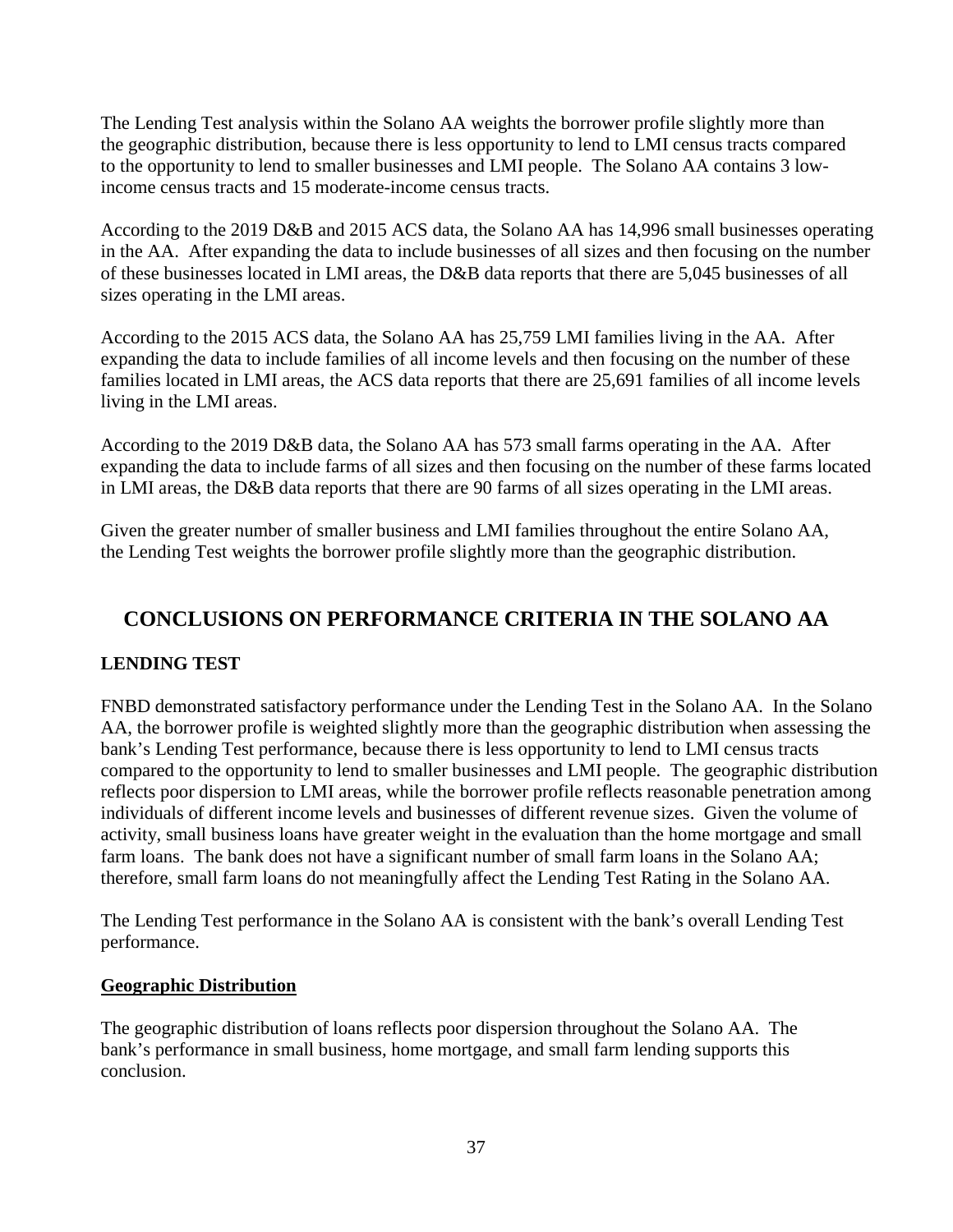### *Small Business Loans*

The geographic distribution of small business loans reflects poor dispersion throughout the Solano AA. For comparison purposes, the following table shows the percentage of businesses by census tract category:

| <b>Geographic Distribution of Small Business Loans</b><br><b>Assessment Area: FNBD Solano AA</b> |                             |                  |               |                  |               |  |  |  |
|--------------------------------------------------------------------------------------------------|-----------------------------|------------------|---------------|------------------|---------------|--|--|--|
| <b>Tract Income</b><br>Level                                                                     | $%$ of<br><b>Businesses</b> | $\#$             | $\frac{0}{0}$ | \$ (000s)        | $\frac{0}{0}$ |  |  |  |
| Low                                                                                              |                             |                  |               |                  |               |  |  |  |
| 2017                                                                                             | 5.5                         | $\boldsymbol{0}$ | 0.0           | $\boldsymbol{0}$ | 0.0           |  |  |  |
| 2018                                                                                             | 5.8                         | $\boldsymbol{0}$ | 0.0           | $\boldsymbol{0}$ | 0.0           |  |  |  |
| 2019                                                                                             | 5.6                         | $\boldsymbol{0}$ | 0.0           | $\boldsymbol{0}$ | 0.0           |  |  |  |
| Moderate                                                                                         |                             |                  |               |                  |               |  |  |  |
| 2017                                                                                             | 23.4                        | $\tau$           | 13.5          | 2,479            | 11.3          |  |  |  |
| 2018                                                                                             | 23.6                        | $8\,$            | 19.0          | 1,234            | 10.9          |  |  |  |
| 2019                                                                                             | 23.6                        | 6                | 11.3          | 685              | 5.4           |  |  |  |
| Middle                                                                                           |                             |                  |               |                  |               |  |  |  |
| 2017                                                                                             | 35.8                        | 34               | 65.4          | 15,025           | 68.7          |  |  |  |
| 2018                                                                                             | 35.3                        | 23               | 54.8          | 8,400            | 74.1          |  |  |  |
| 2019                                                                                             | 34.9                        | 38               | 71.7          | 9,398            | 74.1          |  |  |  |
| Upper                                                                                            |                             |                  |               |                  |               |  |  |  |
| 2017                                                                                             | 35.2                        | 11               | 21.1          | 4,356            | 19.9          |  |  |  |
| 2018                                                                                             | 35.3                        | 11               | 26.2          | 1,702            | 15.0          |  |  |  |
| 2019                                                                                             | 35.8                        | 9                | 17.0          | 2,603            | 20.5          |  |  |  |
| Not Available                                                                                    |                             |                  |               |                  |               |  |  |  |
| 2017                                                                                             | 0.1                         | $\boldsymbol{0}$ | 0.0           | $\boldsymbol{0}$ | 0.0           |  |  |  |
| 2018                                                                                             | 0.1                         | $\boldsymbol{0}$ | 0.0           | $\mathbf{0}$     | 0.0           |  |  |  |
| 2019                                                                                             | 0.1                         | $\boldsymbol{0}$ | 0.0           | $\boldsymbol{0}$ | 0.0           |  |  |  |
| <b>Totals</b>                                                                                    |                             |                  |               |                  |               |  |  |  |
| 2017                                                                                             | 100.0                       | 52               | 100.0         | 21,860           | 100.0         |  |  |  |
| 2018                                                                                             | 100.0                       | 42               | 100.0         | 11,336           | 100.0         |  |  |  |
| 2019                                                                                             | 100.0                       | 53               | 100.0         | 12,686           | 100.0         |  |  |  |
| Source: 2017, 2018 & 2019 D&B Data; 1/1/2017 - 12/31/2019 Bank Data; "--" data not available.    |                             |                  |               |                  |               |  |  |  |

*Due to rounding, totals may not equal 100.0 percent.* 

The bank did not originate or purchase any loans in low-income census tracts in the Solano AA. Examiners considered the performance context in the Solano AA to assess the lending opportunities. The Solano AA includes three low-income census tracts. The D&B demographic data reports that the three low-income census tracts contain 5.5 percent, 5.8 percent, and 5.6 percent of the Solano AA's businesses in 2017, 2018, and 2019, respectively. Examiners also considered the performance of other large bank lenders in the area. Large banks are required to report their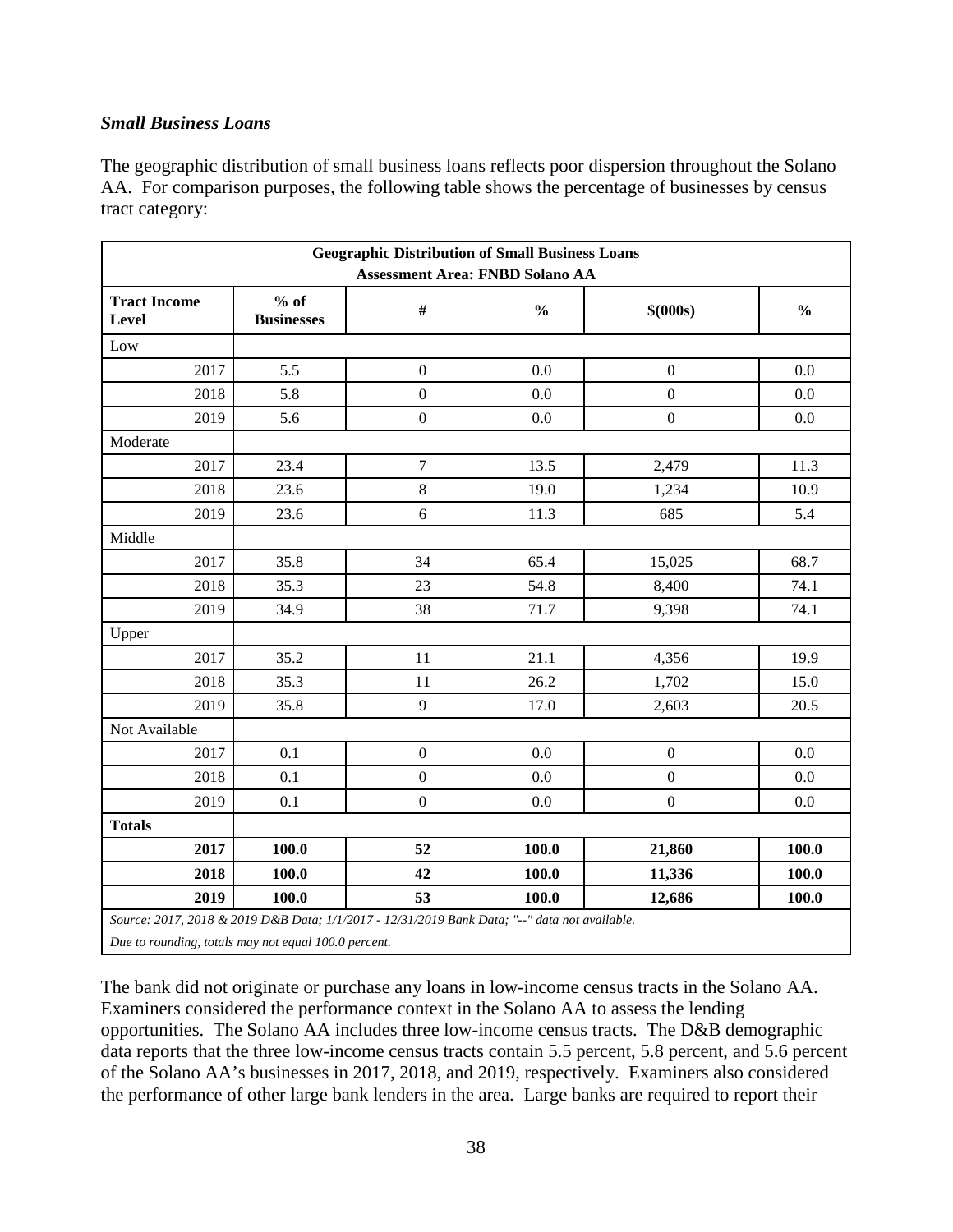CRA loans which are compiled in an aggregate data set. As of the time of the evaluation, aggregate data is available for 2017 and 2018. The aggregate data shows that there is lending opportunity in the low-income areas. In 2017 and 2018, the aggregate data reports that large banks made 4.2 percent and 3.7 percent of their small business loans within low-income areas in the Solano AA. FNBD did not make any small business loans in low-income areas inside the Solano AA.

In 2017, 2018, and 2019, FNBD made 13.5 percent, 19.0 percent, and 11.3 percent of its Solano AA small business loans in moderate-income census tracts. The bank's dispersion of loans in 2017 and 2019 is significantly below the proportion of businesses located in moderate-income census tracts at 23.4 percent and 23.6 percent, respectively. The bank's performance in 2018 is better than the two other years; however, it is also below the 2018 business demographics of 23.6 percent. The aggregate data shows that there is lending opportunity in the moderate-income areas. In 2017 and 2018, the aggregate data reports that large banks made 21.9 percent and 21.8 percent of their small business loans within moderate-income areas in the Solano AA. The bank has a low proportion of small business loans to LMI census tracts during the majority of the review period, which supports a poor rating.

#### *Home Mortgage Loans*

The geographic distribution of home mortgage loans reflects poor dispersion throughout the Solano AA. For comparison purposes, aggregate lending data and the distribution of owner-occupied housing units by census tract income level is also illustrated in the following table. Examiners placed more weight on the comparison to aggregate lending data, as it is more reflective of the home mortgage credit needs and lending opportunities in the Solano AA.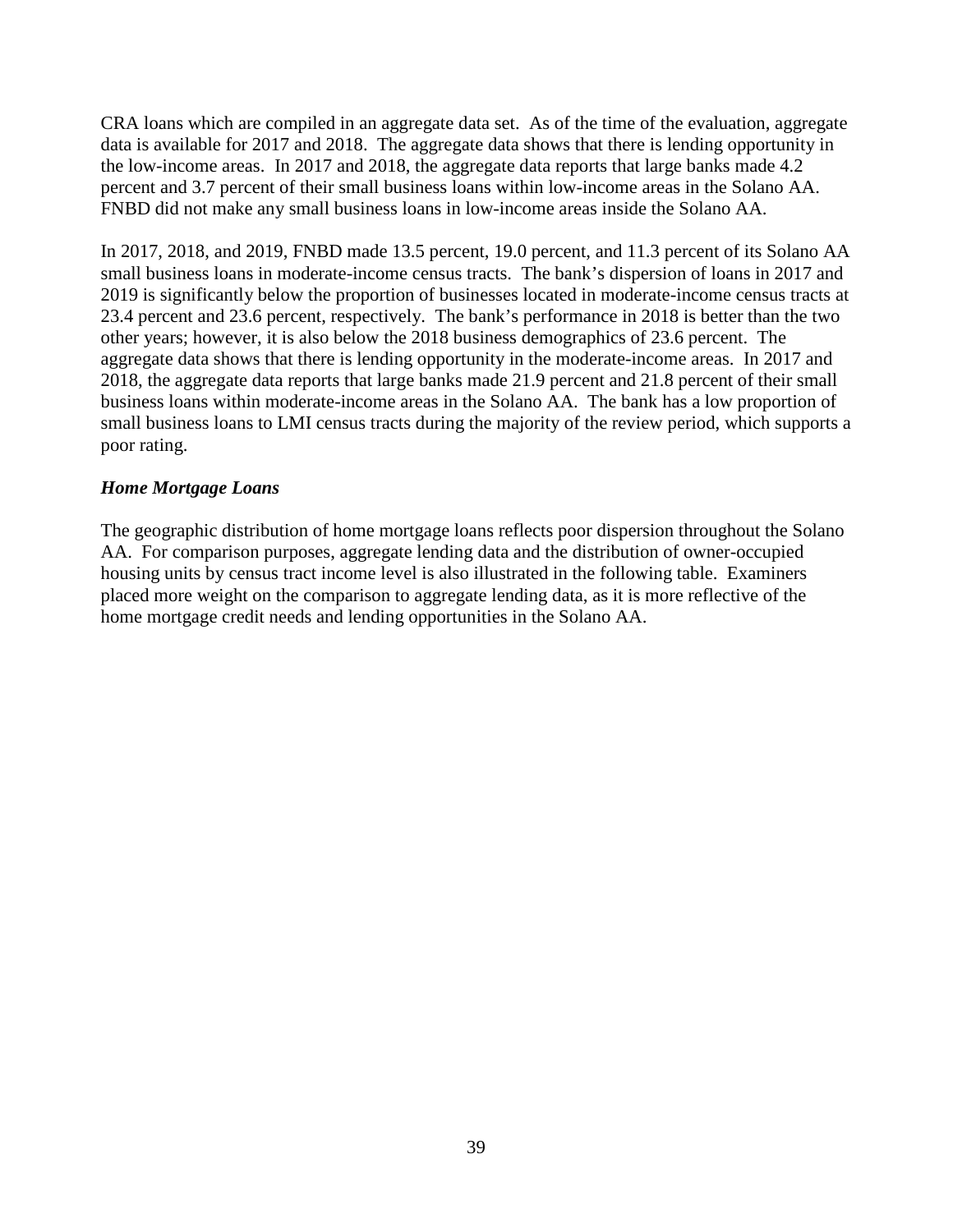|                                                                                                                     | <b>Geographic Distribution of Home Mortgage Loans</b><br><b>Assessment Area: FNBD Solano AA</b> |                                             |                  |                  |                  |                  |  |  |  |  |  |
|---------------------------------------------------------------------------------------------------------------------|-------------------------------------------------------------------------------------------------|---------------------------------------------|------------------|------------------|------------------|------------------|--|--|--|--|--|
| <b>Tract Income Level</b>                                                                                           | % of Owner-<br>Occupied<br><b>Housing Units</b>                                                 | Aggregate<br><b>Performance</b><br>$%$ of # | $\#$             | $\frac{0}{0}$    | \$ (000s)        | $\frac{0}{0}$    |  |  |  |  |  |
| Low                                                                                                                 |                                                                                                 |                                             |                  |                  |                  |                  |  |  |  |  |  |
| 2017                                                                                                                | 1.6                                                                                             | 1.8                                         | $\boldsymbol{0}$ | 0.0              | $\mathbf{0}$     | 0.0              |  |  |  |  |  |
| 2018                                                                                                                | 1.6                                                                                             | 1.7                                         | $\boldsymbol{0}$ | 0.0              | $\overline{0}$   | 0.0              |  |  |  |  |  |
| 2019                                                                                                                | 1.6                                                                                             | $\overline{a}$                              | $\overline{3}$   | 6.8              | 713              | 5.2              |  |  |  |  |  |
| Moderate                                                                                                            |                                                                                                 |                                             |                  |                  |                  |                  |  |  |  |  |  |
| 2017                                                                                                                | 16.4                                                                                            | 16.9                                        | $\mathbf{1}$     | $\overline{3.3}$ | 188              | $\overline{1.8}$ |  |  |  |  |  |
| 2018                                                                                                                | 16.4                                                                                            | 16.6                                        | $\boldsymbol{0}$ | 0.0              | $\boldsymbol{0}$ | 0.0              |  |  |  |  |  |
| 2019                                                                                                                | 16.4                                                                                            | 44                                          | $\overline{3}$   | 6.8              | 715              | 5.3              |  |  |  |  |  |
| Middle                                                                                                              |                                                                                                 |                                             |                  |                  |                  |                  |  |  |  |  |  |
| 2017                                                                                                                | 44.8                                                                                            | 44.3                                        | 17               | 56.7             | 4,121            | 40.1             |  |  |  |  |  |
| 2018                                                                                                                | 44.8                                                                                            | 44.1                                        | 21               | 72.4             | 5,886            | 63.8             |  |  |  |  |  |
| 2019                                                                                                                | 44.8                                                                                            | $\overline{a}$                              | 22               | 50.0             | 6,664            | 49.0             |  |  |  |  |  |
| Upper                                                                                                               |                                                                                                 |                                             |                  |                  |                  |                  |  |  |  |  |  |
| 2017                                                                                                                | 37.2                                                                                            | 36.9                                        | 12               | 40.0             | 5,959            | 58.0             |  |  |  |  |  |
| 2018                                                                                                                | 37.2                                                                                            | 37.5                                        | 8                | 27.6             | 3,339            | 36.2             |  |  |  |  |  |
| 2019                                                                                                                | 37.2                                                                                            | $\overline{\phantom{a}}$                    | 16               | 36.4             | 5,501            | 40.5             |  |  |  |  |  |
| Not Available                                                                                                       |                                                                                                 |                                             |                  |                  |                  |                  |  |  |  |  |  |
| 2017                                                                                                                | 0.0                                                                                             | 0.0                                         | $\boldsymbol{0}$ | 0.0              | $\boldsymbol{0}$ | 0.0              |  |  |  |  |  |
| 2018                                                                                                                | 0.0                                                                                             | 0.0                                         | $\mathbf{0}$     | 0.0              | $\overline{0}$   | 0.0              |  |  |  |  |  |
| 2019                                                                                                                | 0.0                                                                                             | $\overline{a}$                              | $\boldsymbol{0}$ | 0.0              | $\boldsymbol{0}$ | 0.0              |  |  |  |  |  |
| <b>Totals</b>                                                                                                       |                                                                                                 |                                             |                  |                  |                  |                  |  |  |  |  |  |
| 2017                                                                                                                | 100.0                                                                                           | 100.0                                       | 30               | 100.0            | 10,268           | 100.0            |  |  |  |  |  |
| 2018                                                                                                                | 100.0                                                                                           | 100.0                                       | 29               | 100.0            | 9,225            | 100.0            |  |  |  |  |  |
| 2019                                                                                                                | 100.0                                                                                           |                                             | 44               | 100.0            | 13,593           | 100.0            |  |  |  |  |  |
| Source: 2015 ACS Census; 1/1/2017 - 12/31/2019 Bank Data, 2017 & 2018 HMDA Aggregate Data, "--" data not available. |                                                                                                 |                                             |                  |                  |                  |                  |  |  |  |  |  |

The following table shows the percentage of owner-occupied housing units, the aggregate data, and the bank's proportion of home mortgage lending by census tract category:

*Due to rounding, totals may not equal 100.0 percent.* 

The table above shows that the bank's proportion of lending to both low-income census tracts and moderate-income census tracts falls significantly below the aggregate data in 2017 and 2018. Additionally, the bank's proportion of lending to LMI census tracts is significantly below the demographic data in 2017 and 2018. In 2019, the bank's proportion of lending in low-income census tracts improved, relative to the demographic data; however, the proportion of lending in moderate-income census tracts remains low compared to the demographic data. The bank has a low proportion of home mortgage loans to LMI census tracts during the majority of the review period, which supports a poor rating.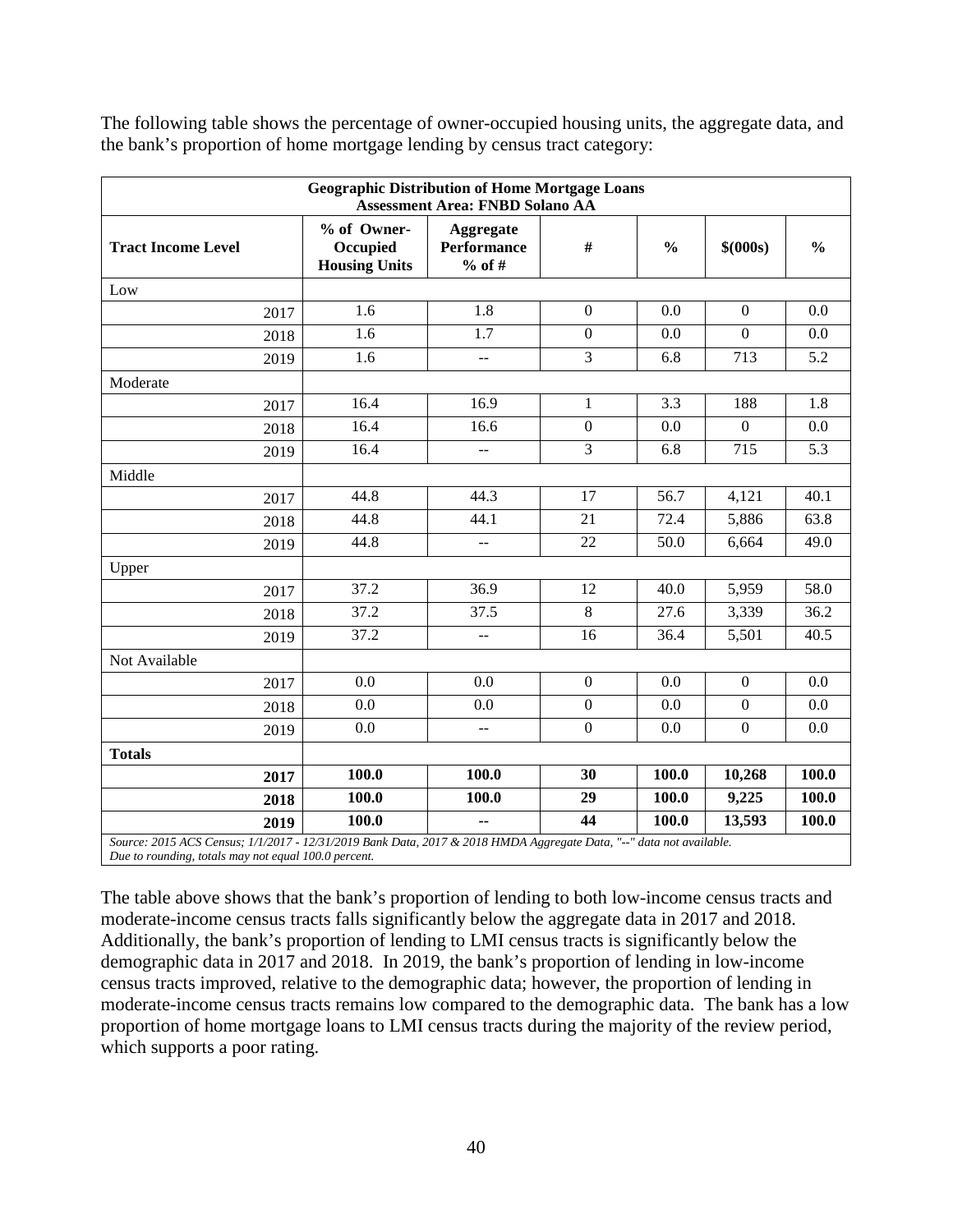### *Small Farm Loans*

The geographic distribution of small farm loans reflects poor dispersion throughout the Solano AA. For comparison purposes, the following table shows the percentage of farms by census tract category:

|                                                                                               | <b>Geographic Distribution of Small Farm Loans</b> |                                        |               |                  |               |  |  |  |  |
|-----------------------------------------------------------------------------------------------|----------------------------------------------------|----------------------------------------|---------------|------------------|---------------|--|--|--|--|
|                                                                                               |                                                    | <b>Assessment Area: FNBD Solano AA</b> |               |                  |               |  |  |  |  |
| <b>Tract Income Level</b>                                                                     | % of Farms                                         | $\#$                                   | $\frac{0}{0}$ | \$ (000s)        | $\frac{0}{0}$ |  |  |  |  |
| Low                                                                                           |                                                    |                                        |               |                  |               |  |  |  |  |
| 2017                                                                                          | 0.5                                                | $\boldsymbol{0}$                       | 0.0           | $\mathbf{0}$     | 0.0           |  |  |  |  |
| 2018                                                                                          | 0.5                                                | $\boldsymbol{0}$                       | 0.0           | $\boldsymbol{0}$ | 0.0           |  |  |  |  |
| 2019                                                                                          | $1.0\,$                                            | $\boldsymbol{0}$                       | 0.0           | $\boldsymbol{0}$ | 0.0           |  |  |  |  |
| Moderate                                                                                      |                                                    |                                        |               |                  |               |  |  |  |  |
| 2017                                                                                          | 12.9                                               | $\overline{0}$                         | 0.0           | $\overline{0}$   | 0.0           |  |  |  |  |
| 2018                                                                                          | 13.8                                               | $\boldsymbol{0}$                       | 0.0           | $\boldsymbol{0}$ | 0.0           |  |  |  |  |
| 2019                                                                                          | 13.9                                               | $\boldsymbol{0}$                       | 0.0           | $\boldsymbol{0}$ | 0.0           |  |  |  |  |
| Middle                                                                                        |                                                    |                                        |               |                  |               |  |  |  |  |
| 2017                                                                                          | 44.5                                               | 10                                     | 90.9          | 1,792            | 90.0          |  |  |  |  |
| 2018                                                                                          | 44.6                                               | 6                                      | 85.7          | 2,057            | 100.0         |  |  |  |  |
| 2019                                                                                          | 43.2                                               | 9                                      | 75.0          | 2,874            | 78.2          |  |  |  |  |
| Upper                                                                                         |                                                    |                                        |               |                  |               |  |  |  |  |
| 2017                                                                                          | 42.1                                               | $\mathbf{1}$                           | 9.1           | 200              | 10.0          |  |  |  |  |
| 2018                                                                                          | 41.1                                               | $\mathbf{1}$                           | 14.3          | $\mathbf{1}$     | 0.0           |  |  |  |  |
| 2019                                                                                          | 41.9                                               | 3                                      | 25.0          | 801              | 21.8          |  |  |  |  |
| Not Available                                                                                 |                                                    |                                        |               |                  |               |  |  |  |  |
| 2017                                                                                          | 0.0                                                | $\boldsymbol{0}$                       | 0.0           | $\mathbf{0}$     | 0.0           |  |  |  |  |
| 2018                                                                                          | 0.0                                                | $\boldsymbol{0}$                       | 0.0           | $\boldsymbol{0}$ | 0.0           |  |  |  |  |
| 2019                                                                                          | 0.0                                                | $\overline{0}$                         | 0.0           | $\mathbf{0}$     | 0.0           |  |  |  |  |
| <b>Totals</b>                                                                                 |                                                    |                                        |               |                  |               |  |  |  |  |
| 2017                                                                                          | 100.0                                              | 11                                     | 100.0         | 1,992            | 100.0         |  |  |  |  |
| 2018                                                                                          | 100.0                                              | $\overline{7}$                         | 100.0         | 2,058            | 100.0         |  |  |  |  |
| 2019                                                                                          | 100.0                                              | 12                                     | 100.0         | 3,675            | 100.0         |  |  |  |  |
| Source: 2017, 2018 & 2019 D&B Data; 1/1/2017 - 12/31/2019 Bank Data; "--" data not available. |                                                    |                                        |               |                  |               |  |  |  |  |

*Due to rounding, totals may not equal 100.0 percent.* 

The table above shows that the bank did not originate or purchase any small farm loans in low-income census tracts. In reviewing the performance context, examiners found that the Solano AA only has three low-income census tracts, which are all located in urban areas. These three urban low-income census tracts do not contain farmland. Therefore, the bank's small farm performance in low-income areas is not given much weight in the analysis. Instead, examiners focused on the bank's performance in moderate-income census tracts in the Solano AA.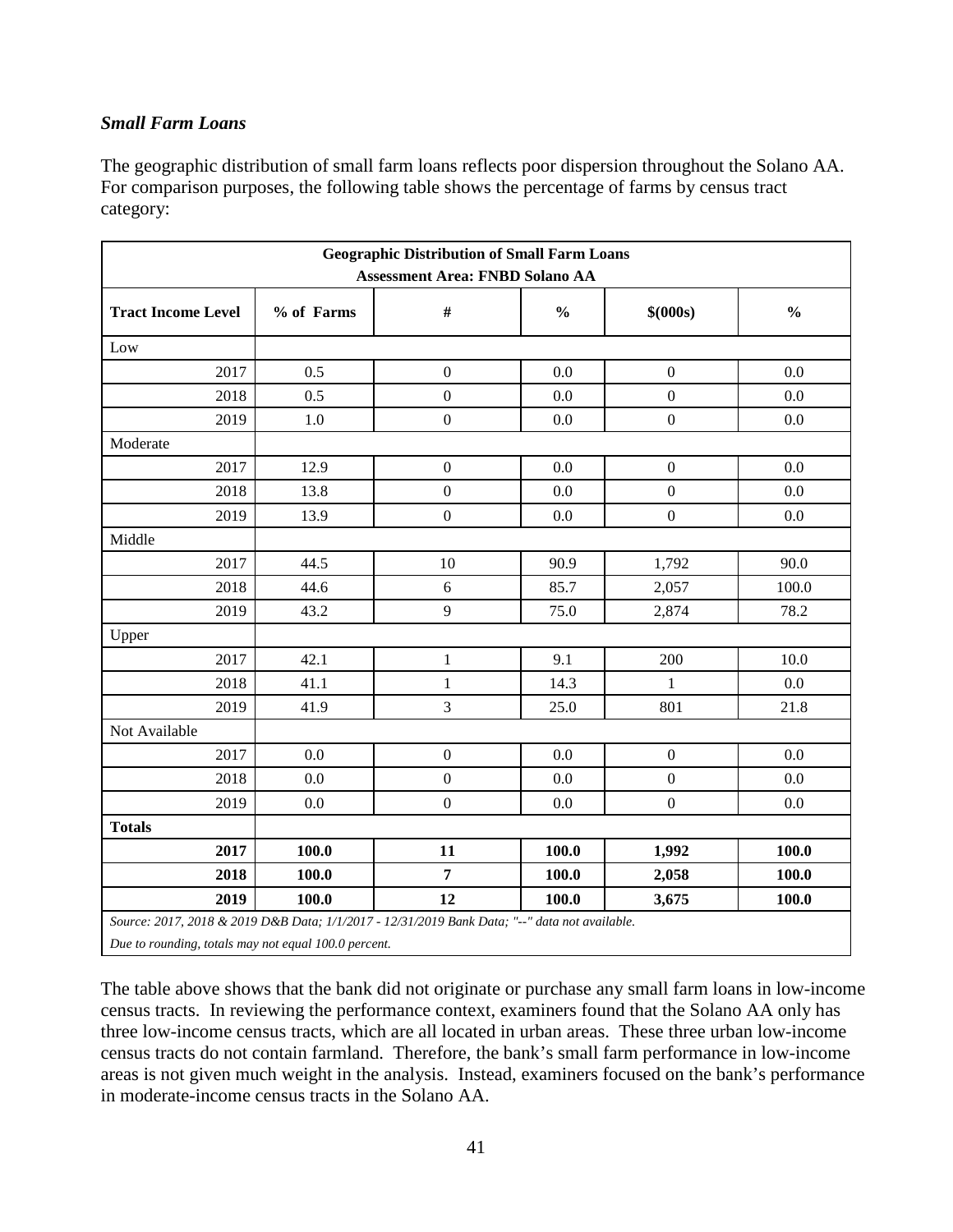The data shows that the bank did not originate any small farm loans in moderate income census tracts throughout the review period. Given the absence of lending activity, examiners considered the performance context in the Solano AA to understand the lending opportunities. The Solano AA includes 15 moderate-income census tracts. Most of the moderate-income census tracts are in urban areas; however, there are some moderate-income tracts with farmland on the outer edge of Fairfield, California, and Vacaville, California. As part of this analysis, examiners also considered aggregate lending data that is reported by large banks. As of the time of the evaluation, aggregate data is available for 2017 and 2018. The aggregate data shows that there is some lending opportunity, but it is limited. In 2017, the aggregate data reports that large banks made 3.6 percent of their small farm loans within moderate-income areas in the Solano AA. In 2018, the aggregate data reports that large banks did not make any of their small farm loans in the Solano AA.

While the opportunities are limited; there is still some need for small farm loans in moderate-income areas. The bank did not make any small farm loans in the Solano AA's moderate-income census tracts throughout the review period, which supports a poor rating.

#### **Borrower Profile**

The distribution of borrowers reflects, given the demographics of the Solano AA, reasonable penetration among individuals of different income levels and businesses of different revenue sizes. The bank's performance in small business, home mortgage, and small farm lending supports this conclusion.

#### *Small Business Loans*

The distribution of small business loan borrowers reflects, given the demographics of the Solano AA, reasonable penetration among businesses of different revenue sizes.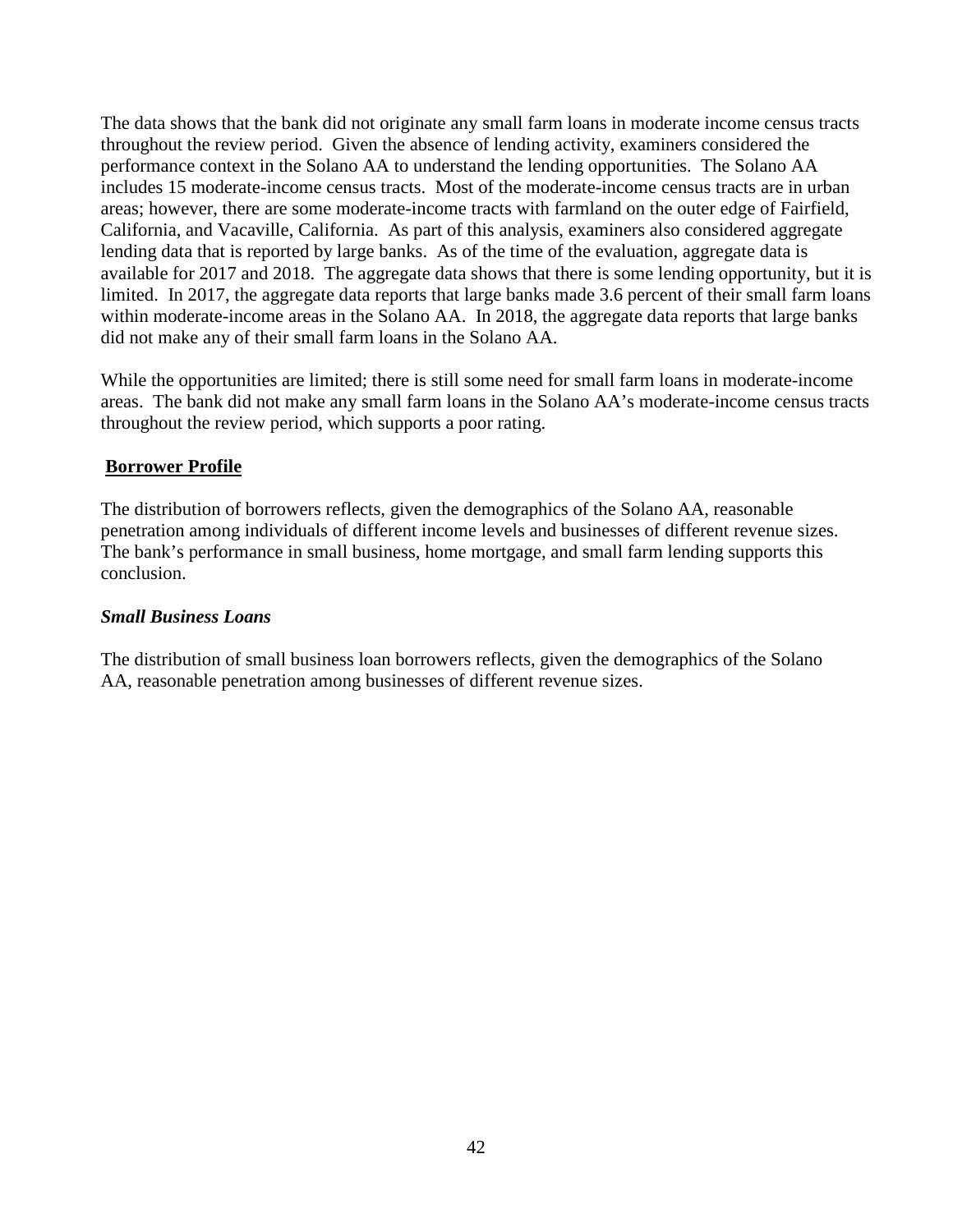| Distribution of Small Business Loans by Gross Annual Revenue Category<br><b>Assessment Area: FNBD Solano AA</b> |                 |                |               |              |               |  |  |  |  |
|-----------------------------------------------------------------------------------------------------------------|-----------------|----------------|---------------|--------------|---------------|--|--|--|--|
| <b>Gross Revenue Level</b>                                                                                      | % of Businesses | #              | $\frac{0}{0}$ | \$ (000s)    | $\frac{0}{0}$ |  |  |  |  |
| $\leq$ \$1,000,000                                                                                              |                 |                |               |              |               |  |  |  |  |
| 2017                                                                                                            | 85.8            | 16             | 30.8          | 2,195        | 10.0          |  |  |  |  |
| 2018                                                                                                            | 85.7            | 19             | 45.2          | 1,967        | 17.4          |  |  |  |  |
| 2019                                                                                                            | 86.8            | 24             | 45.3          | 2,084        | 16.4          |  |  |  |  |
| >1,000,000                                                                                                      |                 |                |               |              |               |  |  |  |  |
| 2017                                                                                                            | 4.0             | 36             | 69.2          | 19,665       | 90.0          |  |  |  |  |
| 2018                                                                                                            | 4.0             | 23             | 54.8          | 9,369        | 82.6          |  |  |  |  |
| 2019                                                                                                            | 3.6             | 28             | 52.8          | 10,577       | 83.4          |  |  |  |  |
| <b>Revenue Not Available</b>                                                                                    |                 |                |               |              |               |  |  |  |  |
| 2017                                                                                                            | 10.2            | $\overline{0}$ | 0.0           | $\mathbf{0}$ | 0.0           |  |  |  |  |
| 2018                                                                                                            | 10.3            | $\overline{0}$ | 0.0           | $\mathbf{0}$ | 0.0           |  |  |  |  |
| 2019                                                                                                            | 9.6             | 1              | 1.9           | 25           | 0.2           |  |  |  |  |
| <b>Totals</b>                                                                                                   |                 |                |               |              |               |  |  |  |  |
| 2017                                                                                                            | 100.0           | 52             | 100.0         | 21,860       | 100.0         |  |  |  |  |
| 2018                                                                                                            | 100.0           | 42             | 100.0         | 11,336       | 100.0         |  |  |  |  |
| 2019                                                                                                            | 100.0           | 53             | 100.0         | 12,686       | 100.0         |  |  |  |  |
| Source: 2017, 2018 & 2019 D&B Data; 1/1/2017 - 12/31/2019 Bank Data; "--" data not available.                   |                 |                |               |              |               |  |  |  |  |
| Due to rounding, totals may not equal 100.0 percent.                                                            |                 |                |               |              |               |  |  |  |  |

For comparison purposes, the percentage of businesses reporting GARs of \$1.0 million or less is also illustrated in the table below:

The table above includes D&B demographic data showing the distribution of total businesses in the AA. The D&B data is primarily considered an indicator of business demographics in the AA and is not considered an absolute distribution of credit needs or commercial lending opportunities.

While the bank's performance trails the D&B demographic data, the bank consistently increased its proportion of lending to small businesses throughout the review period. In an effort to better understand the area's lending opportunities, examiners also consider the performance context information offered by the large bank aggregate lending data. The aggregate data is not directly comparable to the bank's performance; however, it does provide information about lending opportunities. Within the Solano AA in 2017 and 2018, the large bank lenders made 48.7 percent and 45.6 percent of their small business loans to businesses with GARs of \$1.0 million or less. This indicates that the opportunity for safe and sound loans is significantly below the business demographics as reported by D&B. The bank's proportion of lending to small businesses is reasonable in light of the opportunity to make safe and sound loans to small businesses.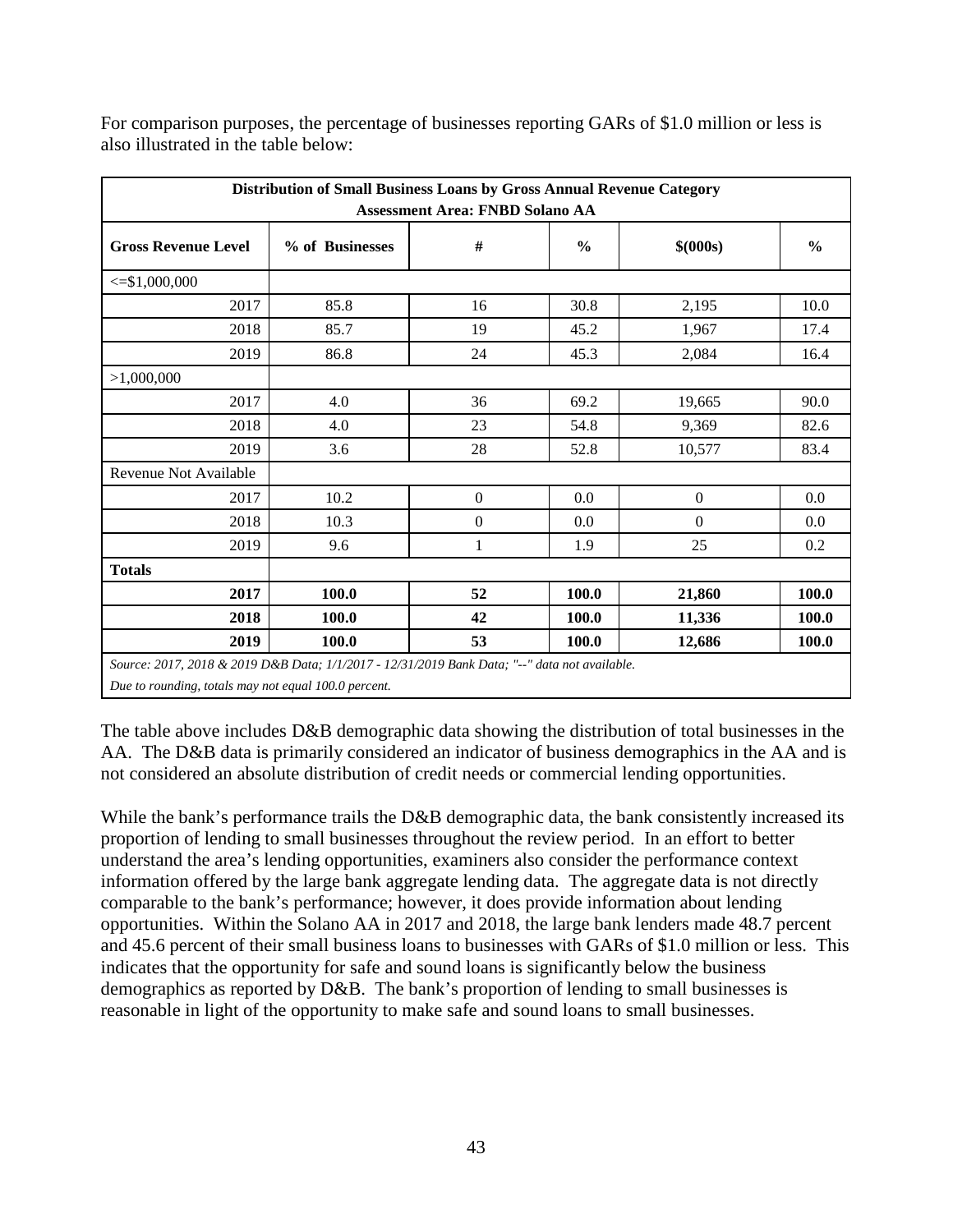#### *Home Mortgage Loans*

The distribution of home mortgage borrowers reflects, given the demographics of the Solano AA, reasonable penetration among individuals of different income levels. For comparison purposes, aggregate lending data and the distribution of families by income level is also illustrated in the table below. Examiners placed more weight on the comparison to aggregate lending data, as it is more reflective of home mortgage credit needs and lending opportunities in the Solano AA.

|                                                                                                                                                                             | Distribution of Home Mortgage Loans by Borrower Income Level<br><b>Assessment Area: FNBD Solano AA</b> |                                               |                |               |           |               |  |  |
|-----------------------------------------------------------------------------------------------------------------------------------------------------------------------------|--------------------------------------------------------------------------------------------------------|-----------------------------------------------|----------------|---------------|-----------|---------------|--|--|
| <b>Borrower Income Level</b>                                                                                                                                                | % of Families                                                                                          | Aggregate<br><b>Performance</b><br>$%$ of #   | $\#$           | $\frac{0}{0}$ | \$ (000s) | $\frac{6}{6}$ |  |  |
| Low                                                                                                                                                                         |                                                                                                        |                                               |                |               |           |               |  |  |
| 2017                                                                                                                                                                        | 20.7                                                                                                   | 2.9                                           | $\overline{2}$ | 6.7           | 324       | 3.2           |  |  |
| 2018                                                                                                                                                                        | 20.7                                                                                                   | 2.9                                           | $\mathbf{1}$   | 3.4           | 409       | 4.4           |  |  |
| 2019                                                                                                                                                                        | 20.7                                                                                                   | $\overline{\phantom{a}}$                      | $\overline{2}$ | 4.5           | 225       | 1.7           |  |  |
| Moderate                                                                                                                                                                    |                                                                                                        |                                               |                |               |           |               |  |  |
| 2017                                                                                                                                                                        | 17.3                                                                                                   | 13.0                                          | $\overline{2}$ | 6.7           | 447       | 4.4           |  |  |
| 2018                                                                                                                                                                        | 17.3                                                                                                   | 11.1                                          | $\overline{2}$ | 6.9           | 379       | 4.1           |  |  |
| 2019                                                                                                                                                                        | 17.3                                                                                                   | $\overline{\phantom{m}}$                      | $\overline{8}$ | 18.2          | 2,070     | 15.2          |  |  |
| Middle                                                                                                                                                                      |                                                                                                        |                                               |                |               |           |               |  |  |
| 2017                                                                                                                                                                        | 20.0                                                                                                   | 26.2                                          | 6              | 20.0          | 1,350     | 13.1          |  |  |
| 2018                                                                                                                                                                        | 20.0                                                                                                   | 24.8                                          | 10             | 34.5          | 2,655     | 28.8          |  |  |
| 2019                                                                                                                                                                        | 20.0                                                                                                   | $\overline{\phantom{a}}$                      | 9              | 20.5          | 2,367     | 17.4          |  |  |
| Upper                                                                                                                                                                       |                                                                                                        |                                               |                |               |           |               |  |  |
| 2017                                                                                                                                                                        | 42.0                                                                                                   | 43.7                                          | 18             | 60.0          | 7,573     | 73.8          |  |  |
| 2018                                                                                                                                                                        | 42.0                                                                                                   | 45.4                                          | 15             | 51.7          | 5,533     | 60.0          |  |  |
| 2019                                                                                                                                                                        | 42.0                                                                                                   | $\mathord{\hspace{1pt}\text{--}\hspace{1pt}}$ | 19             | 43.2          | 7,099     | 52.2          |  |  |
| Not Available                                                                                                                                                               |                                                                                                        |                                               |                |               |           |               |  |  |
| 2017                                                                                                                                                                        | 0.0                                                                                                    | 14.3                                          | $\overline{2}$ | 6.6           | 574       | 5.5           |  |  |
| 2018                                                                                                                                                                        | 0.0                                                                                                    | 15.8                                          | $\mathbf{1}$   | 3.5           | 249       | 2.7           |  |  |
| 2019                                                                                                                                                                        | 0.0                                                                                                    | $\overline{a}$                                | 6              | 13.6          | 1,833     | 13.5          |  |  |
| <b>Totals</b>                                                                                                                                                               |                                                                                                        |                                               |                |               |           |               |  |  |
| 2017                                                                                                                                                                        | 100.0                                                                                                  | 100.0                                         | 30             | 100.0         | 10,268    | 100.0         |  |  |
| 2018                                                                                                                                                                        | 100.0                                                                                                  | 100.0                                         | 29             | 100.0         | 9,225     | 100.0         |  |  |
| 2019                                                                                                                                                                        | 100.0                                                                                                  | μ.                                            | 44             | 100.0         | 13,594    | 100.0         |  |  |
| Source: 2015 ACS Census; 1/1/2017 - 12/31/2019 Bank Data, 2017 & 2018 HMDA Aggregate Data, "--" data not available.<br>Due to rounding, totals may not equal 100.0 percent. |                                                                                                        |                                               |                |               |           |               |  |  |

In 2017 and 2018, FNBD's proportion of lending to low-income individuals significantly trails the demographics; however, the bank's performance in the low-income category exceeds the aggregate data in both years. In 2019, the bank's proportion of home-mortgage lending to low-income individuals is generally consistent with its performance in 2017 and 2018.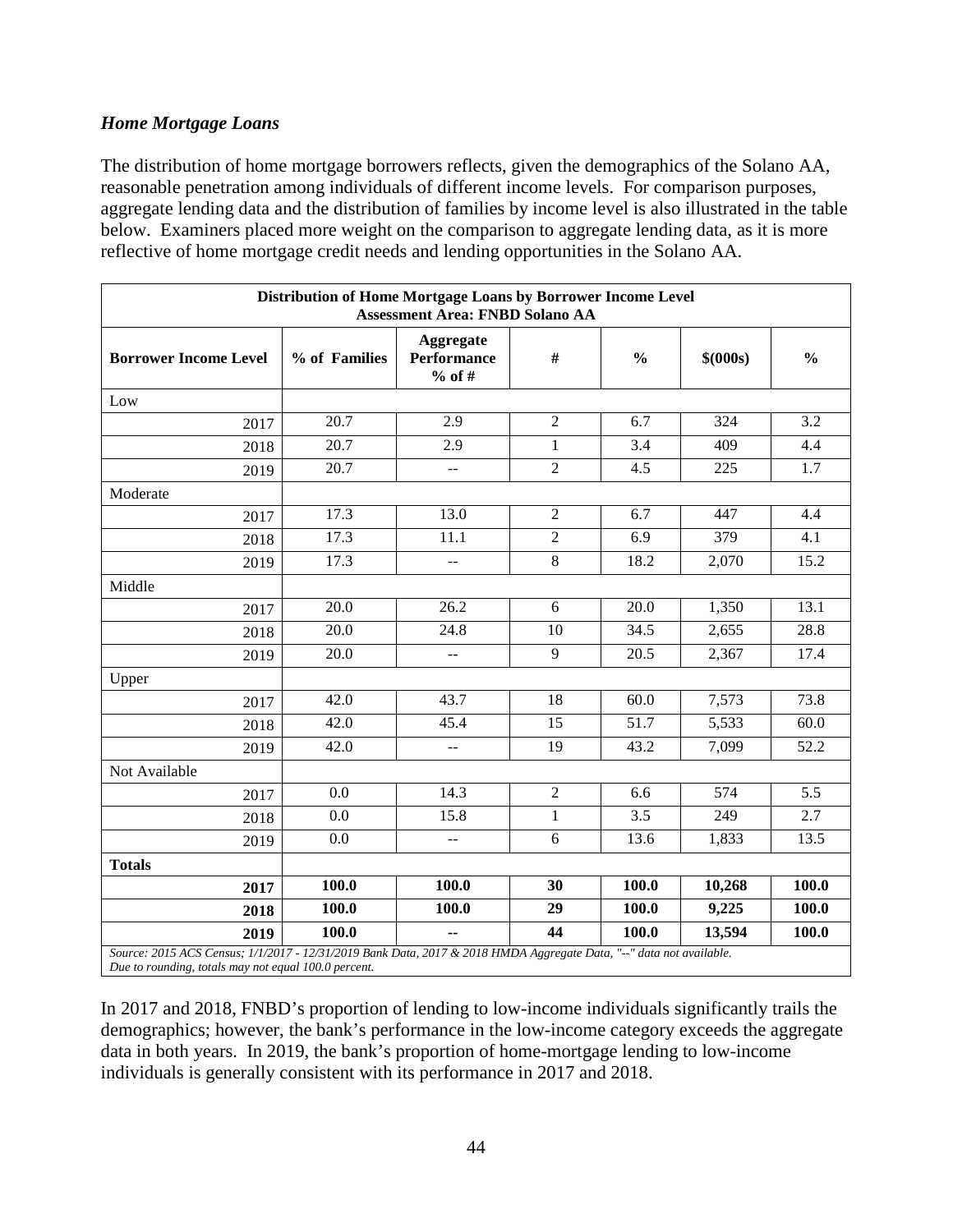In 2017 and 2018, the bank's lending to moderate-income individuals trails both the demographic data and aggregate data; however, the performance significantly improves in 2019. In 2019, the bank's proportion of lending to moderate-income borrowers is 18.2 percent, which exceeds the demographic data of 17.3 percent.

#### *Small Farm Loans*

The distribution of small farm borrowers reflects, given the demographics of the Solano AA, reasonable penetration among farms of different revenue sizes. For comparison purposes, the percentage of farms reporting GARs of \$1.0 million or less is also included in the table below.

| Distribution of Small Farm Loans by Gross Annual Revenue Category<br><b>Assessment Area: FNBD Solano AA</b> |            |                       |       |                  |               |  |  |  |  |
|-------------------------------------------------------------------------------------------------------------|------------|-----------------------|-------|------------------|---------------|--|--|--|--|
| <b>Gross Revenue Level</b>                                                                                  | % of Farms | $\#$<br>$\frac{0}{0}$ |       | \$ (000s)        | $\frac{0}{0}$ |  |  |  |  |
| $\leq$ \$1,000,000                                                                                          |            |                       |       |                  |               |  |  |  |  |
| 2017                                                                                                        | 93.9       | 8                     | 72.7  | 907              | 45.5          |  |  |  |  |
| 2018                                                                                                        | 94.2       | $\overline{4}$        | 57.1  | 766              | 37.2          |  |  |  |  |
| 2019                                                                                                        | 94.9       | $\overline{4}$        | 33.3  | 591              | 16.1          |  |  |  |  |
| >1,000,000                                                                                                  |            |                       |       |                  |               |  |  |  |  |
| 2017                                                                                                        | 4.3        | 3                     | 27.3  | 1,085            | 54.5          |  |  |  |  |
| 2018                                                                                                        | 4.3        | 3                     | 42.9  | 1,292            | 62.8          |  |  |  |  |
| 2019                                                                                                        | 4.0        | $\,8\,$               | 66.7  | 3,084            | 83.9          |  |  |  |  |
| Revenue Not Available                                                                                       |            |                       |       |                  |               |  |  |  |  |
| 2017                                                                                                        | 1.8        | $\mathbf{0}$          | 0.0   | $\boldsymbol{0}$ | 0.0           |  |  |  |  |
| 2018                                                                                                        | 1.5        | $\mathbf{0}$          | 0.0   | $\boldsymbol{0}$ | 0.0           |  |  |  |  |
| 2019                                                                                                        | 1.2        | $\boldsymbol{0}$      | 0.0   | $\boldsymbol{0}$ | 0.0           |  |  |  |  |
| <b>Totals</b>                                                                                               |            |                       |       |                  |               |  |  |  |  |
| 2017                                                                                                        | 100.0      | 11                    | 100.0 | 1,992            | 100.0         |  |  |  |  |
| 2018                                                                                                        | 100.0      | $\overline{7}$        | 100.0 | 2,058            | 100.0         |  |  |  |  |
| 2019                                                                                                        | 100.0      | 12                    | 100.0 | 3,675            | 100.0         |  |  |  |  |
| Source: 2017, 2018 & 2019 D&B Data; 1/1/2017 - 12/31/2019 Bank Data; "--" data not available.               |            |                       |       |                  |               |  |  |  |  |

*Due to rounding, totals may not equal 100.0 percent.* 

The table above includes D&B demographic data showing the distribution of total businesses in the AA. The D&B data is primarily considered an indicator of business demographics in the AA and is not considered an absolute distribution of credit needs or commercial lending opportunities.

The bank's performance trails the D&B business demographic data in all three years. In an effort to better understand the area's lending opportunities, examiners also consider the performance context information that is offered by the large bank aggregate lending data. The aggregate data is not directly comparable to the bank's performance; however, it does provide information about safe and sound small farm lending opportunities. Within the Solano AA in 2017 and 2018, the large bank lenders made 55.4 percent and 48.2 percent of their small farm loans to farms with GARs of \$1.0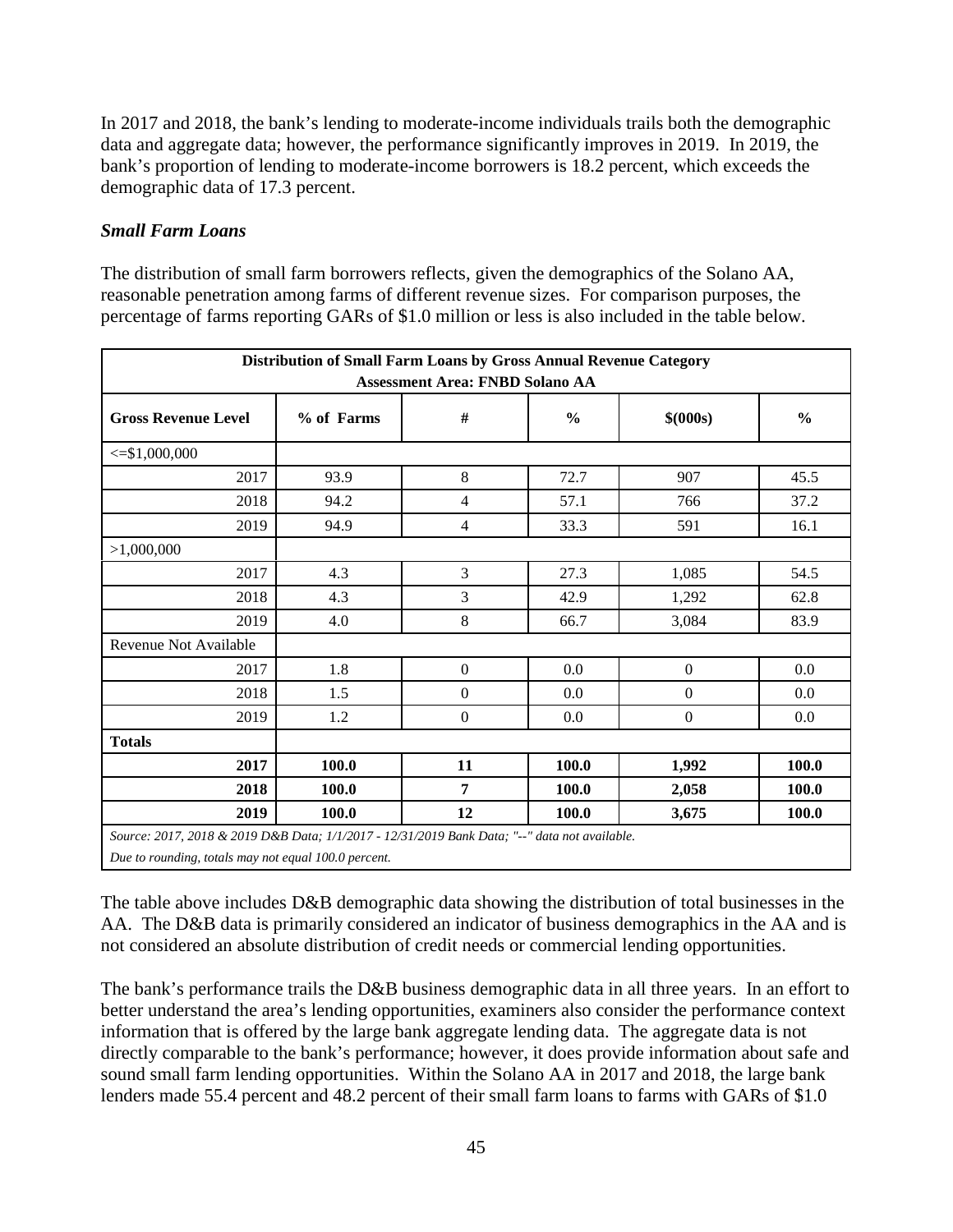million or less. This indicates that the opportunity for safe and sound loans is significantly below the business demographics as reported by D&B.

In 2017, 2018, and 2019, the bank's proportion of lending to small farms of 72.7 percent, 57.1 percent, and 33.3 percent, respectively. This performance is reasonable when considering that the opportunity for safe and sound small farm loans is lower than the demographic data.

### **COMMUNITY DEVELOPMENT TEST**

FNBD's Community Development Test performance demonstrates adequate responsiveness to CD needs in its Solano AA through CD loans, qualified investments, and CD services. Examiners considered the institution's capacity and the need and availability of such opportunities.

The Community Development Test performance in the Solano AA is below the bank's overall Community Development Test performance.

#### **Community Development Loans**

FNBD originated 164 CD loans totaling approximately \$51.5 million within the Solano AA. This level of activity represents 15.8 percent of the total CD loans made by dollar volume. The total also represents approximately 4.2 percent of average total assets and 6.9 percent of average total loans since the previous evaluation. Of the 164 CD loans in the Solano AA, 0.4 percent totaling \$200,000 support affordable housing; 11.9 percent totaling approximately \$6.2 million support community service; and 87.7 percent totaling approximately \$45.1 million support revitalization and stabilization efforts. These loans demonstrate the bank's responsiveness to the CD needs identified by the community contacts.

| <b>Community Development Lending in the Solano AA</b> |                              |           |   |                                     |              |                                       |          |                                          |              |               |
|-------------------------------------------------------|------------------------------|-----------|---|-------------------------------------|--------------|---------------------------------------|----------|------------------------------------------|--------------|---------------|
| <b>Activity Year</b>                                  | <b>Affordable</b><br>Housing |           |   | <b>Community</b><br><b>Services</b> |              | <b>Economic</b><br><b>Development</b> |          | <b>Revitalize or</b><br><b>Stabilize</b> |              | <b>Totals</b> |
|                                                       | #                            | \$ (000s) | # | \$ (000s)                           | #            | \$ (000s)                             | #        | \$ (000s)                                | #            | \$ (000s)     |
| Part-year 2017                                        | $\Omega$                     | 0         | 0 | $\overline{0}$                      | $\Omega$     | $\theta$                              | $\theta$ | $\Omega$                                 | $\mathbf{0}$ | 0             |
| 2018                                                  | $\Omega$                     | $\theta$  |   | 5,050                               | $\Omega$     | $\theta$                              | $\theta$ | $\theta$                                 |              | 5,050         |
| 2019                                                  |                              | 200       |   | 1.100                               | $\Omega$     | $\theta$                              | $\theta$ | $\theta$                                 | 2            | 1,300         |
| <b>YTD 2020</b>                                       | $\Omega$                     | $\theta$  | 0 | $\Omega$                            | $\Omega$     | $\theta$                              | 161      | 45,144                                   | 161          | 45,144        |
| <b>Total</b>                                          |                              | 200       | 2 | 6,150                               | $\mathbf{0}$ | $\bf{0}$                              | 161      | 45,144                                   | 164          | 51,494        |
| Source: Bank Data                                     |                              |           |   |                                     |              |                                       |          |                                          |              |               |

The following table shows the bank's CD loans in the Solano AA by year: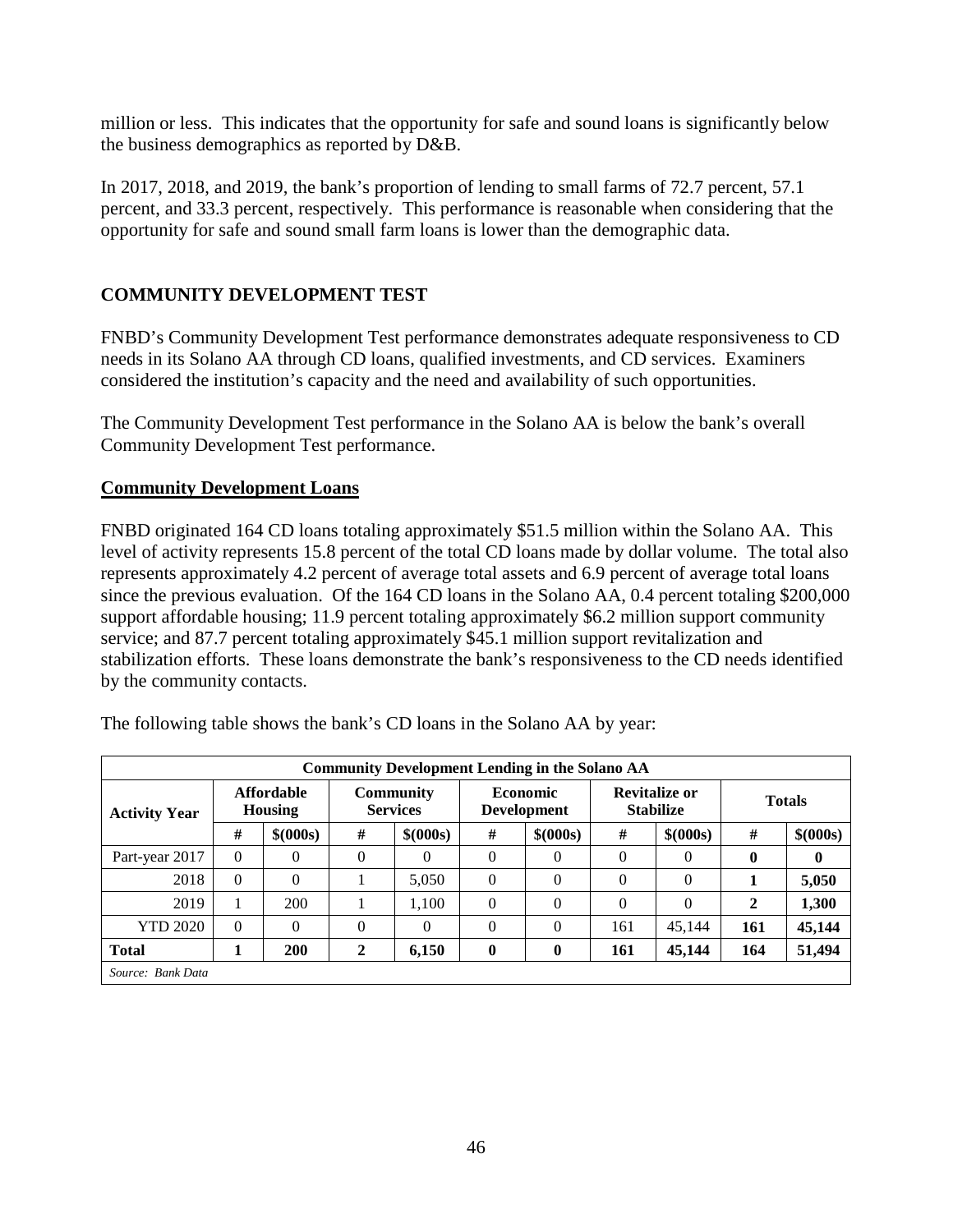Below are notable examples of the bank's CD loans in the Solano AA:

- In 2020, FNBD originated 161 revitalization and stabilization loans for a total of approximately \$45.1 million. The 161 loans are PPP Loans which the bank originated in response to the COVID-19 pandemic. The loans met an identified CD need to provide temporary financing for businesses during the period of economic slow-down which resulted from a national emergency.
- In 2019, FNBD originated a \$200,000 affordable housing loan to a non-profit organization. The loan proceeds were used to build a new affordable home for a low-income family in the Solano AA. This loan met an identified CD need for loans in support of affordable housing.

#### **Qualified Investments**

FNBD did not make any qualified investments within the Solano AA; however, the bank did provide donations. The qualified donations in this AA total approximately \$35,000. The total dollar amount equates to less than 0.1 percent of average total assets and less than 0.1 percent of average total securities since the previous evaluation.

| <b>Qualified Investments and Donations in the Solano AA</b>             |              |                              |             |                                     |              |                                       |              |                                          |               |                |
|-------------------------------------------------------------------------|--------------|------------------------------|-------------|-------------------------------------|--------------|---------------------------------------|--------------|------------------------------------------|---------------|----------------|
| <b>Activity Year</b>                                                    |              | <b>Affordable</b><br>Housing |             | <b>Community</b><br><b>Services</b> |              | <b>Economic</b><br><b>Development</b> |              | <b>Revitalize or</b><br><b>Stabilize</b> | <b>Totals</b> |                |
|                                                                         | #            | \$ (000s)                    | #           | \$ (000s)                           | #            | \$ (000s)                             | #            | \$ (000s)                                | #             | \$ (000s)      |
| Prior Period                                                            | $\Omega$     | $\Omega$                     | $\Omega$    | $\Omega$                            | $\Omega$     | $\Omega$                              | $\Omega$     | $\Omega$                                 | $\mathbf{0}$  | $\Omega$       |
| Part-year 2017                                                          | $\Omega$     | $\Omega$                     | $\Omega$    | $\Omega$                            | $\Omega$     | $\Omega$                              | $\Omega$     | $\Omega$                                 | $\mathbf{0}$  | $\Omega$       |
| 2018                                                                    | $\Omega$     | $\Omega$                     | $\Omega$    | $\Omega$                            | $\Omega$     | $\Omega$                              | $\theta$     | $\Omega$                                 | $\mathbf 0$   | $\overline{0}$ |
| 2019                                                                    | $\Omega$     | $\Omega$                     | $\Omega$    | $\Omega$                            | $\Omega$     | $\Omega$                              | $\Omega$     | $\Omega$                                 | $\mathbf{0}$  | $\Omega$       |
| <b>YTD 2020</b>                                                         | $\Omega$     | $\Omega$                     | $\Omega$    | $\Omega$                            | $\Omega$     | $\Omega$                              | $\Omega$     | $\Omega$                                 | $\mathbf{0}$  | $\Omega$       |
| <b>Subtotal</b>                                                         | $\mathbf{0}$ | $\bf{0}$                     | $\mathbf 0$ | $\mathbf{0}$                        | $\mathbf{0}$ | $\mathbf{0}$                          | $\mathbf{0}$ | $\mathbf 0$                              | $\mathbf{0}$  | $\mathbf{0}$   |
| <b>Qualified Grants</b><br>& Donations                                  | 1            | 5                            | 21          | 28                                  | 3            | $\overline{2}$                        | $\Omega$     | $\Omega$                                 | 25            | 35             |
| <b>Total</b>                                                            | 1            | 5                            | 21          | 28                                  | 3            | $\overline{2}$                        | $\mathbf{0}$ | $\bf{0}$                                 | 25            | 35             |
| Source: Bank Data. Totals may not add to 100.0 percent due to rounding. |              |                              |             |                                     |              |                                       |              |                                          |               |                |

The following table shows the bank's CD investments and donations in the Solano AA by year: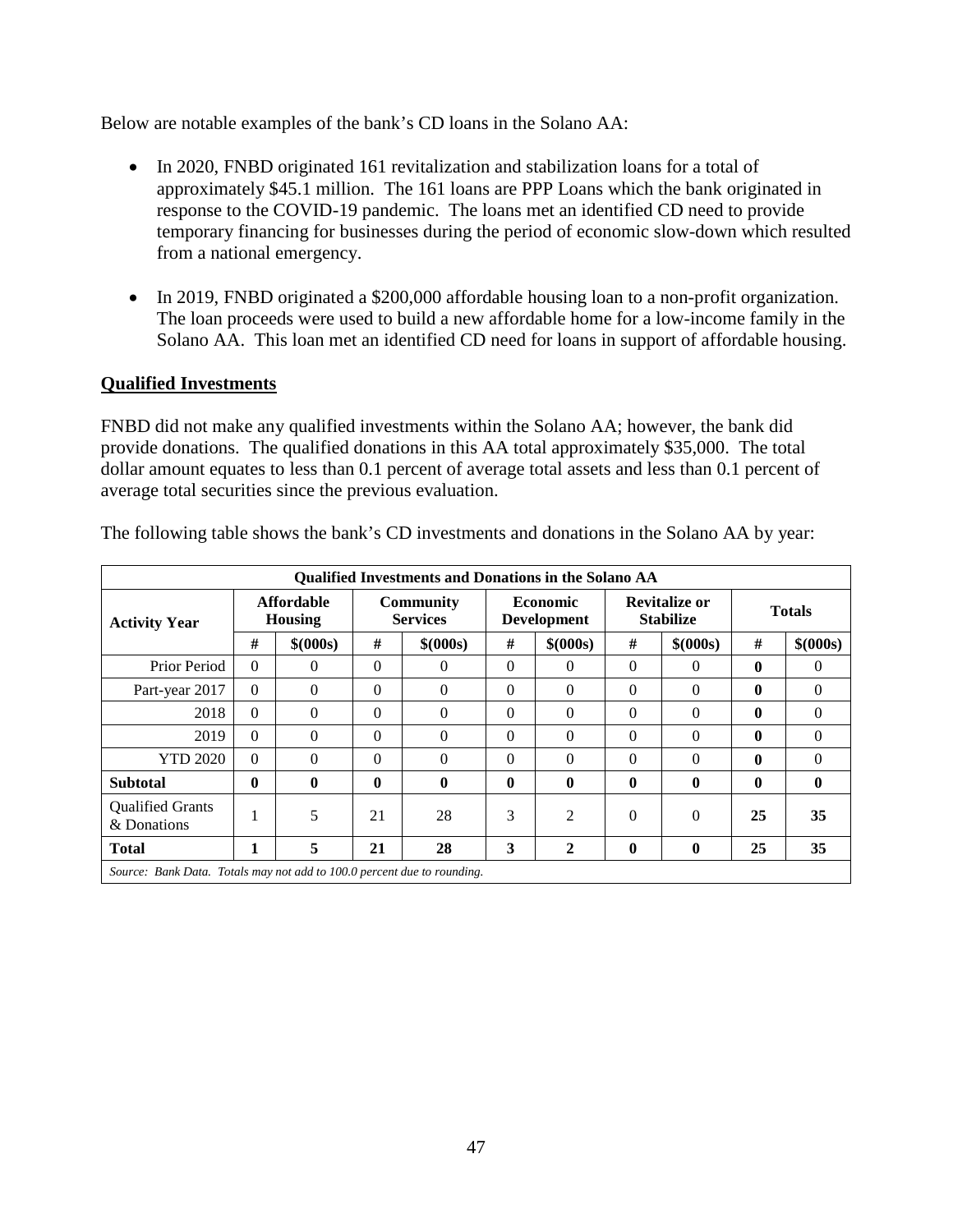Below are notable examples of the bank's CD donations in the Solano AA:

- In 2019, the bank made a \$5,000 affordable housing donation to a non-profit homeless shelter which provides temporary housing to LMI individuals in the Solano AA. The funds primarily support affordable housing needs, while also offering some financial education to help LMI individuals become self-sufficient. The donation meets an identified CD need to support affordable housing, as well as financial education for individuals in transitionary housing.
- In 2018, the bank made a \$10,000 community service donation to a local non-profit food bank. The proceeds were used to provide meals to LMI individuals in the Solano AA.

### **Community Development Services**

During the evaluation period, bank employees, managers, and board members provided 63 instances of financial expertise or technical assistance for a total of 1,435.5 hours, to individuals and organizations within the Solano AA.

| <b>Community Development Service Hours in the Solano AA</b> |                                     |                                     |                                       |                                          |               |  |  |  |  |  |
|-------------------------------------------------------------|-------------------------------------|-------------------------------------|---------------------------------------|------------------------------------------|---------------|--|--|--|--|--|
| <b>Activity Year</b>                                        | <b>Affordable</b><br><b>Housing</b> | <b>Community</b><br><b>Services</b> | <b>Economic</b><br><b>Development</b> | <b>Revitalize or</b><br><b>Stabilize</b> | <b>Totals</b> |  |  |  |  |  |
|                                                             | $#$ Hours                           | # Hours                             | $#$ Hours                             | $#$ Hours                                | $#$ Hours     |  |  |  |  |  |
| Part-year 2017                                              | 0.0                                 | 326.5                               | 12.0                                  | 0.0                                      | 338.5         |  |  |  |  |  |
| 2018                                                        | 0.0                                 | 533.5                               | 0.0                                   | 0.0                                      | 533.5         |  |  |  |  |  |
| 2019                                                        | 0.0                                 | 551.5                               | 0.0                                   | 12.0                                     | 563.5         |  |  |  |  |  |
| <b>YTD 2020</b>                                             | 0.0                                 | 0.0                                 | 0.0                                   | 0.0                                      | 0.0           |  |  |  |  |  |
| <b>Total</b>                                                | 0.0                                 | 1,411.5                             | 12.0                                  | 12.0                                     | 1,435.5       |  |  |  |  |  |
| Source: Bank Data                                           |                                     |                                     |                                       |                                          |               |  |  |  |  |  |

The following table shows the bank's CD service hours in the Solano AA by year:

Below are notable examples of the bank's CD services in the Solano AA:

- In two separate 6.0 hour sessions during 2017, a bank employee provided a total of 12.0 hours of financial education to small businesses in the Solano AA. The education primarily focused on financial planning, loan readiness, and how to prepare financial statements. The economic development volunteer hours met an identified CD need to provide financial education to small businesses.
- In 2018, a bank employee contributed 35 community service hours while serving on the Board of a non-profit organization. The non-profit provides job training and services to unemployed and underemployed individuals in the Solano AA.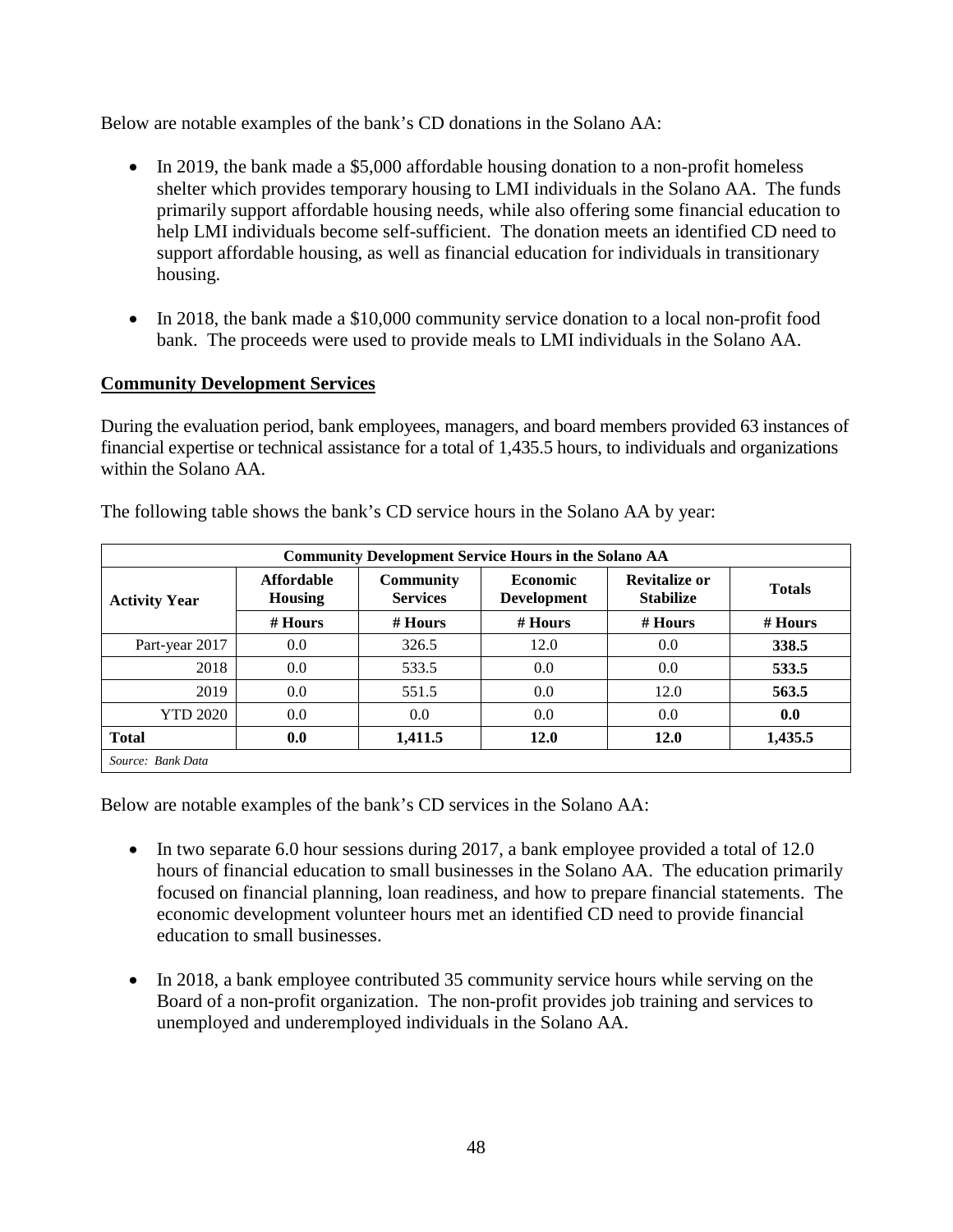## **APPENDICES**

# <span id="page-50-0"></span>**INTERMEDIATE SMALL BANK PERFORMANCE CRITERIA**

### <span id="page-50-1"></span>**Lending Test**

The Lending Test evaluates the bank's record of helping to meet the credit needs of its assessment area(s) by considering the following criteria:

- 1) The bank's loan-to-deposit ratio, adjusted for seasonal variation, and, as appropriate, other lending-related activities, such as loan originations for sale to the secondary markets, community development loans, or qualified investments;
- 2) The percentage of loans, and as appropriate, other lending-related activities located in the bank's assessment area(s);
- 3) The bank's record of lending to and, as appropriate, engaging in other lending-related activities for borrowers of different income levels and businesses and farms of different sizes;
- 4) The geographic distribution of the bank's loans; and
- 5) The bank's record of taking action, if warranted, in response to written complaints about its performance in helping to meet credit needs in its assessment area(s).

#### **Community Development Test**

The Community Development Test considers the following criteria:

- 1) The number and amount of community development loans;
- 2) The number and amount of qualified investments;
- 3) The extent to which the bank provides community development services; and
- 4) The bank's responsiveness through such activities to community development lending, investment, and service needs.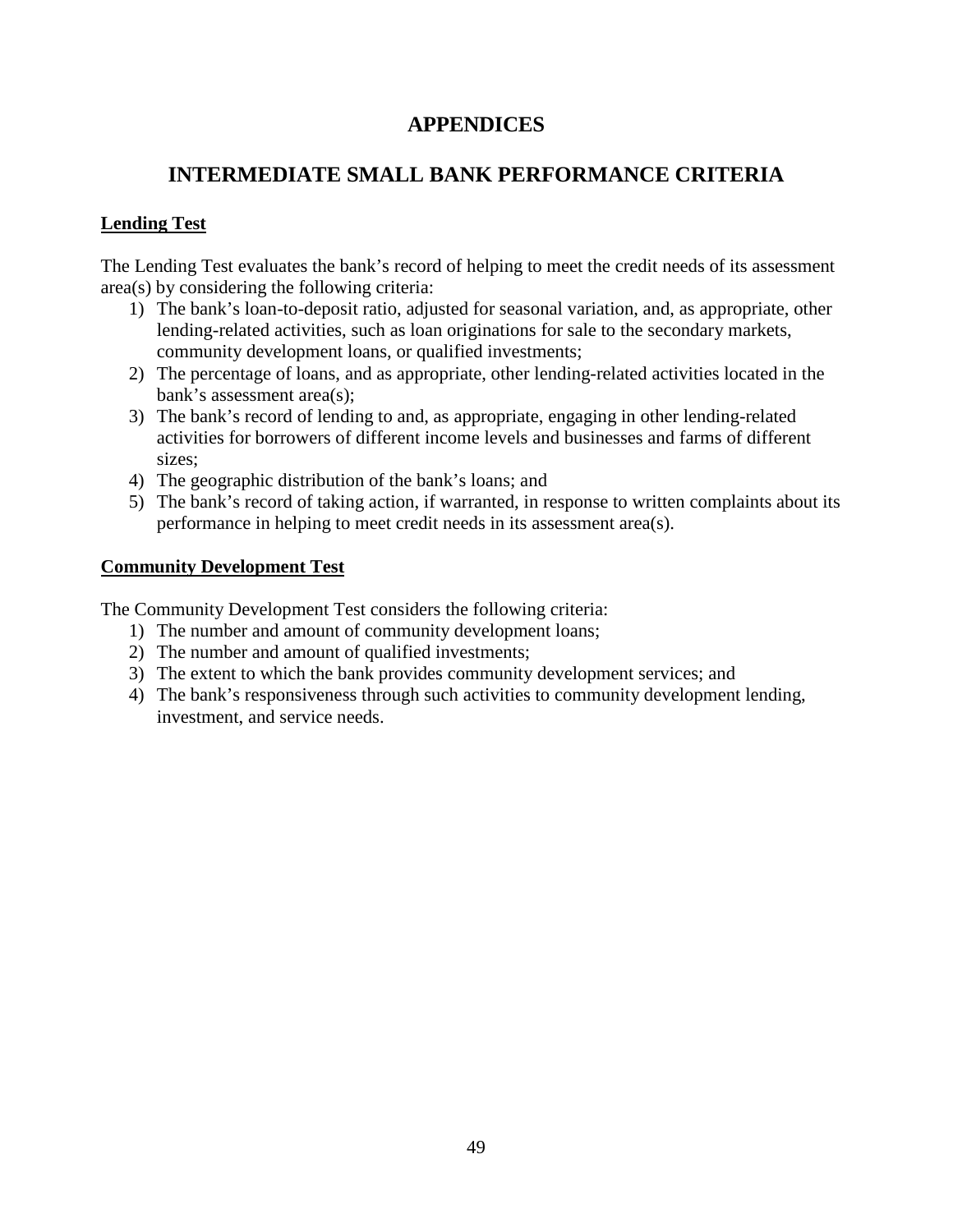| <b>SUMMARY OF RATINGS FOR RATED AREAS</b> |  |  |  |  |  |
|-------------------------------------------|--|--|--|--|--|
|-------------------------------------------|--|--|--|--|--|

<span id="page-51-0"></span>

| Rated Area    | <b>Lending Test</b> | Community<br><b>Development Test</b> | Rating       |
|---------------|---------------------|--------------------------------------|--------------|
| Sacramento AA | Satisfactory        | Outstanding                          | Satisfactory |
| Solano AA     | Satisfactory        | Satisfactory                         | Satisfactory |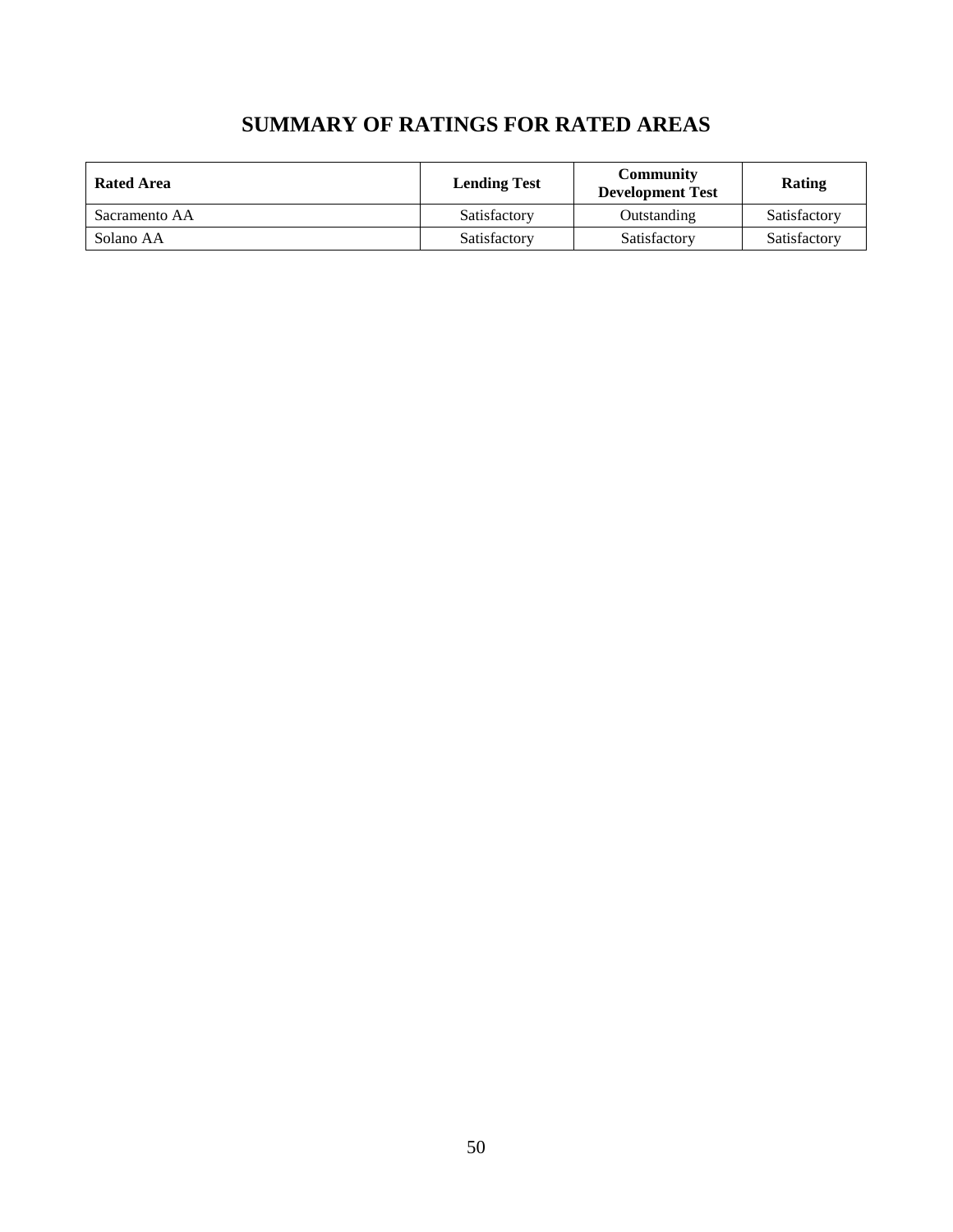## **GLOSSARY**

<span id="page-52-0"></span>**Aggregate Lending:** The number of loans originated and purchased by all reporting lenders in specified income categories as a percentage of the aggregate number of loans originated and purchased by all reporting lenders in the metropolitan area/assessment area.

**Area Median Income:** The median family income for the MSA, if a person or geography is located in an MSA; or the statewide nonmetropolitan median family income, if a person or geography is located outside an MSA*.*

**Assessment Area:** A geographic area delineated by the bank under the requirements of the Community Reinvestment Act.

**Census Tract:** A small, relatively permanent statistical subdivision of a county or equivalent entity. The primary purpose of census tracts is to provide a stable set of geographic units for the presentation of statistical data. Census tracts generally have a population size between 1,200 and 8,000 people, with an optimum size of 4,000 people. Census tract boundaries generally follow visible and identifiable features, but they may follow nonvisible legal boundaries in some instances. State and county boundaries always are census tract boundaries.

**Combined Statistical Area (CSA):** A combination of several adjacent metropolitan statistical areas or micropolitan statistical areas or a mix of the two, which are linked by economic ties.

**Community Development:** For loans, investments, and services to qualify as community development activities, their primary purpose must:

- (1) Support affordable housing for low- and moderate-income individuals;
- (2) Target community services toward low- and moderate-income individuals;
- (3) Promote economic development by financing small businesses or farms; or
- (4) Provide activities that revitalize or stabilize low- and moderate-income geographies, designated disaster areas, or distressed or underserved nonmetropolitan middle-income geographies.

**Community Development Corporation (CDC):** A CDC allows banks and holding companies to make equity type of investments in community development projects. Bank CDCs can develop innovative debt instruments or provide near-equity investments tailored to the development needs of the community. Bank CDCs are also tailored to their financial and marketing needs. A CDC may purchase, own, rehabilitate, construct, manage, and sell real property. Also, it may make equity or debt investments in development projects and in local businesses. The CDC activities are expected to directly benefit low- and moderate-income groups, and the investment dollars should not represent an undue risk on the banking organization.

**Community Development Financial Institutions (CDFIs):** CDFIs are private intermediaries (either for profit or nonprofit) with community development as their primary mission. A CDFI facilitates the flow of lending and investment capital into distressed communities and to individuals who have been unable to take advantage of the services offered by traditional financial institutions. Some basic types of CDFIs include community development banks, community development loan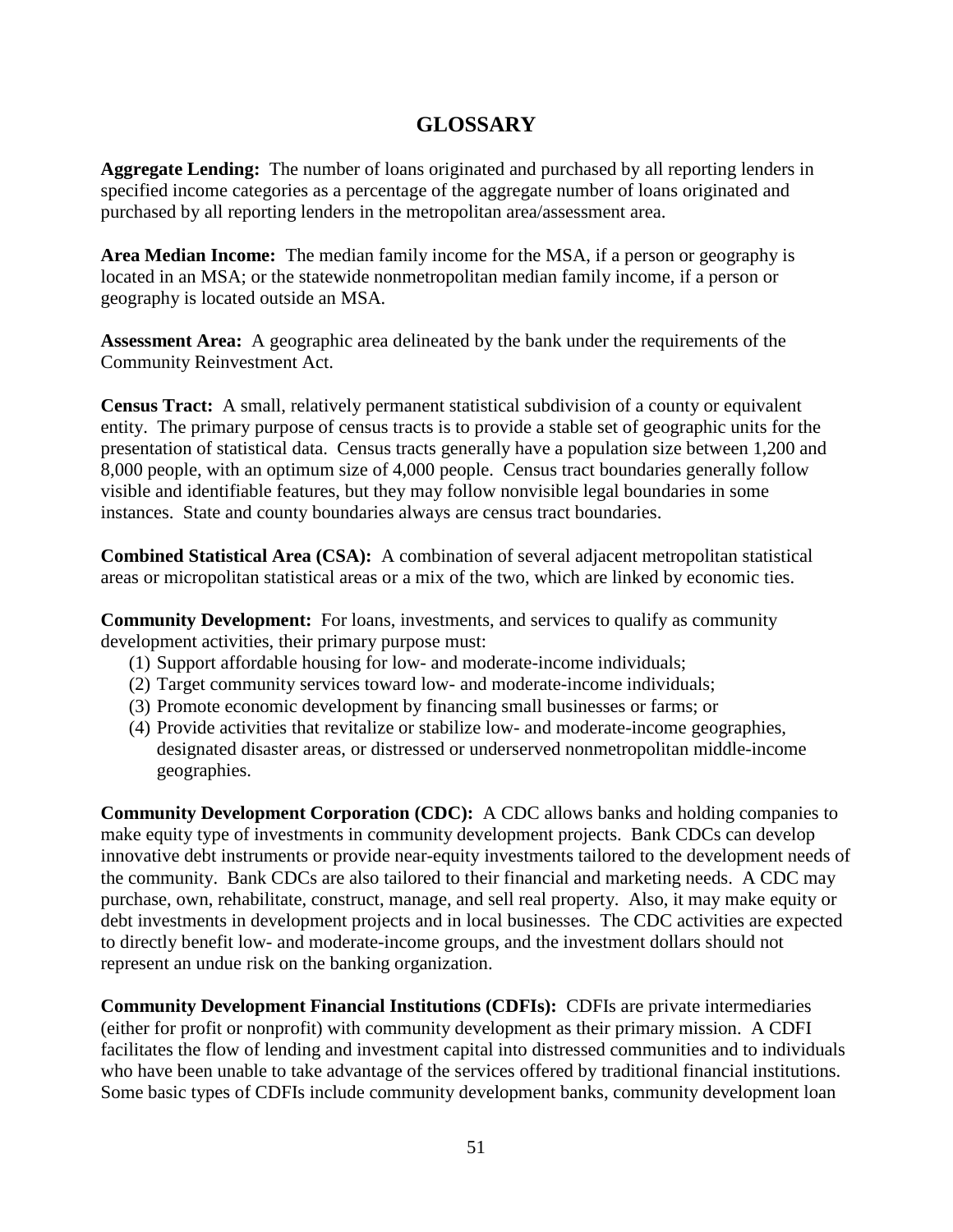funds, community development credit unions, micro enterprise funds, and community development venture capital funds.

A certified CDFI must meet eligibility requirements. These requirements include the following:

- Having a primary mission of promoting community development;
- Serving an investment area or target population;
- Providing development services;
- Maintaining accountability to residents of its investment area or targeted population through representation on its governing board of directors, or by other means;
- Not constituting an agency or instrumentality of the United States, of any state or political subdivision of a state.

#### **Community Development Loan:** A loan that:

(1) Has as its primary purpose community development; and

- (2) Except in the case of a wholesale or limited purpose bank:
	- (i) Has not been reported or collected by the bank or an affiliate for consideration in the bank's assessment area as a home mortgage, small business, small farm, or consumer loan, unless it is a multifamily dwelling loan (as described in Appendix A to Part 203 of this title); and
	- (ii) Benefits the bank's assessment area(s) or a broader statewide or regional area including the bank's assessment area(s).

#### **Community Development Service:** A service that:

- (1) Has as its primary purpose community development;
- (2) Is related to the provision of financial services; and
- (3) Has not been considered in the evaluation of the bank's retail banking services under § 345.24(d).

**Consumer Loan(s):** A loan(s) to one or more individuals for household, family, or other personal expenditures. A consumer loan does not include a home mortgage, small business, or small farm loan. This definition includes the following categories: motor vehicle loans, credit card loans, home equity loans, other secured consumer loans, and other unsecured consumer loans.

**Core Based Statistical Area (CBSA):** The county or counties or equivalent entities associated with at least one core (urbanized area or urban cluster) of at least 10,000 population, plus adjacent counties having a high degree of social and economic integration with the core as measured through commuting ties with the counties associated with the core. Metropolitan and Micropolitan Statistical Areas are the two categories of CBSAs.

**Distressed Middle-Income Nonmetropolitan Geographies**: A nonmetropolitan middle-income geography will be designated as distressed if it is in a county that meets one or more of the following triggers:

- (1) An unemployment rate of at least 1.5 times the national average;
- (2) A poverty rate of 20 percent or more; or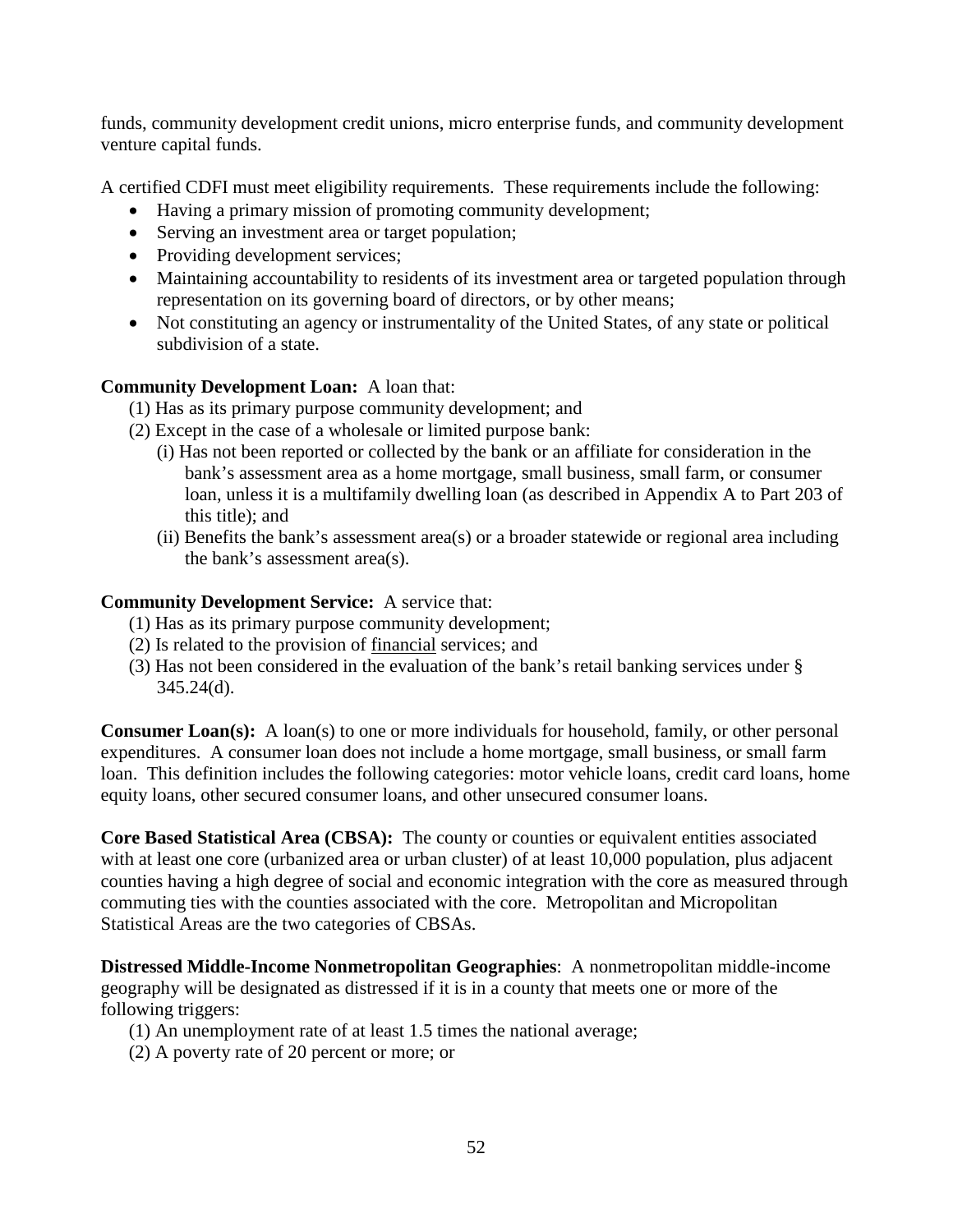(3) A population loss of 10 percent or more between the previous and most recent decennial census or a net migration loss of 5 percent or more over the 5-year period preceding the most recent census.

**Family:** Includes a householder and one or more other persons living in the same household who are related to the householder by birth, marriage, or adoption. The number of family households always equals the number of families; however, a family household may also include non-relatives living with the family. Families are classified by type as either a married-couple family or other family. Other family is further classified into "male householder" (a family with a male householder and no wife present) or "female householder" (a family with a female householder and no husband present).

**FFIEC-Estimated Income Data:** The Federal Financial Institutions Examination Council (FFIEC) issues annual estimates which update median family income from the metropolitan and nonmetropolitan areas. The FFIEC uses American Community Survey data and factors in information from other sources to arrive at an annual estimate that more closely reflects current economic conditions.

**Full-Scope Review:** A full-scope review is accomplished when examiners complete all applicable interagency examination procedures for an assessment area. Performance under applicable tests is analyzed considering performance context, quantitative factors (e.g., geographic distribution, borrower profile, and total number and dollar amount of investments), and qualitative factors (e.g., innovativeness, complexity, and responsiveness).

**Geography:** A census tract delineated by the United States Bureau of the Census in the most recent decennial census.

**Home Mortgage Disclosure Act (HMDA):** The statute that requires certain mortgage lenders that do business or have banking offices in a metropolitan statistical area to file annual summary reports of their mortgage lending activity. The reports include such data as the race, gender, and the income of applicants; the amount of loan requested; and the disposition of the application (approved, denied, and withdrawn).

**Home Mortgage Loans:** Includes closed-end mortgage loans or open-end line of credits as defined in the HMDA regulation that are not an excluded transaction per the HMDA regulation.

**Housing Unit:** Includes a house, an apartment, a mobile home, a group of rooms, or a single room that is occupied as separate living quarters.

**Limited-Scope Review:** A limited-scope review is accomplished when examiners do not complete all applicable interagency examination procedures for an assessment area. Performance under applicable tests is often analyzed using only quantitative factors (e.g., geographic distribution, borrower profile, total number and dollar amount of investments, and branch distribution).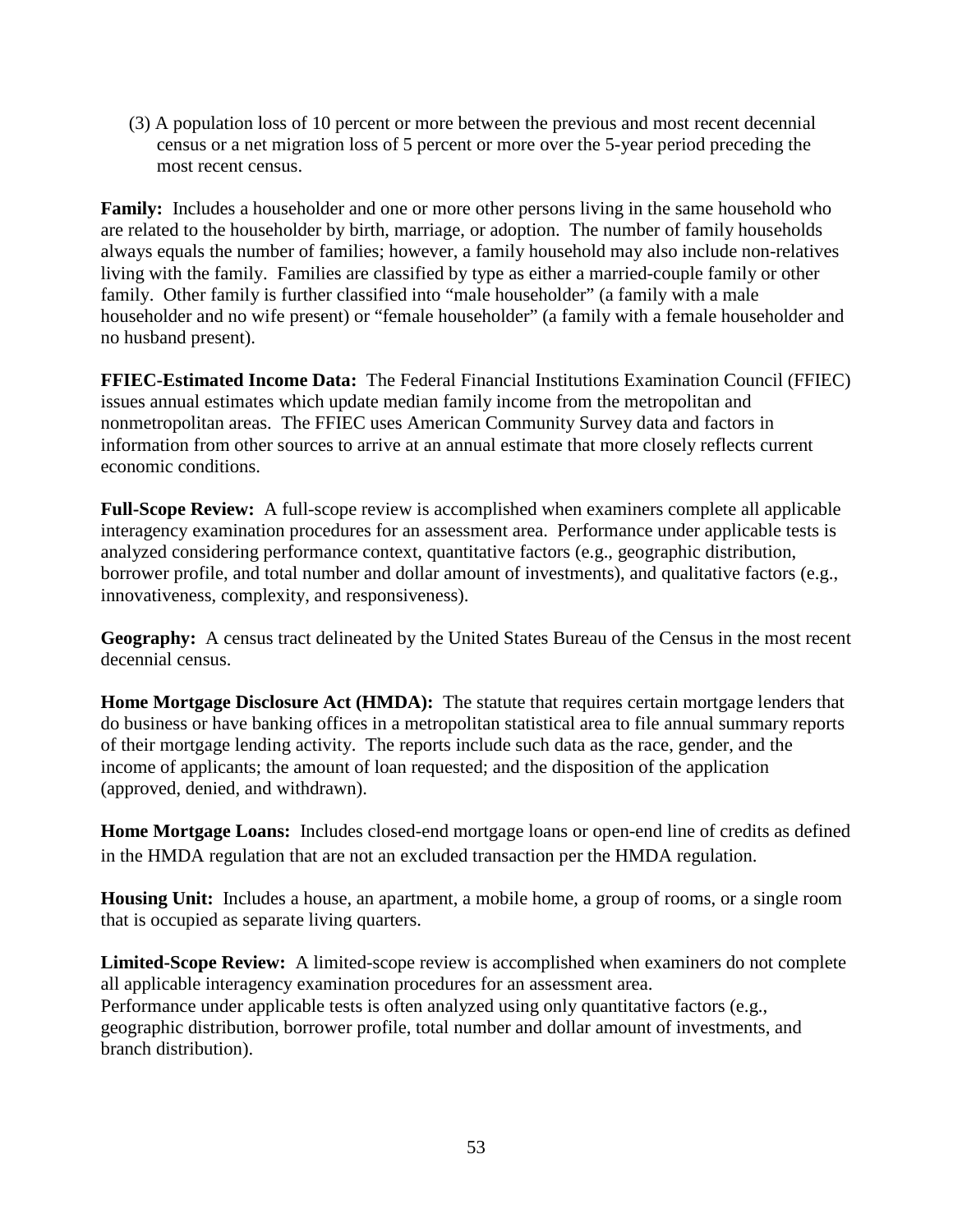**Low-Income:** Individual income that is less than 50 percent of the area median income, or a median family income that is less than 50 percent in the case of a geography.

**Low Income Housing Tax Credit:** The Low-Income Housing Tax Credit Program is a housing program contained within the Internal Revenue Code of 1986, as amended. It is administered by the U.S. Department of the Treasury and the Internal Revenue Service. The U.S. Treasury Department distributes low-income housing tax credits to housing credit agencies through the Internal Revenue Service. The housing agencies allocate tax credits on a competitive basis.

Developers who acquire, rehabilitate, or construct low-income rental housing may keep their tax credits. Or, they may sell them to corporations or investor groups, who, as owners of these properties, will be able to reduce their own federal tax payments. The credit can be claimed annually for ten consecutive years. For a project to be eligible, the developer must set aside a specific percentage of units for occupancy by low-income residents. The set-aside requirement remains throughout the compliance period, usually 30 years.

**Market Share:** The number of loans originated and purchased by the institution as a percentage of the aggregate number of loans originated and purchased by all reporting lenders in the metropolitan area/assessment area.

**Median Income:** The median income divides the income distribution into two equal parts, one having incomes above the median and other having incomes below the median.

**Metropolitan Division (MD):** A county or group of counties within a CBSA that contain(s) an urbanized area with a population of at least 2.5 million. A MD is one or more main/secondary counties representing an employment center or centers, plus adjacent counties associated with the main/secondary county or counties through commuting ties.

**Metropolitan Statistical Area (MSA):** CBSA associated with at least one urbanized area having a population of at least 50,000. The MSA comprises the central county or counties or equivalent entities containing the core, plus adjacent outlying counties having a high degree of social and economic integration with the central county or counties as measured through commuting.

**Middle-Income:** Individual income that is at least 80 percent and less than 120 percent of the area median income, or a median family income that is at least 80 and less than 120 percent in the case of a geography.

**Moderate-Income:** Individual income that is at least 50 percent and less than 80 percent of the area median income, or a median family income that is at least 50 and less than 80 percent in the case of a geography.

**Multi-family:** Refers to a residential structure that contains five or more units.

**Nonmetropolitan Area (**also known as **non-MSA):** All areas outside of metropolitan areas. The definition of nonmetropolitan area is not consistent with the definition of rural areas. Urban and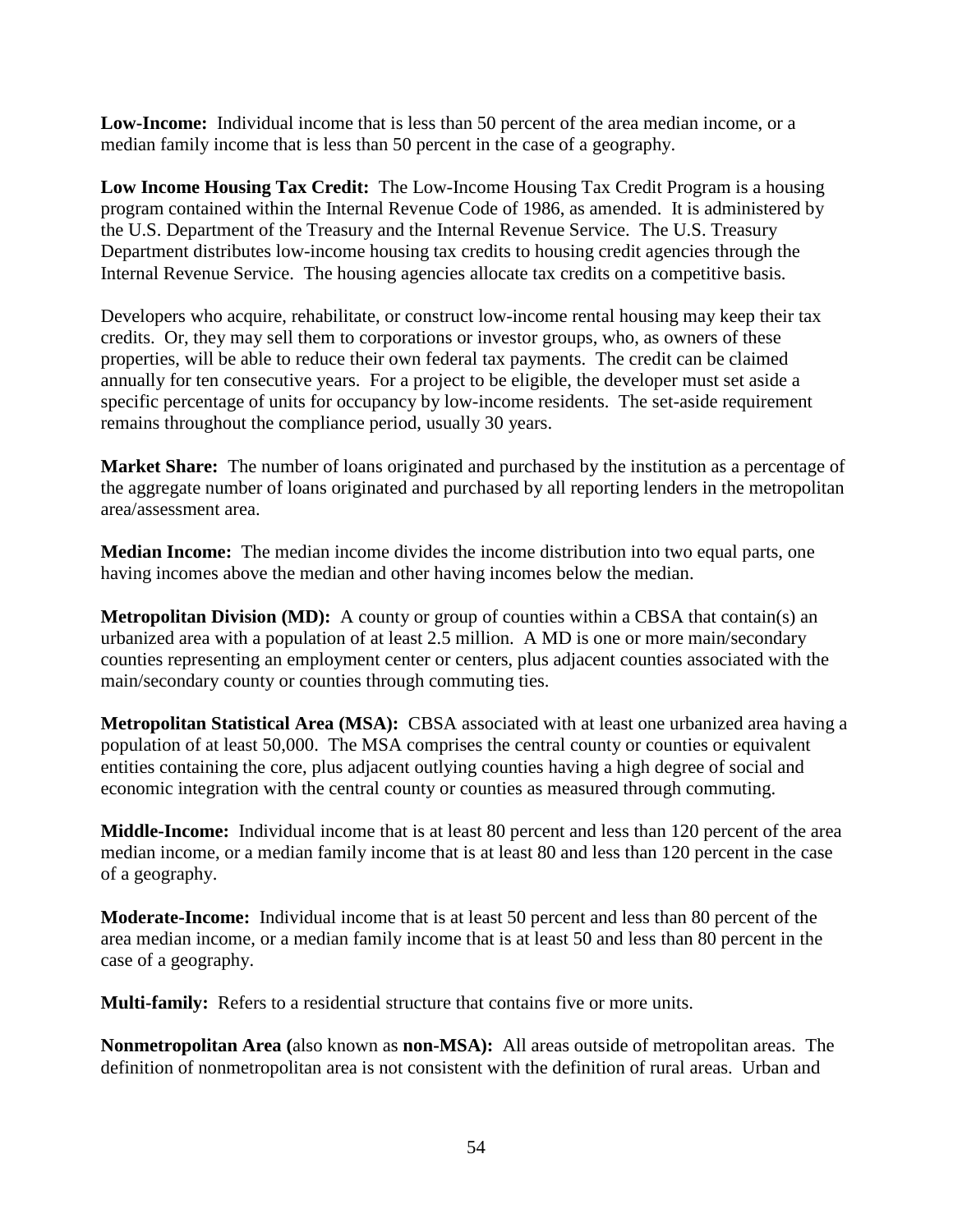rural classifications cut across the other hierarchies. For example, there is generally urban and rural territory within metropolitan and nonmetropolitan areas.

**Owner-Occupied Units:** Includes units occupied by the owner or co-owner, even if the unit has not been fully paid for or is mortgaged.

**Qualified Investment:** A lawful investment, deposit, membership share, or grant that has as its primary purpose community development.

**Rated Area:** A rated area is a state or multistate metropolitan area. For an institution with domestic branches in only one state, the institution's CRA rating would be the state rating. If an institution maintains domestic branches in more than one state, the institution will receive a rating for each state in which those branches are located. If an institution maintains domestic branches in two or more states within a multistate metropolitan area, the institution will receive a rating for the multistate metropolitan area.

**Rural Area:** Territories, populations, and housing units that are not classified as urban.

**Small Business Investment Company (SBIC):** SBICs are privately-owned investment companies which are licensed and regulated by the Small Business Administration (SBA). SBICs provide long-term loans and/or venture capital to small firms. Because money for venture or risk investments is difficult for small firms to obtain, SBA provides assistance to SBICs to stimulate and supplement the flow of private equity and long-term loan funds to small companies. Venture capitalists participate in the SBIC program to supplement their own private capital with funds borrowed at favorable rates through SBA's guarantee of SBIC debentures. These SBIC debentures are then sold to private investors. An SBIC's success is linked to the growth and profitability of the companies that it finances. Therefore, some SBICs primarily assist businesses with significant growth potential, such as new firms in innovative industries. SBICs finance small firms by providing straight loans and/or equity-type investments. This kind of financing gives them partial ownership of those businesses and the possibility of sharing in the companies' profits as they grow and prosper.

**Small Business Loan:** A loan included in "loans to small businesses" as defined in the Consolidated Report of Condition and Income (Call Report). These loans have original amounts of \$1 million or less and are either secured by nonfarm nonresidential properties or are classified as commercial and industrial loans.

**Small Farm Loan:** A loan included in "loans to small farms" as defined in the instructions for preparation of the Consolidated Report of Condition and Income (Call Report). These loans have original amounts of \$500,000 or less and are either secured by farmland, including farm residential and other improvements, or are classified as loans to finance agricultural production and other loans to farmers.

**Underserved Middle-Income Nonmetropolitan Geographies:** A nonmetropolitan middleincome geography will be designated as underserved if it meets criteria for population size, density, and dispersion indicating the area's population is sufficiently small, thin, and distant from a